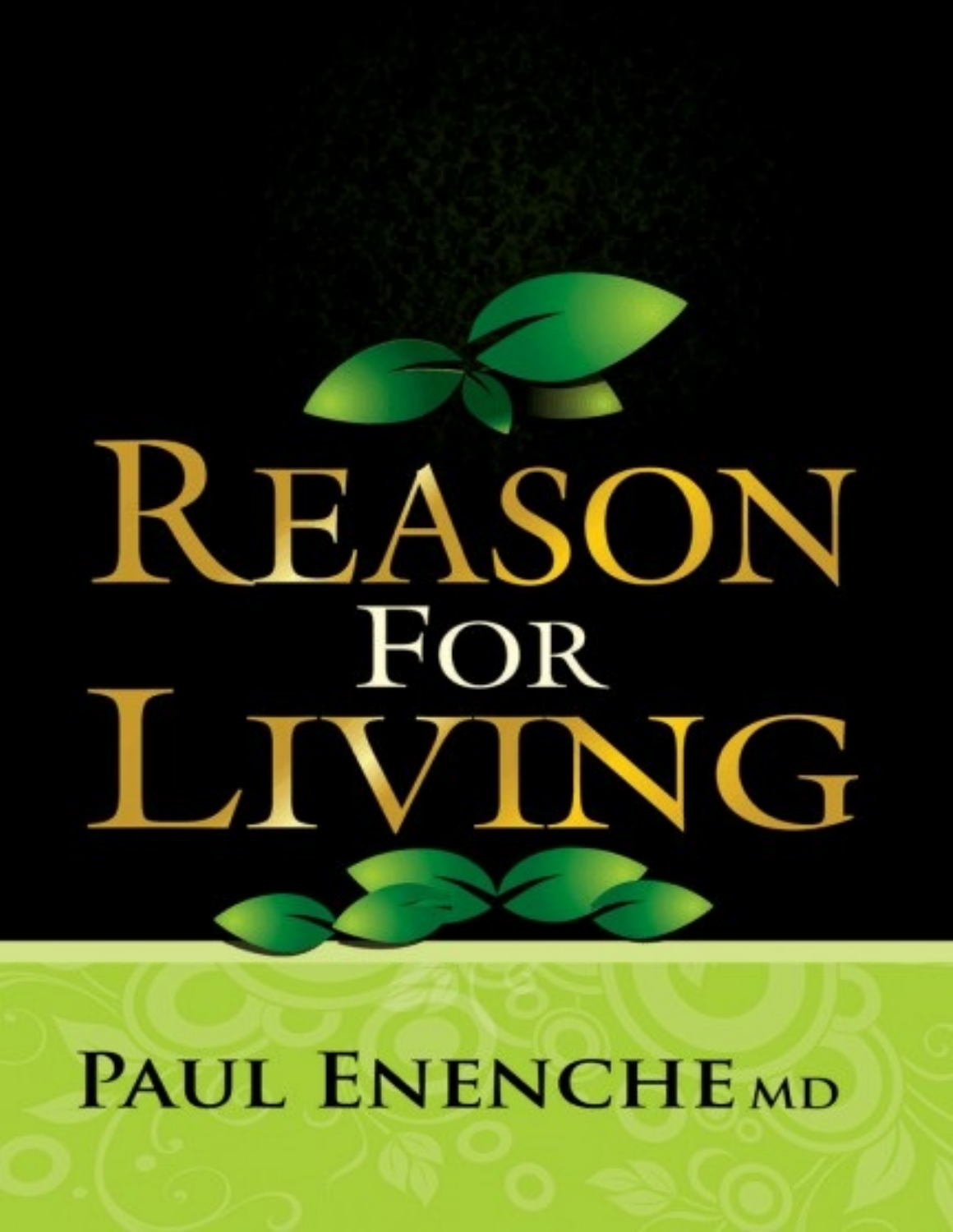Reason For Living

By

Paul Enenche MD

Copyright 2015 Paul Enenche

Smashwords Edition

Smashwords Edition License Note

Thank you for downloading this ebook. This book remains the copyrighted property of the author, and may not be redistributed to others for commercial or non-commercial purposes. If you enjoyed this book, please encourage your friends to download their own copy from their favorite authorized retailer. Thank you for your support.

All scripture quotations are taken from the Authorised King James Version and The New King James Version of The Holy Bible

**Contents** 

# **Introduction**

### **The Greatest Loser In History**

The Matter Of Spiritual Sensitivity

The Matter Of The Heart

Thoughts From His Birth

Christ Came To All (And For All) And Speaks In The Language Of All

It Is Possible To Be Very Near, Yet Very Far From God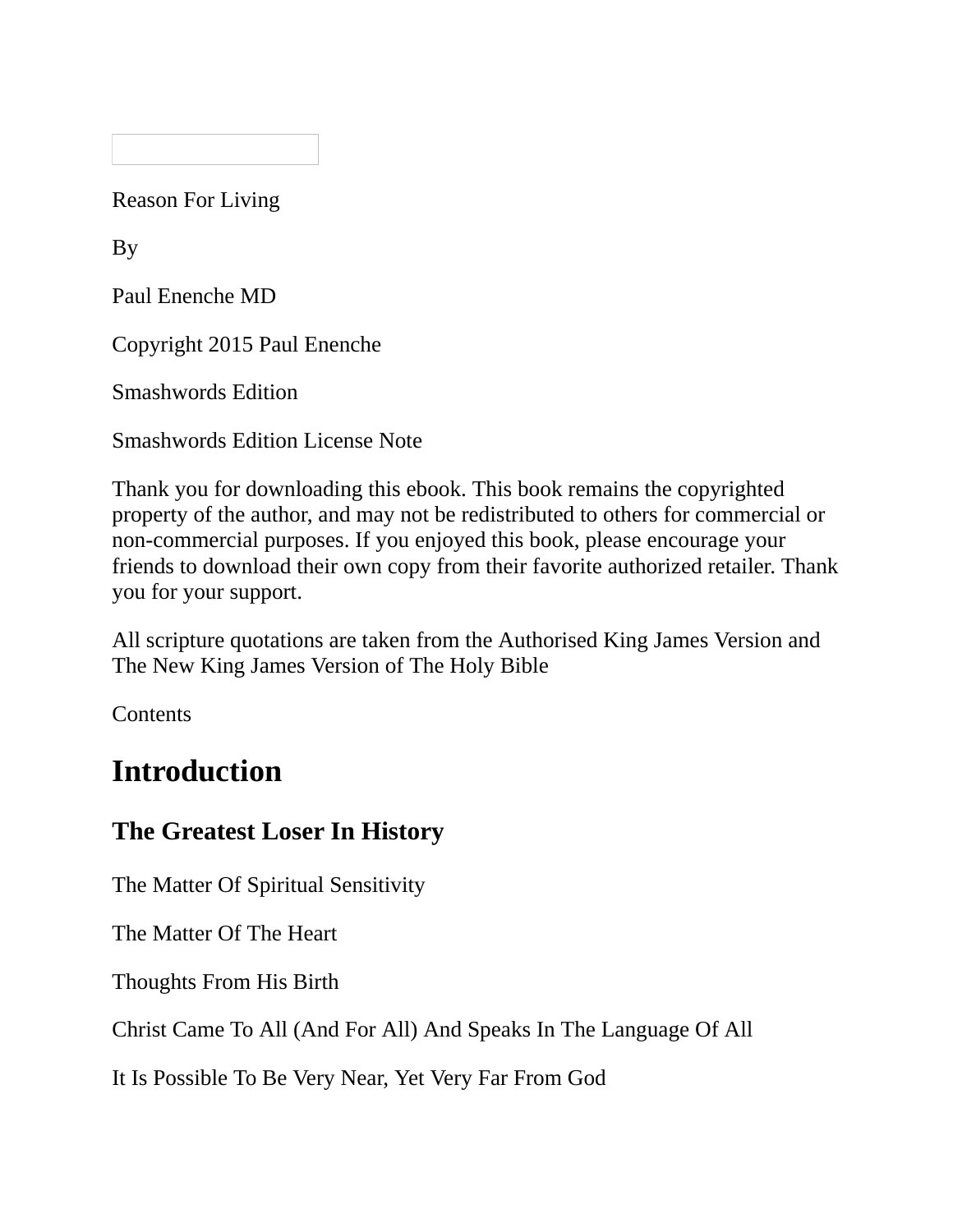Relationship With God Is The Most Authentic Measure Of Wisdom

Never Attempt To Finish, In The Energy Of The Flesh, What Was Started In The Power Of The Spirit

God Never Abandons His People Half Way

Spiritual Behaviour Is A Function Of Spiritual Revelation

The Surrender Of Self Must Occur Before The Surrender Of Things

To Recognise Him As Lord Is To Release To Him Your Best

God Is Love And Love Gives The Best

To Get The Most Out Of Life, You Must Give The Best To Life

The Conclusion Of The Matter

Very Very Important

About The Author

Other Titles By Dr. Paul Enenche

## **Introduction**

Over two millennia ago, a Man was introduced into human history in a most unusual way and it became impossible for humanity to recover from the impact registered by Him on the sands of time and eternity. Great men and women came both before and after Him, but as suddenly as they came, so suddenly also did they disappear. Alexander the Great came and left. Herod the Great came and went. Napoleon the Great came and left. Nebuchadnezzar, Belshazzar, Cyrus the Persian, Dairus the Median, Tiglath-pilneser, Shalmanezar, Stalin & Lenin, Mussolini, Adolf-Hitler, Winston Churchill all came and left but this Man came and could not leave. He only lived for 33½ years but made an impact that will span all of eternity. He never went to any formal institution of learning but learned men and women of His days couldn't at all comprehend the wisdom of His speech. He personally wrote no book but all the books ever written about Him can never be accommodated by any library on earth - no matter how large.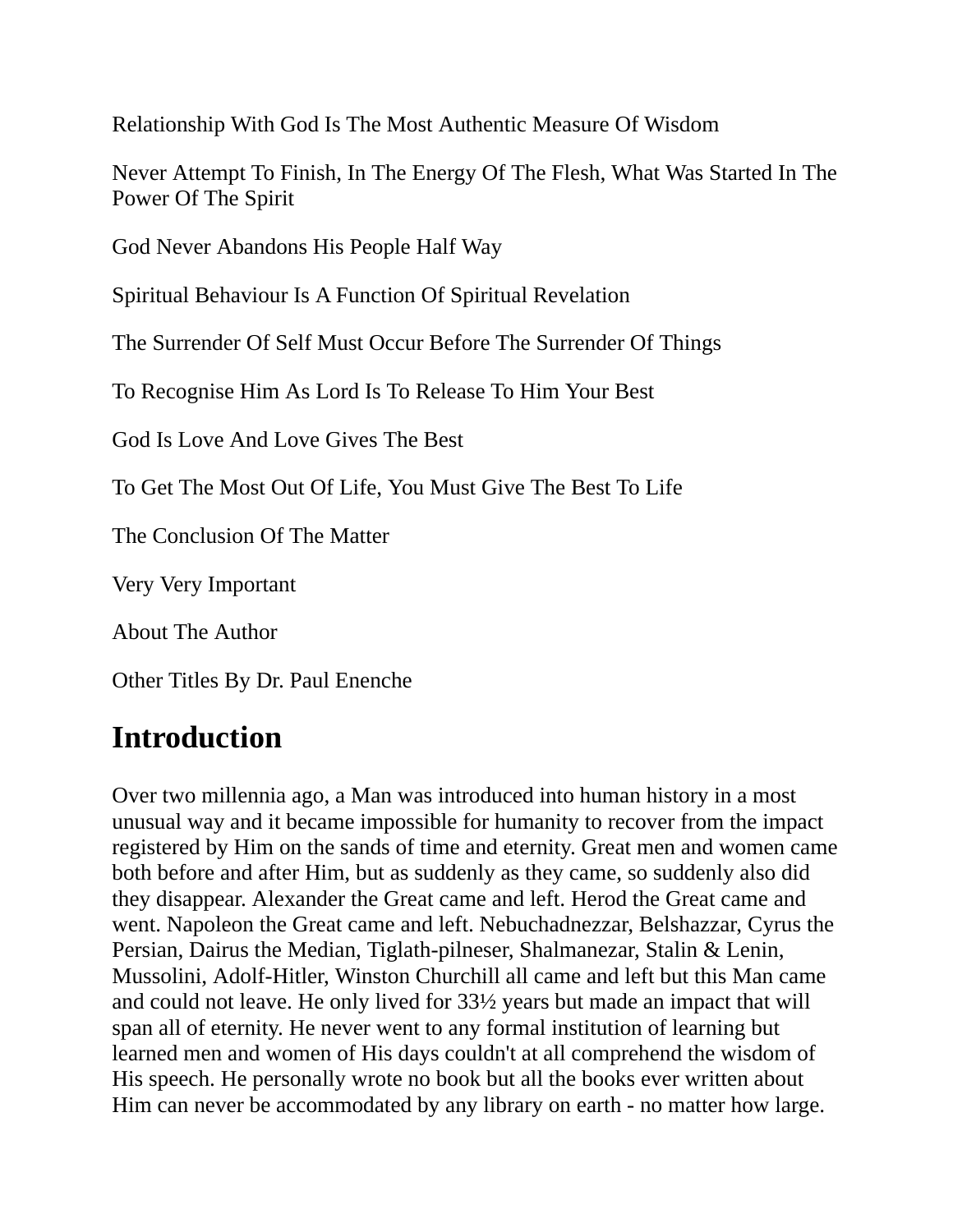In His teachings, He literally touched on all subjects of human interest – Architecture, Astronomy, Botany, Economics, Geography, History, Law, Medicine, Philosophy, Zoology, *etc.*

He is the fulcrum of human history. History rotates around Him – hence events that predated His birth are dated, B.C (before Christ). And events that happened beyond His birth are dated, A.D (Anno Domini – in the year of our Lord). To remove Him from human history therefore is to scatter human history. All dates lose meaning and history loses reference if He were to be moved from the scene.

What a colossal, monumental, gigantic impact! We are talking about a Man who has had more followers and ardent believers on His course than any mortal dead or alive. Moreover, His influence appeared to have escalated after His death.

Join me as we celebrate the birth and arrival of the only Begotten and Beloved of the Father, the Joy of the angels, the Hope of humanity, the Prince of eternity, the Rose of Sharon, the Lilly of the valley, the only Star that is bright enough to shine in the morning, the Sun of righteousness, the Lion of the tribe of Judah, the Root of Jesse, the soon coming King clothed with light as garment and with hair as white as wool, white as snow and Whose eyes are as a flame of fire; Whose feet are like fine brass, as if they burned in a furnace; Whose voice is as the voice of many waters. Let us celebrate He Who has the seven stars in His right hand and out of Whose mouth proceeds a sharp two edged sword and Whose countenance is like the sun shining in full strength. Let us celebrate the One before Whose feet, John the beloved fell as dead by virtue of the surpassing splendor of His glory.

Let all celebrate the reason for the season. Let us celebrate our reason for living.

"For me to live is Christ, and to die is gain."– Phil 1:21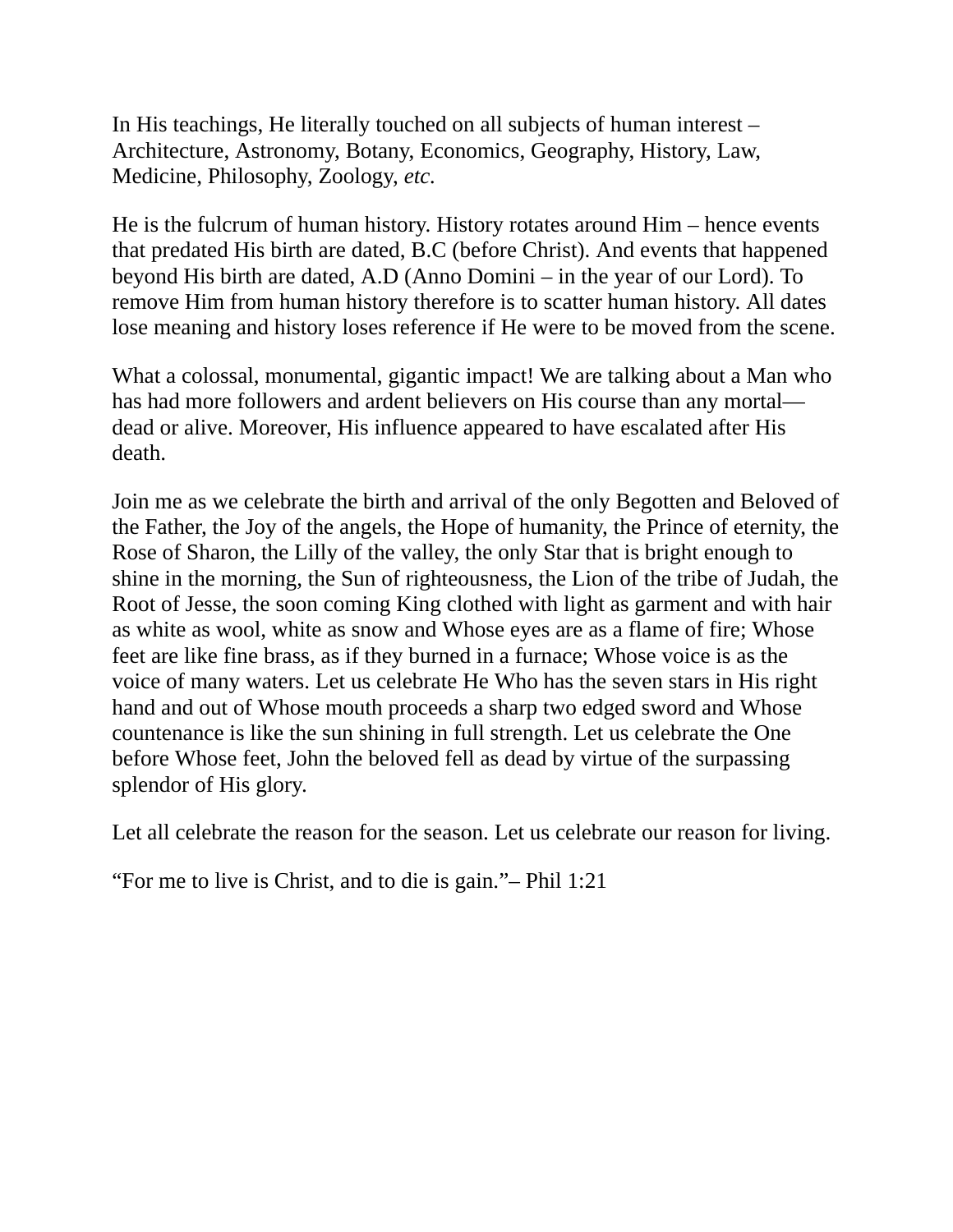# **Chapter One**

The Greatest Loser In History.

I learnt sometime ago that the universe is a university and that life is full of lessons. How true! Solomon of old learnt from everything around him hence he became the wisest man in his day. About him, the bible tells us that,

he spake three thousand proverbs. And his songs were a thousand and five. And he spake of trees, from the cedar tree that is in Lebanon even unto the hyssop that springeth out of the wall: he spake also of beasts and of fowl, and of creeping things, and of fishes. And they came of all people to hear the Wisdom of Solomon from all kings of the earth, which heard of his wisdom.

(1 Kings 4:32-34.)

The point is, if you will learn the lessons of life and enroll in the University of the Universe, you will naturally abide among the wise.

In this first chapter, we shall learn wisdom from the events that happened around the birth of our saviour. We shall particularly learn lessons from the experiences of Joseph, Mary and the Inn–keeper.

'And she brought forth her first born son, and wrapped him in swaddling clothes, and laid him in a manger; because there was no room for them in the Inn' Luke 2:7 (emphasis mine)

Some time ago, I heard God's servant Pastor E.A. Adeboye (General Overseer of RCCG: the fastest growing Pentecostal denomination in the world) ask who we think the greatest loser in the history of mankind was. Was it Esau who sold his birth right for a morsel of bread and instead of being the first born of the covenant lineage of Abraham lost out and was disherited forever? Was it Samson who revealed both the secret of his strength and of his intimacy with God to a prostitute and ended up a great disaster? He died shamefully as a toy in the hands of the gentiles. Was it him? Was it Judas Iscariot who was one of the original disciples of our Lord and could have ended as one of those to sit on the twelve thrones in heaven to judge the twelve tribes of Israel (Matt 19:28), but who by the force of unbridled greed sold the Master for thirty pieces of silver?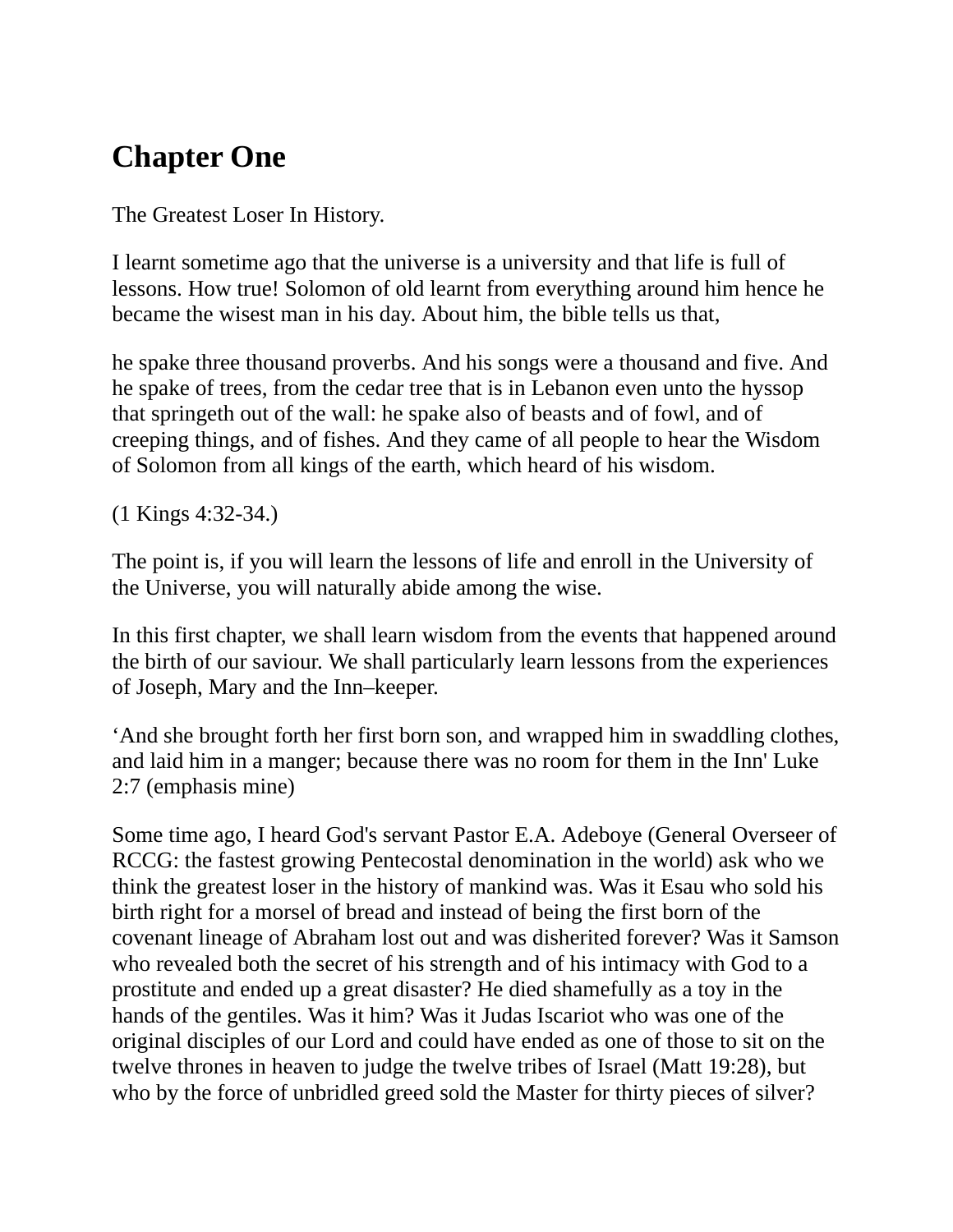He later on hanged himself in the frustration of dissatisfaction and is currently roasting in the eternal flames of hell awaiting final judgment. Was he the greatest loser?

In the analysis of God's servant Pastor E.A. Adeboye, he opines that the greatest loser in the Bible, the greatest loser in the history of mankind was the Innkeeper. The man who told Joseph and his pregnant and in-labour wife, 'no room in the Inn'. He believes that this man was the greatest loser in history. I think I agree with him.

### A LOST OPPORTUNITY.

The question is: why was this man such a great loser?

1. He missed the opportunity of being the first earthly host of the King of kings and Lord of lords.

He missed! He missed the opportunity to become the first person to welcome to the planet earth, the owner of the planet. What a loss! I mean, he missed the opportunity of giving accommodation to the Owner of all accommodations. He missed the opportunity of playing host to the One who said, 'the world is mine and the fullness thereof…' Psalm 50:12. What an irrecoverable loss. A wise man once said, 'He who refuses to embrace a unique opportunity loses…' That man was a loser.

1. He missed the blessedness that accompanies people who accommodate God's presence.

This is the second reason why that Inn-keeper was the greatest loser in history. You know, there is a blessedness that accompanies those who play host to the presence of God. You should remember what happened at the wedding in Canaan of Galilee. Jesus was invited to attend the wedding. Not to officiate at the wedding, not to speak at the wedding and not even to pray for the couple. He was invited to just sit there. I believe what they wanted was the assurance of His presence and goodwill. I believe they wanted a touch of the divine on their occasion – and they were not disappointed.

Under His watch, the wine finished but because nothing is permitted to finish (or expire) where He is, it was instantly restored as the people carried out His instructions. Nothing can get out of control where He is involved. Joy and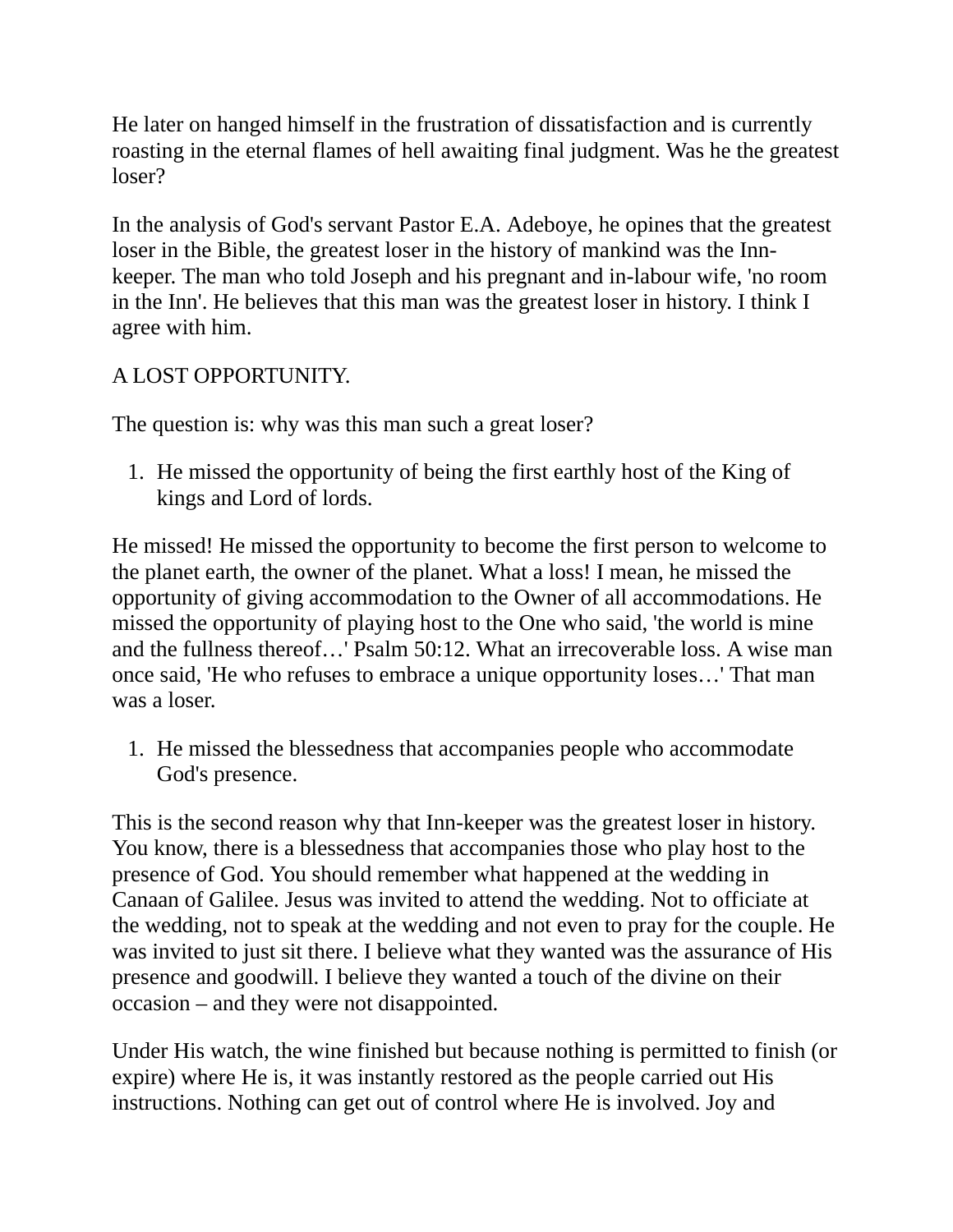fulfillment are not permitted to run out where He is. That is called the blessedness of His presence.

You also remember the turnaround that Peter experienced after toiling all night and ended with not even a catch of fish? All he needed to do was welcome the master into His ship and there was an instant turnaround. 'Launch out into the deep and let down your nets for a drought,' he was instructed by the Master. (Luke 5:4). His obedience of that instruction led to the harvest of fishes, massive enough to break the fishing net and sink two ships (Luke 5:5-7). That is called the blessedness of His presence.

Do you remember the honour that greeted the donkey which carried the master on His triumphant entry into Jerusalem? I mean, that donkey walked on the clothes and materials that the people spread on the ground in honour, not of the donkey but of the master – yet it was the donkey that walked on it because of the blessedness that accompany those who accommodate the Master.

What about Obed–Edom the Gitite? (2 Sam. 6:12) – the man who decided to accommodate the ark of the covenant of the Lord after Uzzah was killed while conveying the same ark when he presumptuously attempted to support the ark from falling, as the Oxen bearing it stumbled (2 Sam.6:6-7). Everybody was afraid to get near the ark including King David except Obededom. The summary is that God so blessed Obededom the Gitite and all that pertained unto him until the news spread round the country. When the news of Obededom's blessing reached King David, he sent and fetched the ark as if to say, "your own is enough", not only you! What happened to Obededom the Gitite? It was the blessedness of accommodating His presence. That was what the loser called the Inn-keeper missed out on for all eternity.

That loser (the Inn-keeper) who was meant to accommodate the LORD of lords and KING of kings missed the opportunities of experiencing what the above mentioned individuals experienced.

What could have become of the life, family, business and endeavour of the Innkeeper if he had agreed to accommodate the Master? Only eternity would reveal.

You know, the sad reality is that there are many in the world today who are telling the Master, 'No room…I have no room for you in my relationships and dealings. Jesus, be on your own and let me be on my own (keep to yourself and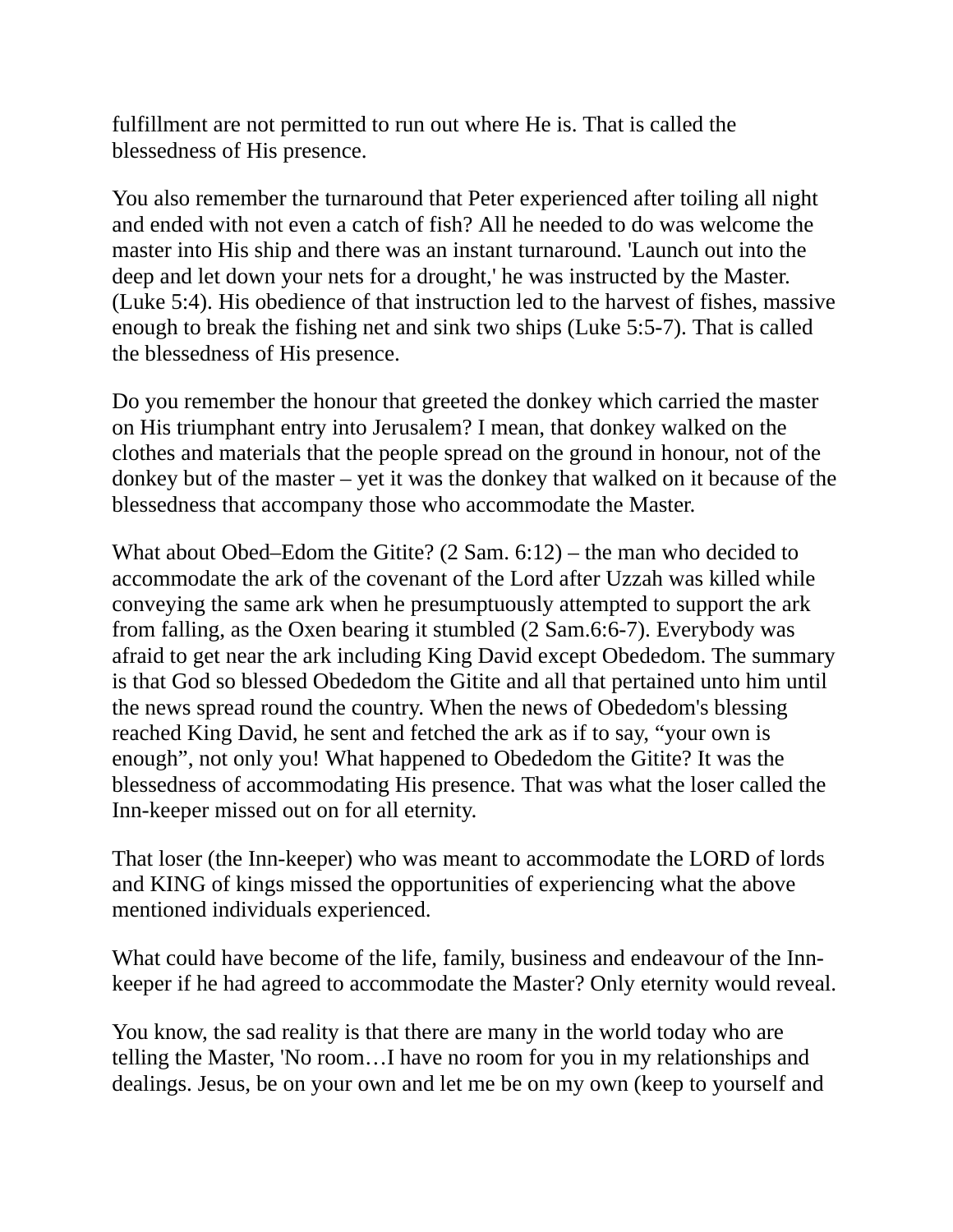let me keep to myself).' What a tragedy! What a loss! It is an eternal calamitous loss of colossal proportions and immeasurable dimensions. Please avoid being such a loser.

1. He missed the opportunity of entering the history books of time and eternity.

This is the third reason why the Inn-keeper was such a loser. Heaven and earth could have recorded his name as the first arrival point of the messiah. Eternal archives could have registered his name as the man who was magnanimous enough to give accommodation to the son of God. He missed the opportunity of being celebrated by men and venerated by angels. He missed the opportunity of being a foremost history maker and front liner. He missed the opportunity of inclusion in the journal of God's redemptive process for mankind. He could have been referenced as one of the people that made God's redemptive process possible.

The first person I believe made the redemptive process possible among humans was Mary who agreed to carry the pregnancy without meeting a man at the high risk of severe generational misunderstanding. The second person would be Joseph, Mary's husband who agreed to co-operate with both God and Mary to make it happen. The third person should have been the Inn-Keeper in whose Inn Jesus could have been born, but he lost out. Do you know that every other person along the line fulfilled his or her part in the redemptive process? The owner of the donkey released his donkey for Jesus to ride on to Jerusalem. The donkey fulfilled its part by agreeing to carry the master to Jerusalem for the Passover. The owner of the upper room where Jesus had the Passover meal with His disciples fulfilled his part by preparing and releasing his facility for the master's use. Everybody including an animal played their part in God's redemption project except the joker called the Inn-keeper. He was the only person whose facility, Jehovah wanted to use but said, NO! He refused. Do you understand what I mean?

You will notice in scriptures that nobody ever turned Jesus down. When He called Peter and Andrew to follow Him, they abandoned what they were doing and followed Him without question. When He called on James and John, the sons of Zebedee, who were in the ship with their father mending their nets, they abandoned everything including their father and followed the Master. He saw Matthew at the receipt of custom, called him and he left all and followed Him.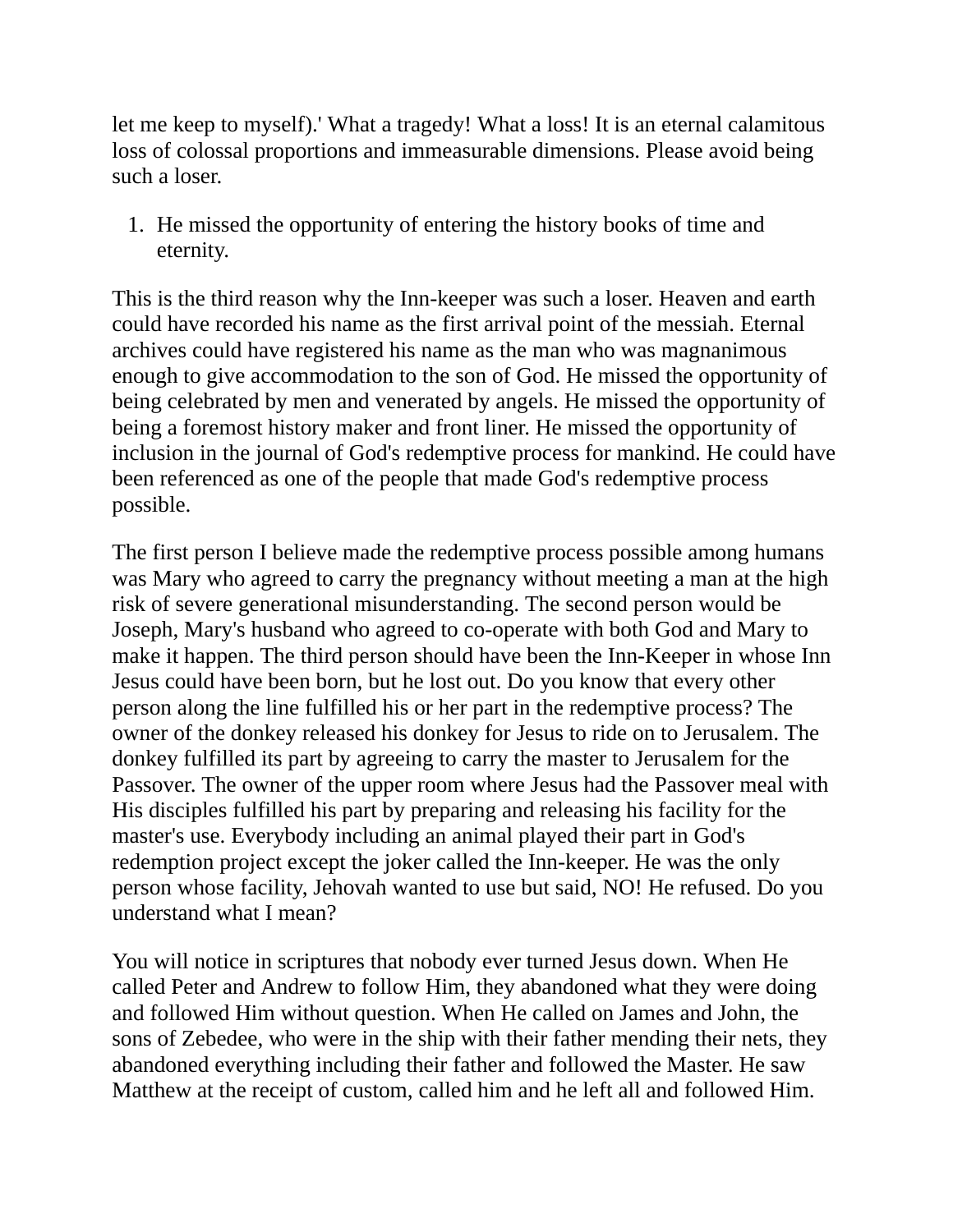When He was accosted by tax collectors, He sent Peter to the sea to catch the first fish that came along, open its mouth and collect the piece of coin to settle the tax payment. Peter went and the fish complied. Everybody the master ever demanded anything from surrendered it with excitement except this joker cum loser called the Inn-keeper.

The question is, as you read this book, is there something God is asking you to surrender that you are struggling with? Is God placing a demand on your life and you are uncomfortable? Is He making a demand on your resources and you are not complying? Is He demanding higher commitment from you and you are arguing and giving Him several reasons why it will not be possible?

Please do not make the mistake of the Inn-keeper. Avoid the error of his way. The fact is, I have no idea where that man is right now. I don't know his status in eternity. One thing I know for sure is that he lost it (a divine opportunity) forever. You shall not be such a loser in Jesus name!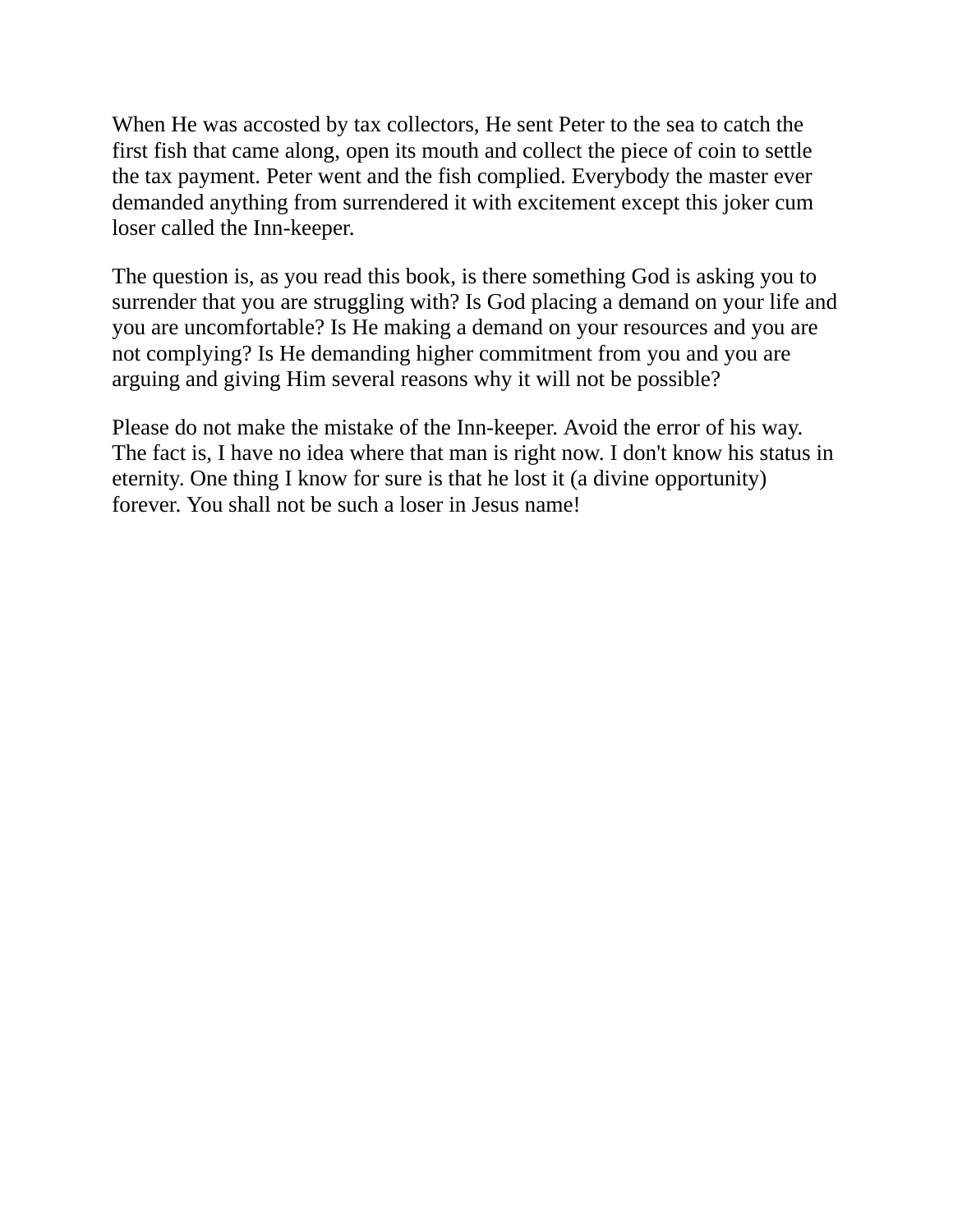# **Chapter Two**

### **The Matter of Spiritual Sensitivity**

At this point, we intend to turn our attention to the unraveling of the mystery why the in-keeper was such a loser. Why did he miss out so much on such a divine opportunity?

### 1. LACK OF SPIRITUAL SENSITIVITY.

I think the first reason why the Inn-keeper was such a loser was his lack of spiritual sensitivity. It was a bankruptcy of perception – and you know that perception determines possession. That is, your perception will determine your possession in life. Your perception determines your portion in life. It appears to me like the man, the Inn keeper, was at zero level spiritually especially with regards to spiritual sensitivity. Literally, God came by and went past him and he was not aware. The Creator of the universe, clothed with light as with a garment, came in the form of a pregnancy and he was not aware. You know there are many losers in life today who had come face to face with divine opportunities and visitation but were not aware so they exist as established losers.

Do you know what delivered the Shunamite woman (2 Kings 4:8) from years of barrenness, reproach and frustration? It was the mystery of spiritual sensitivity. After constraining the man of God Elisha who passed by her home frequently to stop by for a meal a couple of times, she eventually revealed to her husband, the reason for her actions. 'I perceive that this is a holy man of God, which passeth by us continually. Let us make a little chamber, I pray thee…that he shall turn in thither' – 2 Kings 4:10. It is something like saying, 'something is telling me that this man that passes by us all the time is not an ordinary man, there is something about him. He is of God. Let us do something for him.' They did that and the outcome was the termination of the yoke of barrenness on her life – her story changed, her portion was delivered, her possession was accessed because of spiritual sensitivity. That spiritual sensitivity made her accommodate an anointing that fought a battle of destiny for her. The fact is, your spiritual sensitivity is your connector to divine opportunities.

If there is a prayer you are going to pray at this point, it is, 'Lord, make me spiritually sensitive. Make me more sensitive spiritually than I have ever been.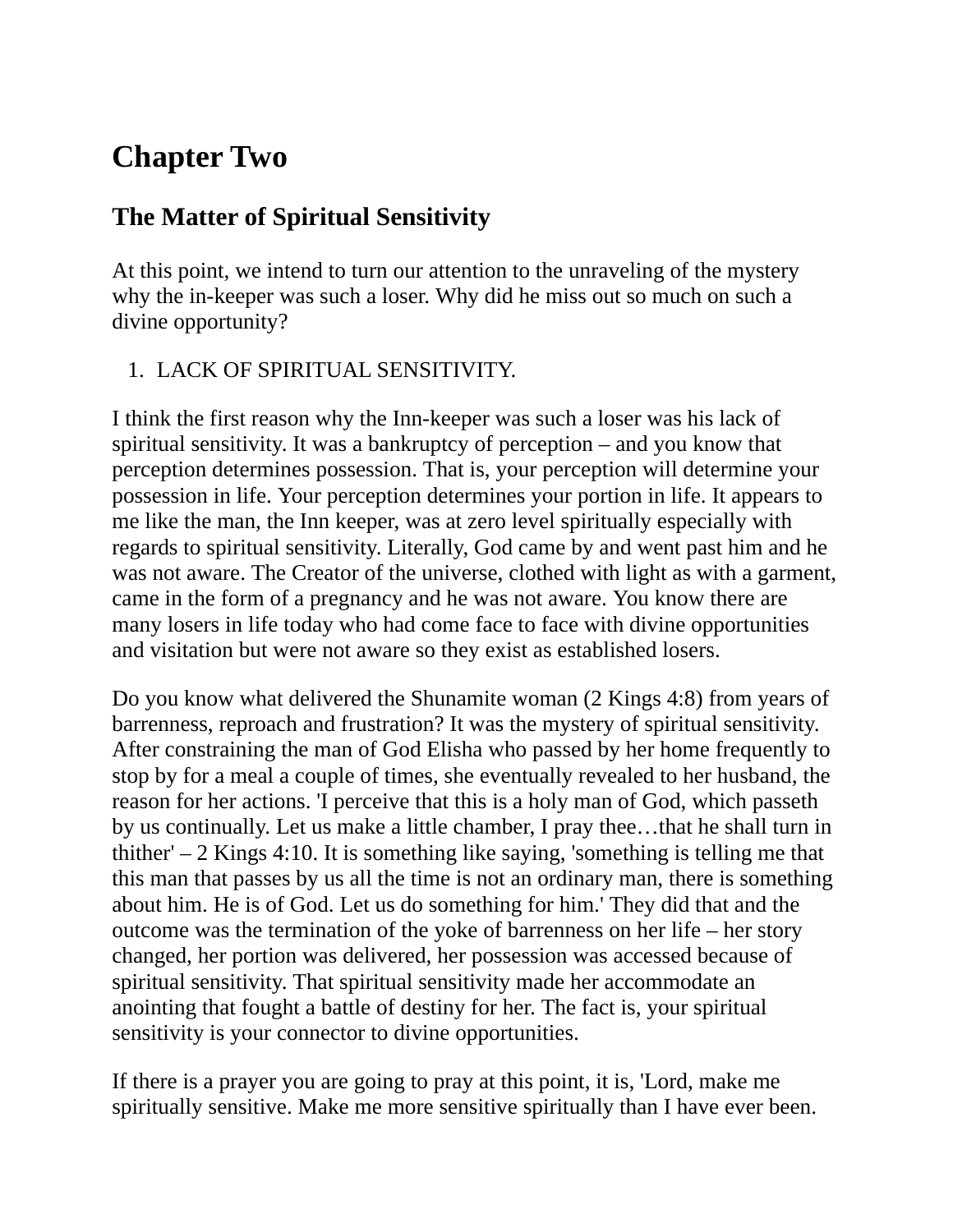Let me not be deaf, dumb and blind spiritually.' I see fresh grace for spiritual sensitivity coming upon you right now in Jesus' name.

You see, there are many losers in life because of the bankruptcy of spiritual sensitivity – their future husbands or wives are passing them by all the time and they never see them. They keep praying, 'Lord Show me my husband, show me my wife, and God says, 'I have shown them to you but you didn't see them.'

Now, what is it that enhances sensitivity? It is spirituality. Sensitivity is a product of spirituality – hence high spirituality equals high sensitivity and low spirituality equals low sensitivity. When you are spiritually charged, you are spiritually sensitive. You easily pick up signals in the realm of the spirit. You could actually enter a room and feel something (in the spirit). You could see a person and literally 'see' something that is not perceivable to the ordinary eye. That is why I say, high spirituality equals high sensitivity and low spirituality equals low sensitivity. It then goes without saying, that no spirituality will equal no sensitivity. I know you understand what I mean. Personally, I have been in situations where I literally knew the next statement a person was going to make (before they made it). It was almost as if you heard it before he made it.

The equation then is, spirituality determines sensitivity and sensitivity determines opportunity. So missed opportunities are the products of low spiritual sensitivity, and you know that "the missing of opportunities equals the abundance of regrets." When people miss opportunities, regrets abound, but I see God changing the situations in your life today, in Jesus' name.

### FIX IT SPIRITUALLY.

It was from God's servant Bishop David Oyedepo that I first heard that, 'man's real needs are spiritual.' There may be someone reading this book who may be saying, I have a financial, psychological, or even marital need but the fact is, your real need is neither financial, psychological nor material. It is not even the devil that is your real problem. The real need of anybody is spiritual. If you can fix it spiritually, everything else will fix itself. The Word says, 'But seek ye first the kingdom of God and its righteousness and all these things shall be added unto you.' (Matt. 6:33). And these include: wife, husband, breakthrough, job opportunity, visa to travel, victory over demons, witches, wizards,  $etc$  – all these shall be added to you, if the spiritual is in order. The third epistle of John verse two says, 'Beloved, I wish above all things that thou mayest prosper and be in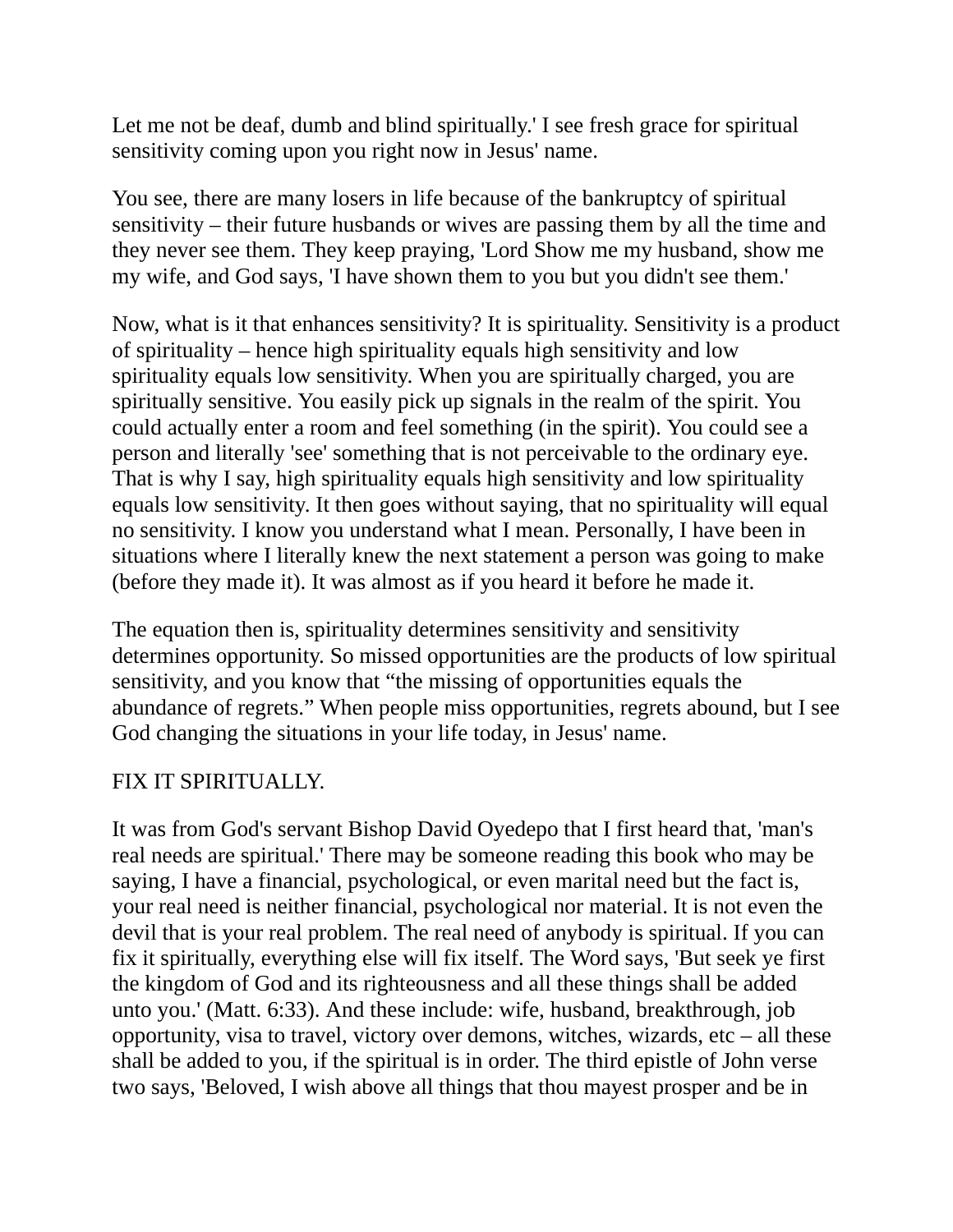health, even as thy soul prospereth.' The meaning is, "the prosperity of your soul and spirit determines your life's welfare." The prosperity of your soul (and spirit) is what guarantees your life's welfare.

The prayer to pray at this point is: 'Lord, show me those areas of life where I am spiritually deficient. Show me the areas where I need to move up spiritually. Show me those areas where I need to upgrade my life spiritually. Show me the things I need to do with my life in order to be more sensitive spiritually. Show me what I need to do Lord in order to locate what belongs to me in you.'

For the young lady reading this book, your prayer for a husband will not be answered by God sending you a husband from heaven since there are no husbands in heaven. The husband or wife (for a man seeking one) is around on earth, probably in the vicinity where you are. The question then is, why have you not seen him or her? The answer is, because of 'spiritometer' issues. The spiritual meter or antennae may not be sharp, accurate or functioning correctly so, potential husbands and wives are unable to locate each other. The case is the same with the business or career person looking for financial or other forms of breakthrough. The fact is that they (the money etc) exist somewhere and right now, I prophesy upon you spiritual sensitivity. Receive the capacity to see God at work in your life. Receive the capacity to see exactly what you need to do in order to be spiritually alert and adjusted to be able to see what God wants you to see. I prophesy that upon you in Jesus' name.

Over twenty three years ago when God first brought me into contact with my wife to be in the university, I saw her zeal and passion for God. She evangelised in the mornings and in school buses. I then decided to begin praying for her for a marriage that would only enhance her calling in God. I prayed earnestly for God to give her a good husband. We were both around each other but I never saw her for myself as a potential wife (for reasons I can still not understand). You see, until God opens your eyes, you will never recognise those things around you that belong to you. For one reason or the other, they do not just occur to you as yours. That was my case. It is in line with the old Nigerian proverb that says: 'what you may be looking for in Sokoto (a distant North-western Nigerian town) may be in the pocket of your 'shokoto' (a traditional African wear)' Eventually, God asked me (after a while) to start praying for Him to open my eyes to know who would be my partner for life and ministry. I did and when the revelation began to come within the week, I said 'wao! Is she the one?' To be sure I was seeing and hearing correctly, I made no move until after six months.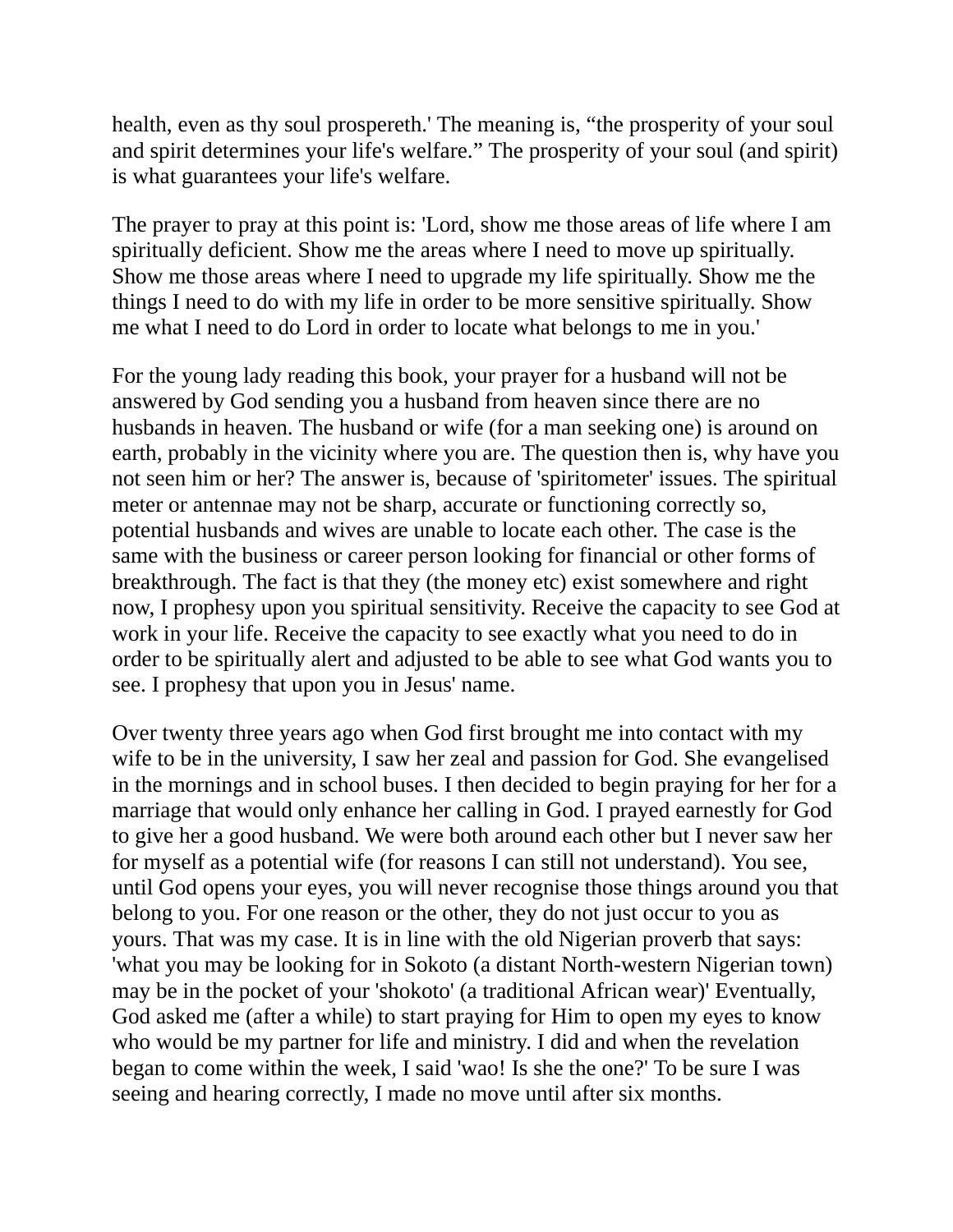Beloved, whatever it is you are trusting God for is never really far away. Those things that belong to your peace are never really far away, but it takes spiritual sensitivity which is the product of fervent spirituality. It was the absence of that quality, a bankruptcy of spiritual sensitivity that made the Inn-keeper to be such a loser – he was not aware of the arrival of God in his life. He was not aware of his season of divine visitation, and when people miss their seasons of visitation, it takes a very long time, if ever, for the opportunity to come around again. Israel missed God repeatedly so they wandered in the wilderness for forty years, for a journey that should have lasted for at the most, 40 days.

It is a fact today that travelling by air from Egypt to Israel would take only 35 to 40 minutes of flight time. Even walking by foot will not take more than a few days to go from Egypt to Israel but it took the Israelites 40 years because of a lack of spiritual sensitivity that prevented them from learning and seeing whatever God was trying to teach or show them per time. You know, when lessons are not learnt, progress is never made. When lessons are not learnt, negative life cycles are repeated. When lessons are not learnt, life becomes a burden. For the Inn-keeper, the opportunity to honour, or host the master never seemed to come around again. It was an eternal loss.

That shall not be your portion in Jesus' name. Please do not forget this: your spirituality determines your sensitivity and your sensitivity determines your opportunity.

### Key thoughts

When lessons are not learnt, negative life cycles are repeated. When lessons are not learnt, life becomes a burden.

You spirituality determine your sensitivity and your sensitivity determines your opportunity.

If you can fix it spiritually, everything else will fix itself.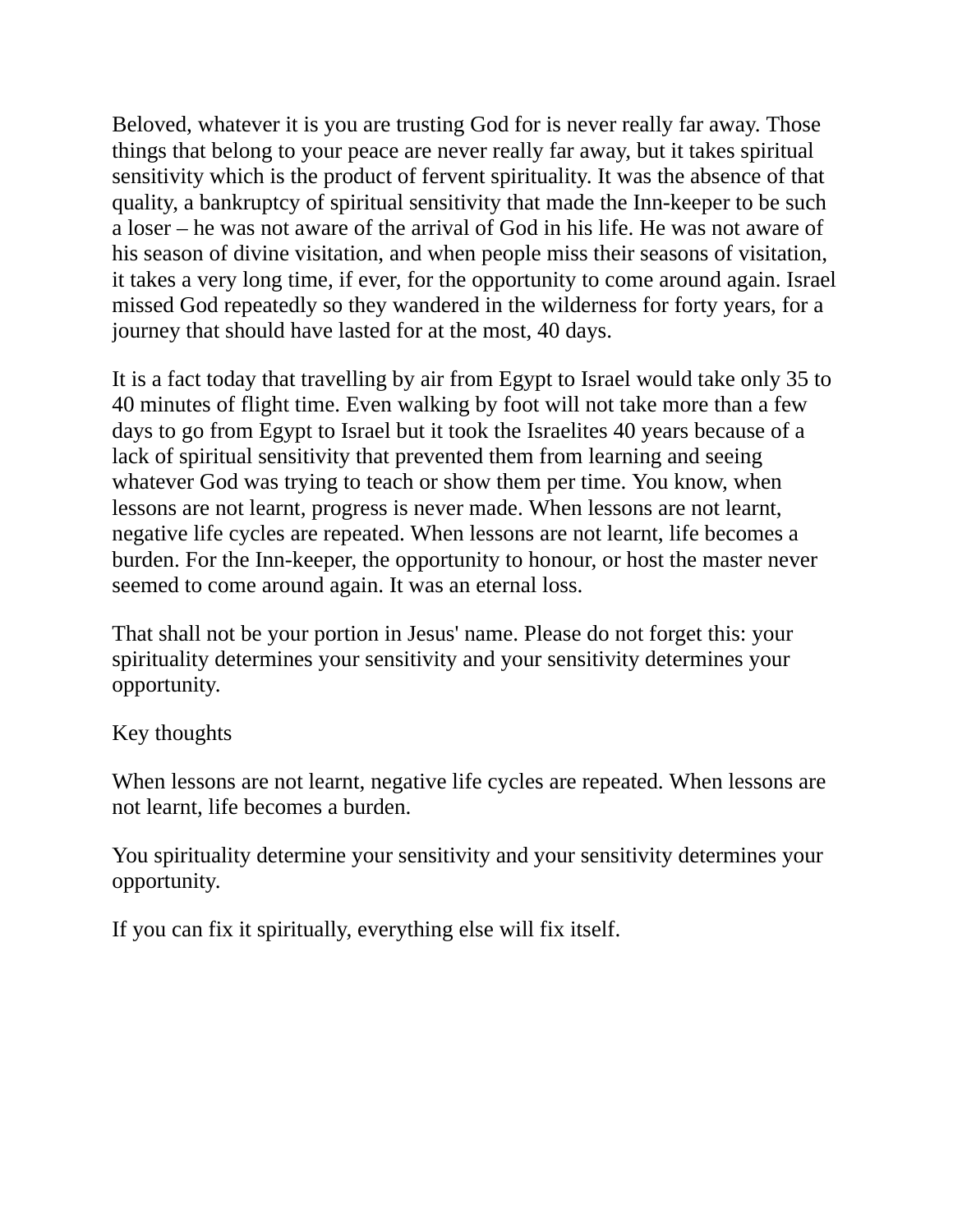# **Chapter Three**

### **The Matter Of The Heart**

A careful examination of our text would reveal that a second reason why the Innkeeper failed to accommodate our Master at His birth and became such a loser was his lack of a compassionate heart. He lacked a heart for people – and I actually think that was central to all his other problems. He saw a woman in labour probably at night (you remember our Lord's birth was announced to the Jewish shepherds at night), with the husband pleading for a place either for rest, delivery or both and he said, 'no.' I want you to see the kind of heart that could give such an answer! He must have said, 'madam' I am sorry, there is no space here.' I mean, the man had the heart to say, 'There is no space here!' to a woman at such a critical junction of life. May I ask you this question? Supposing you were about to board a vehicle and saw a pregnant woman still struggling to get in, what will you do? In all probability, you will step aside and say, 'madam, please go in.' Supposing again you were seated in a bus where people are standing and you spotted a pregnant woman also standing among the people, holding unto the hand rail, what will you do? You are most likely, as a normalhearted human being, to get up and ask her to have your seat. That would be the most natural thing to do but not so with the Inn-keeper.

The callous man said there was no room. I believe that he could have evacuated one of the guests of the Inn saying, 'excuse me sir, there is an emergency here…' Worse still, if no room was available at all, he should have an office from where he worked. Even if he didn't have an office, he should have his personal sleeping place in the environment. He could have given up any of those for the distressed man and his anxious about-to-deliver wife to settle in. 'Please, get in, relax and feel free. I will give up my privacy for you and sit up for the night,' he could have said, but he didn't. That was what made him such a loser.

The truth is, we have so many people in our generation today who are like that man; they lack compassion – and the lack of compassion makes them lose out of their destiny. I can say that a 'zillion' times.

When you don't have a heart for people, you don't have a part with God. When you lack a heart for people, you will lack your place with God for life. The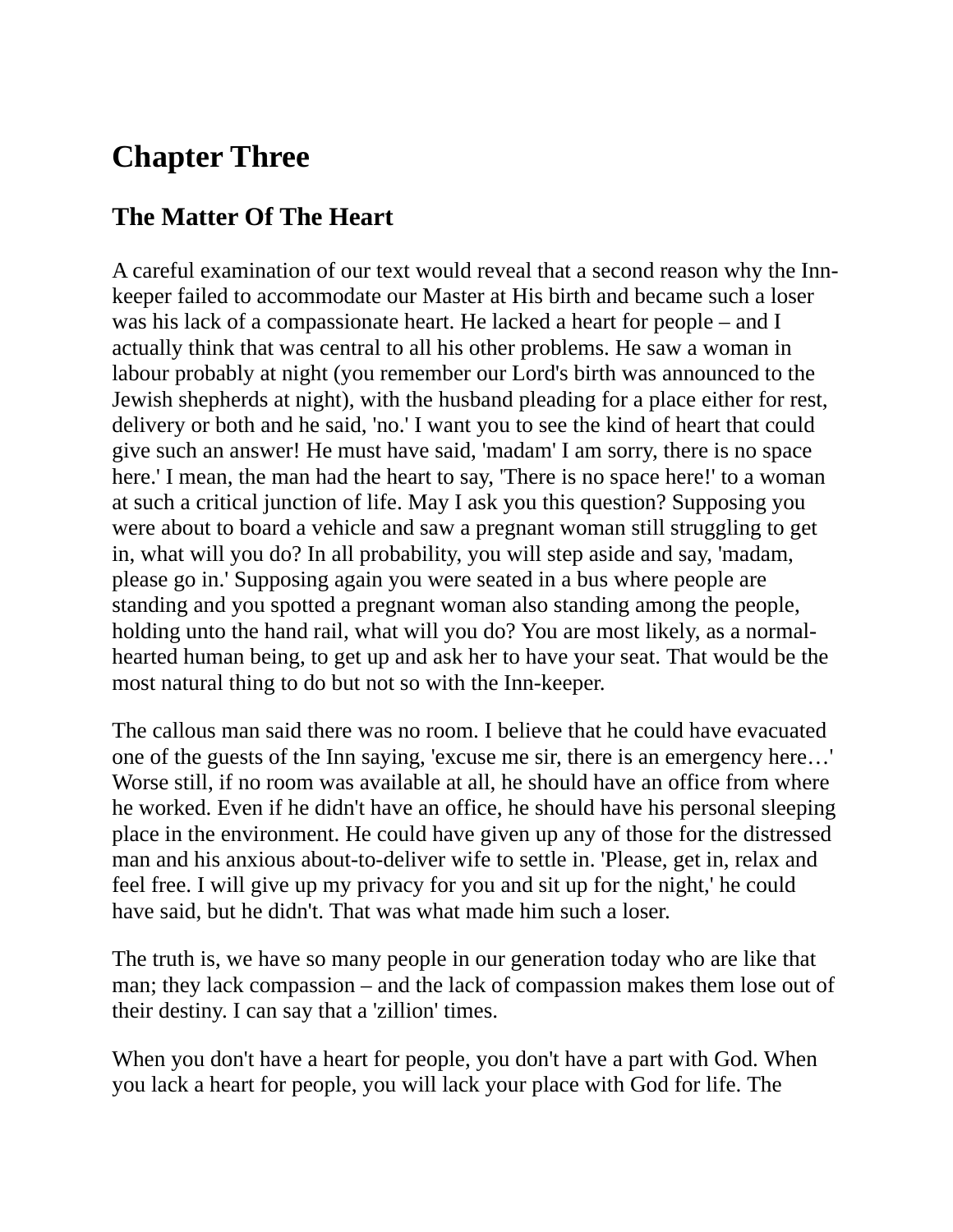absence of compassion is the reason for the abundance of frustration on earth. The frustration happens both for those manhandled by the 'uncompassionate' and also for those manifesting the 'compassionless-ness'. You see, most people want to gain from others as much as they can without caring about the welfare of their victims.

Please don't forget this for as long as you live: your place or part with God both in this world and that to come is connected to your heart for people. I counsel you to begin the journey of compassion today. Begin the journey of love today. Let God show you that to have a heart for people is to have a part with Him. My personal discovery is that compassion compels the unction or the anointing from God. Show me a man or woman who walks in compassion and I will show you one in whose life, the unction is manifested.

I am sure you are aware that the unction or anointing is nothing but the manifest presence of God. That means a compassionate person is a natural carrier of divine presence. It is clearer then why the Inn-keeper couldn't accommodate the presence of God – he didn't have a compassionate heart.

The summary of the matter is, a heart of compassion will qualify a person to be a carrier of divine presence, and to be a carrier of divine presence is to be a natural commander of authority in the realm of the spirit.

My counsel then is, move into the realm of compassion. Look at people with the eyes of love and put yourself in their shoes. Begin to do things with a consciousness of the realities both of God and heaven as well as the consciousness of human feelings. Do it and watch God change your life.

Sometime ago, I preached in church on the subject of love, and I encouraged the people to put into practice what they had learnt. Furthermore, I prophesied that the people would experience positive results and testimonies as they practice the love walk. A sister came back later to testify to the potency of the practice of love because of what she experienced when she decided to take God and His Word seriously. She said, when she left the church after the message that Sunday, she decided that she was going to practice the act of love.

She then went to one of the ladies in her neighborhood with whom she was not in good relationship - she was literally economical in her interaction with her. By virtue of her new decision, however, she exchanged pleasantries with her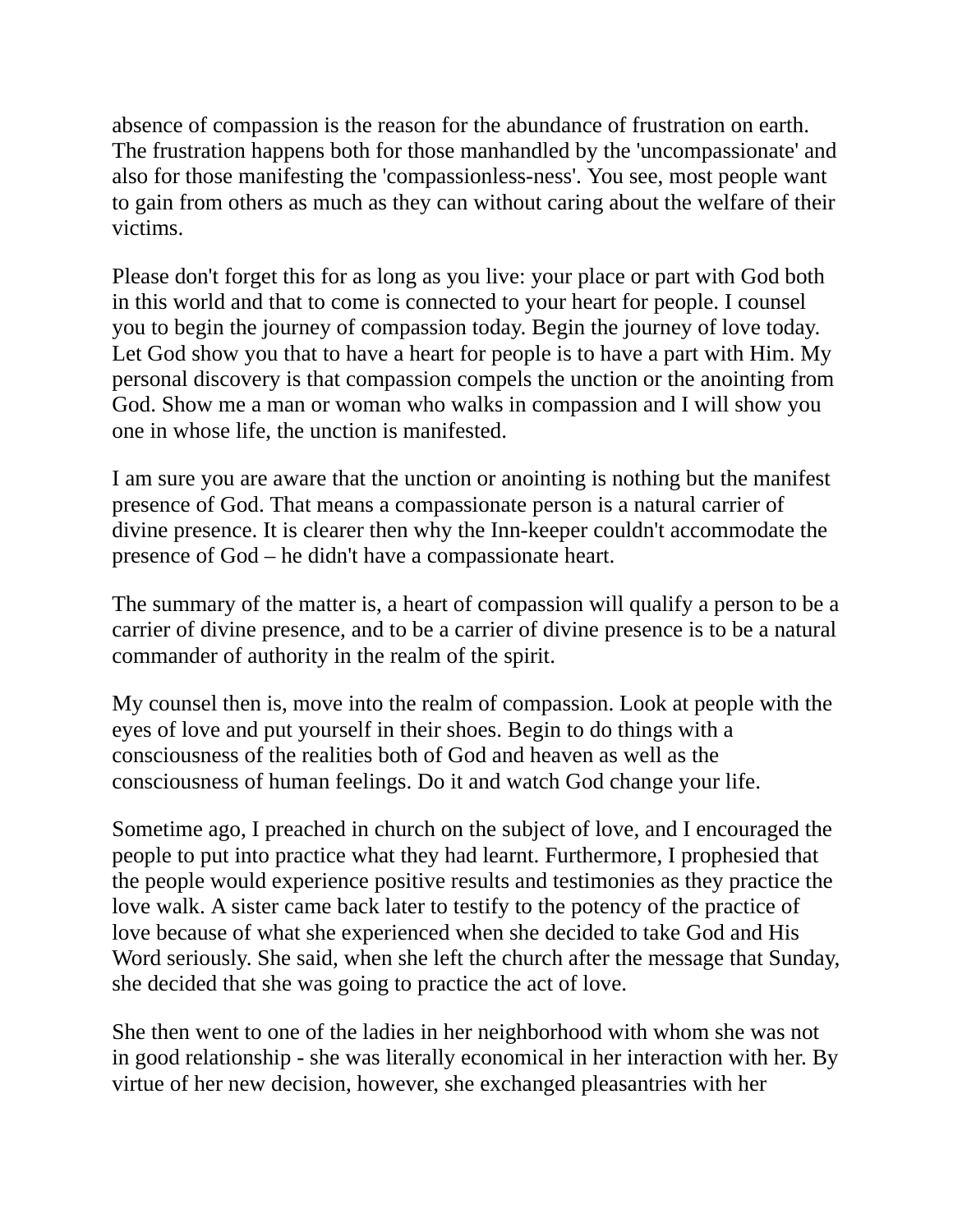(previous enemy) who then said, 'a call just came to you from somewhere to report for work.' Do you understand? Before our sister went to meet her estranged neighbour to practice the teaching of love, she (her neighbour) had received a call on her phone for her – a favorable message. The question is, would she have volunteered the information – the good news - if they had remained in their previous non-talking status? I don't think so. If they had continued their cat and rat existence as usual, in all probability, the good news would have come and gone, but reaching out in love changed everything – it brought out the information. Please don't miss out on life; don't miss out on destiny. There is no benefit in enmity. No benefit in animosity. There is no benefit in hostility. The lifestyle of bitterness, envy, malice and competitive jealousy leads nowhere. It profits nothing. A heart hardened against fellow human beings is the doorway to the loss of great possibilities and opportunities. It was a reason for the colossal loss of the Inn-keeper.

### THE LOVE OF MONEY

The Bible makes it clear that evil is rooted in the love of money (1Tim. 6:10). I believe that was the case with the Inn-keeper; I believe that the third problem of the Inn-keeper that made him such a loser was probably the love of money – his love for money. I think he must have calculated the refund he would have had to make if he had asked any of his guests to vacate their room for the distressed Joseph and the heavily pregnant and anxious Mary.

The question is, if that man had known that it was God the Son that was coming in person to lodge at his Inn, wouldn't he have refunded everybody's money and cleared out all the rooms if possible, for the Master to be born in any of the rooms the parents wanted? You see, those who place gain ahead of good end their lives in pains and regrets. Many people put money ahead of people; ahead of relationship, and when you put money ahead of people, you may end your life mourning. Please, beware of those who put profit ahead of principles. Understand that making a difference is more profitable than making a living. Making a difference is more profitable in time and eternity than making a living (or income).

The question then is, what difference are you making in the lives of those God brings your way? What difference are you making in the lives of your siblings, neighbours, relations, husband or wife? As a person, my crucial question is, what difference am I making (or have I made) in the life of my wife? What difference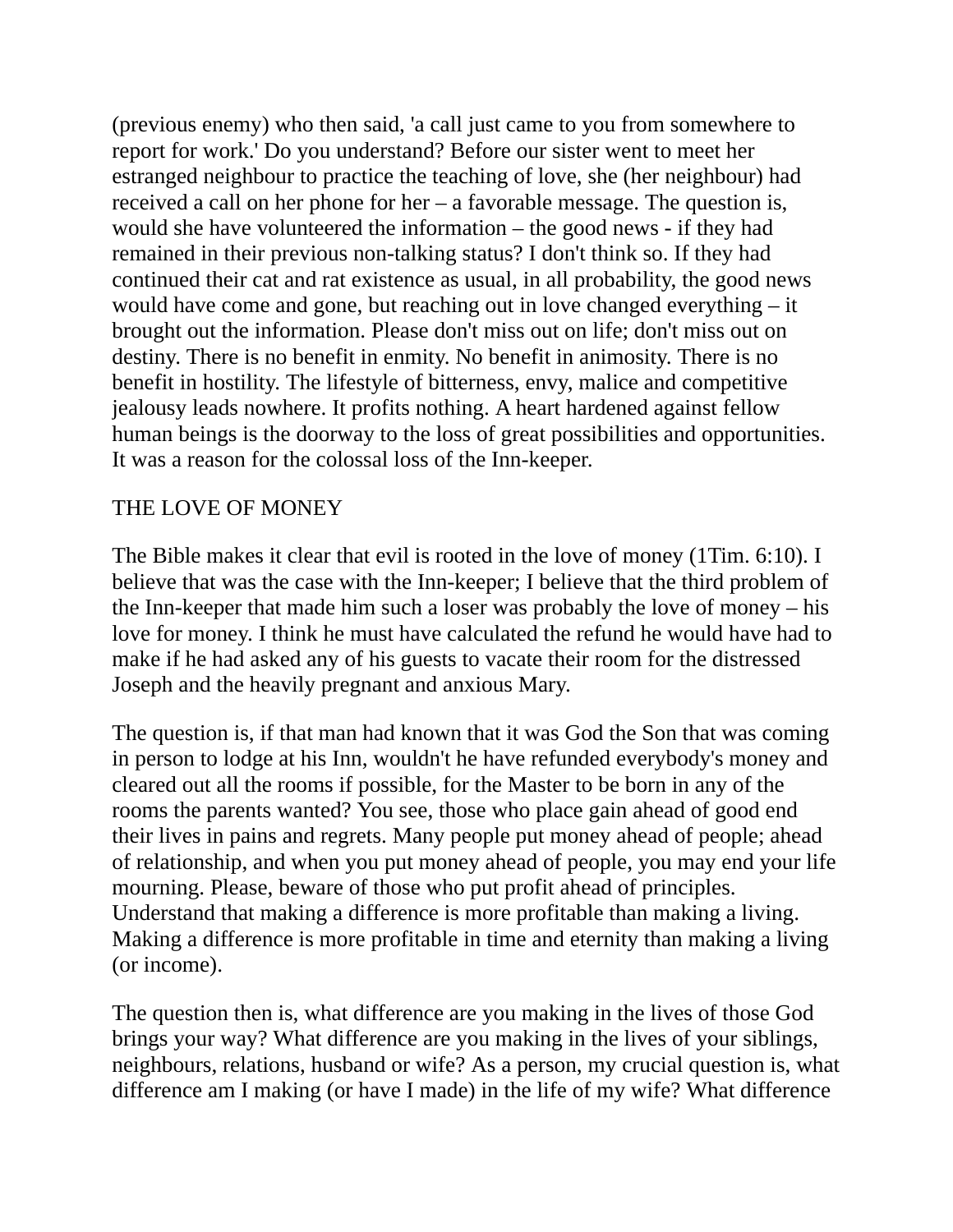have I made or am I making in the lives of those who listen to me? It is far more important to me than making an income. The truth is, I have never been anywhere before, where I asked people how much they would pay me as honorarium before I preach. There are those who do it. I have not gone anywhere before where I was pre-occupied with how much will come to me at the end of the preaching. It is not part of my mindset. When I go before God in prayer before ministrations and in personal consecrations, the passion of my heart is how to make a difference in people's lives from which they never recover. I plead passionately for God to alter the direction of people's lives for good.

I have been to places in time past from where I flew back to base after ministrations before they had the time to give me an honorarium. I literally did not bother that there was an honorarium.

I have once travelled to South America for a preaching engagement and had to cut short my journey to meet up with an all-night ministration in a southern Nigerian city. When it appeared as if I was not going to meet up with the latter engagement because of flight unavailability to that destination the evening of the programme, I was ready to chatter a private flight at my own expense without asking for a refund. All because I had given my word that I was coming and I knew the people would be waiting to be impacted and imparted by God. God however graciously made a way and there was no need for extra expense.

I believe the Inn-keeper was a loser because money was probably given the greatest consideration in the things he did. Beloved, if you will put God first and begin to do things with the mind of making a difference in life and in your generation, you will not need to struggle for anything including money.

What is the summary of the reason for the monumental loss by the Inn-keeper?

- i. Lack of spiritual sensitivity
- ii. Lack of a compassionate heart
- iii. Love for money.

What is going to be your prayer at this point? It should be:

Lord, help me to be more spiritually sensitive.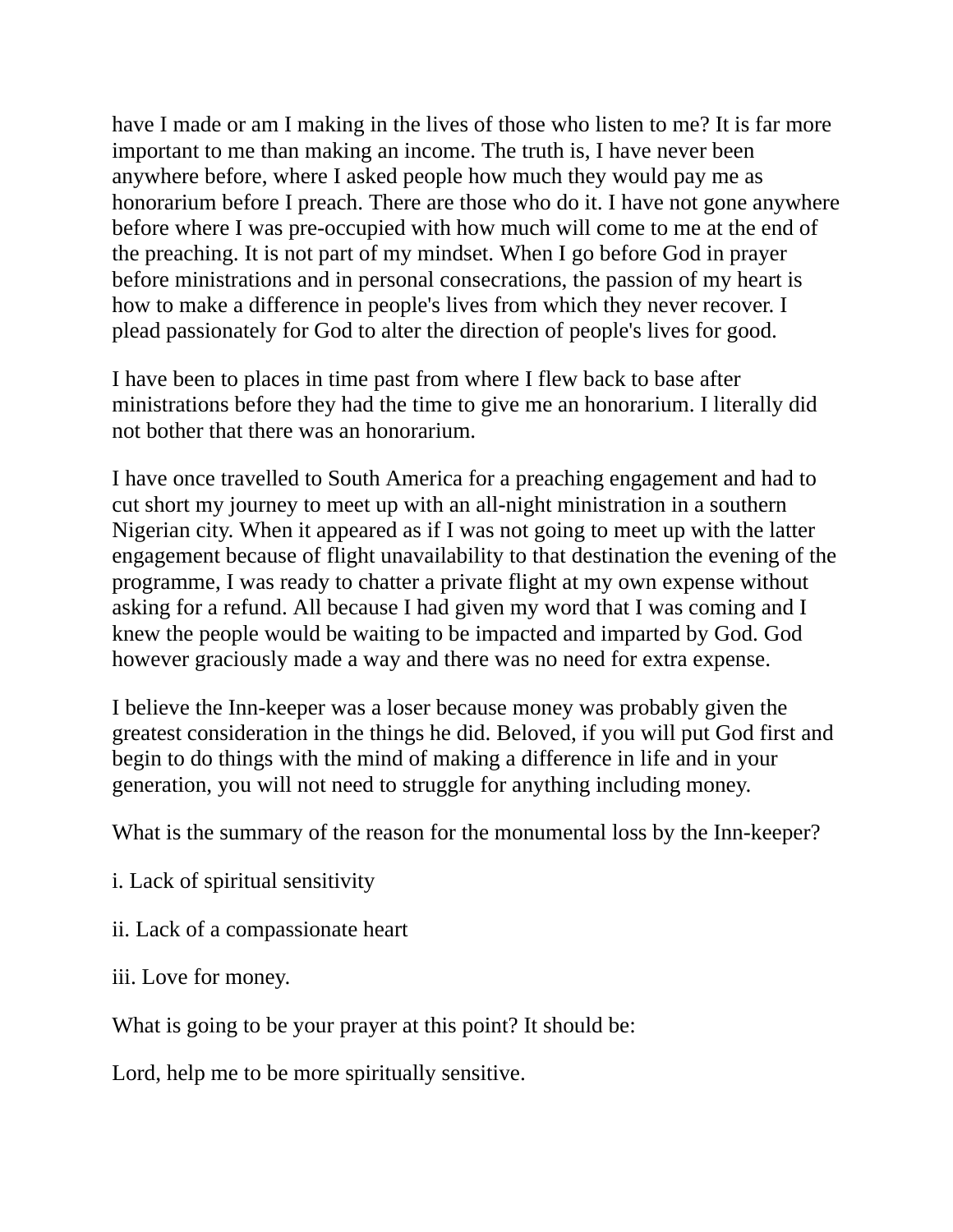Lord, help me to both love you and love people more than I love money.

Lord, help me to re-adjust the principles of my life.

Lord, help me never to miss my day of visitation. Help me to be sensitive enough not to miss divine opportunities.

Lord, help me to love people like you love them, in Jesus' name.

I agree with you in prayer right now, and I decree that you shall not be a loser in Jesus' name.

Key thoughts

When you don't have a heart for people, you don't have a part with God.

Compassion compels the unction or the anointing from God.

Please don't forget this for as long as you live: you place or part with God both in this world and that to come is connected to your heart for people.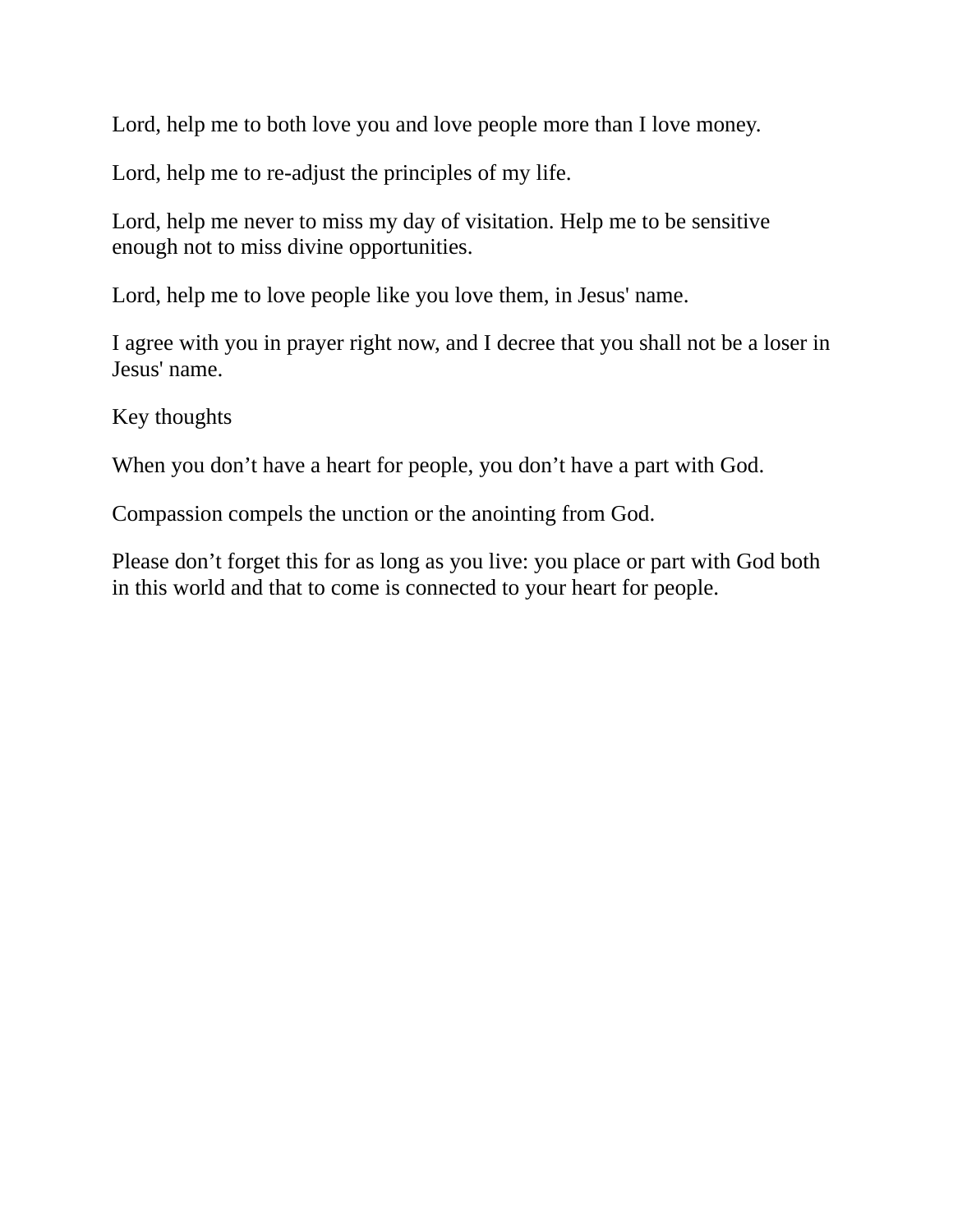# **Chapter Four**

### **Thoughts From His Birth**

One thing that is very striking about the birth of Christ (Christmas) is that it arrived with the manifestation of lights or insights. You know that one of the things that happened at His birth was that light came. Whether it was the star  $-$  a big light - which the wise men saw (Matt. 2:2) or the light which shone upon the shepherds (Luke 2:9), the birth of our Lord arrived and was announced with light. In Matthew 2:1-11, the Bible says,

- 1. Now when Jesus was born in Bethlehem of Judaea in the days of Herod the king, behold, there came wise men from the east to Jerusalem,
- 2. Saying, Where is he that is born King of the Jews? for we have seen his star in the east, and are come to worship him.
- 3. When Herod the king had heard these things, he was troubled, and all Jerusalem with him.
- 4. And when he had gathered all the chief priests and scribes of the people together, he demanded of them where Christ should be born.
- 5. And they said unto him, In Bethlehem of Judaea: for thus it is written by the prophet
- 6. And thou Bethlehem, in the land of Juda, art not the least among the princes of Juda: for out of thee shall come a Governor, that shall rule my people Israel.
- 7. Then Herod, when he had privily called the wise men, enquired of them diligently what time the star appeared.
- 8. And he sent them to Bethlehem, and said, Go and search diligently for the young child; and when ye have found him, bring me word again, that I may come and worship him also.
- 9. When they had heard the king, they departed; and, lo, the star, which they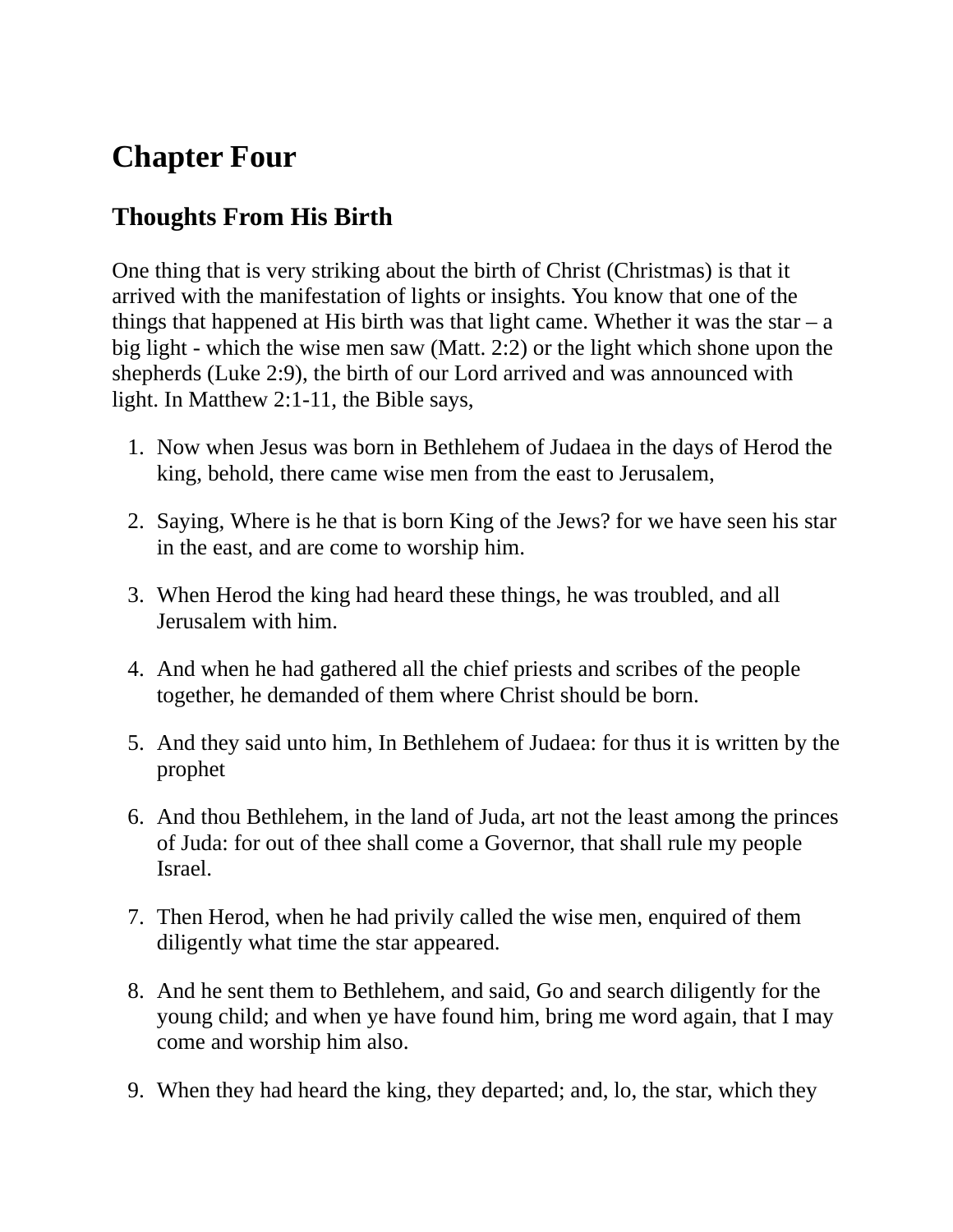saw in the east, went before them, till it came and stood over where the young child was.

- 10. When they saw the star, they rejoiced with exceeding great joy.
- 11. And when they were come into the house, they saw the young child with Mary his mother, and fell down, and worshipped him: and when they had opened their treasures, they presented unto him gifts; gold, and frankincense, and myrrh (Matt. 2:1-11).

Also, read (Luke 2:7-14)

- 1. And she brought forth her firstborn son, and wrapped him in swaddling clothes, and laid him in a manger; because there was no room for them in the inn.
- 2. And there were in the same country shepherds abiding in the field, keeping watch over their flock by night.
- 3. And, lo, the angel of the Lord came upon them, and the glory of the Lord shone round about them: and they were sore afraid.
- 4. And the angel said unto them, Fear not: for, behold, I bring you good tidings of great joy, which shall be to all people.

11 For unto you is born this day in the city of David a Saviour, which is Christ the Lord.

- 1. And this shall be a sign unto you; Ye shall find the babe wrapped in swaddling clothes, lying in a manger.
- 2. And suddenly there was with the angel a multitude of the heavenly host praising God, and saying,
- 3. Glory to God in the highest, and on earth peace, good will toward men (Luke 2:7-14).

From these bible texts (Matt. 2:1-11 and Luke 2:7-14), you can see that Christ's birth brought light, revelation and insight to humanity. When God decided to send His son, Jesus Christ, to the earth, what He intended doing was to flood the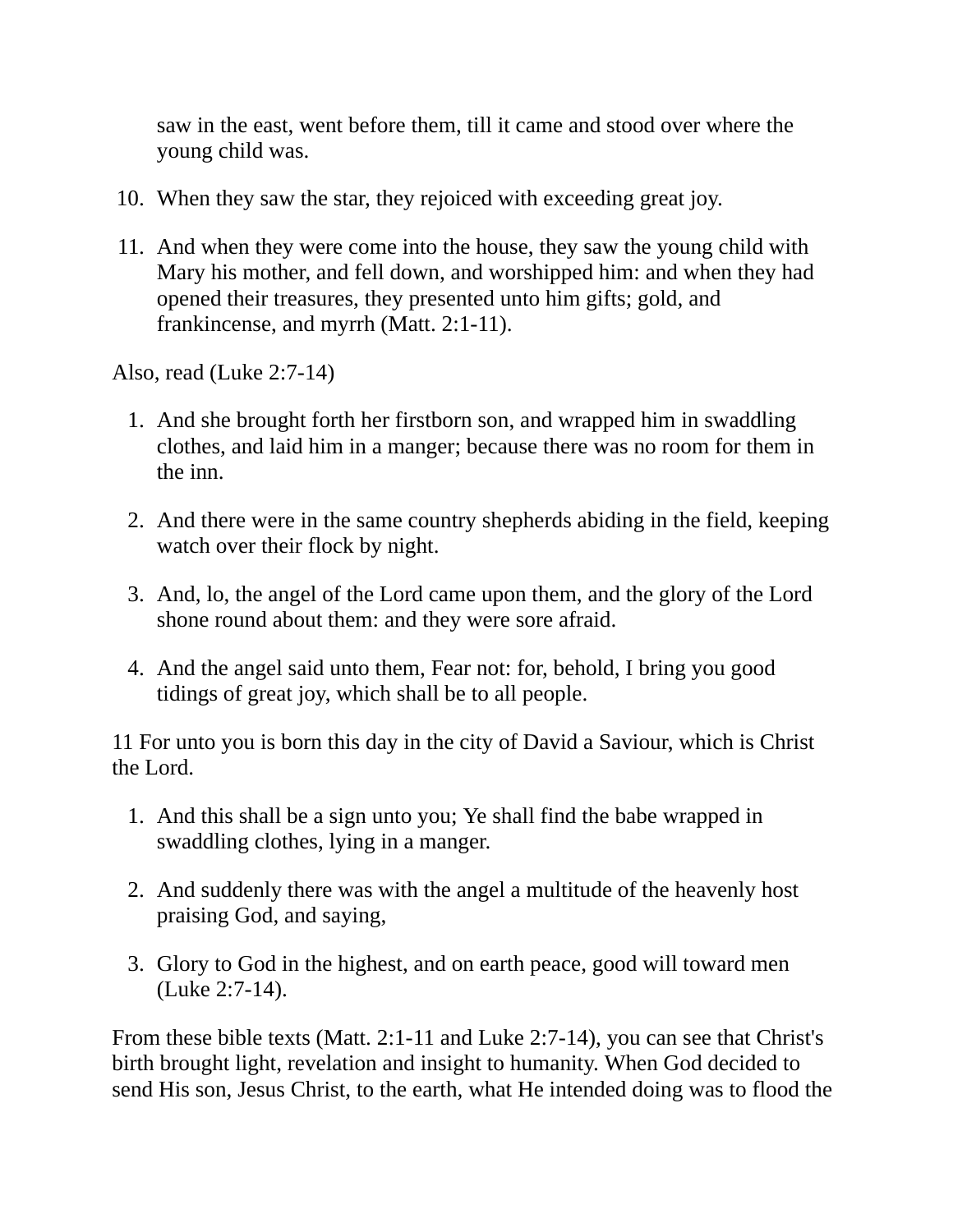earth with light, insight and revelation.

So, we shall be looking at a couple of insights from the birth of our Lord but before then, I like you to take note of the following key thoughts:

1. The Son of God became the son of man

God the Son or the Son of God became the son of man so that the children of men can become the children of God. The Son of God became the son of man to make it possible for the sons of men to become the sons of God.

Also, what that means is, Infinite God became finite man. Now, for the Infinite God to become finite man shows that with God anything is possible. Like I have illustrated several times, it is the same as if an ocean entered a coke bottle; as if an ant swallowed an elephant. Incredible! The God that can't be measured; who is in heaven and whose footstool is the earth decided to enter into the body of a baby. What a mystery! Again, the meaning is that, with God anything is possible.

1. Surrender is more important than experience.

When God needed someone to bring forth His child, He didn't go for an experienced woman - one who was familiar with child delivery. He went for an innocent virgin who was willing to surrender herself to the will of God. Virginity implies no experience. So the second key thought here is that, surrender is more important than experience. Surrender to God – not minding what you know or don't know - is more important than experience.

Availability and usability are more important than experience or ability. Being available for and being 'usable' by God are more important to Him than being able. Mary had no experience. Virginity also implies innocence or purity. Innocence has power. What that says is that, the power of innocence is stronger than the power of experience. The implication is, if you want to go far with God, you must discard your experience and provide innocence. Never prove to God that you know it all. Another thing to note here also is that, it is pure vessels that transmit divine virtue. In case you want to transmit the virtue of God to your generation, you must possess your vessel in purity. The purity of your vessel determines the flow of His virtue through you.

1. To qualify for the purpose of God, you must surrender your popularity.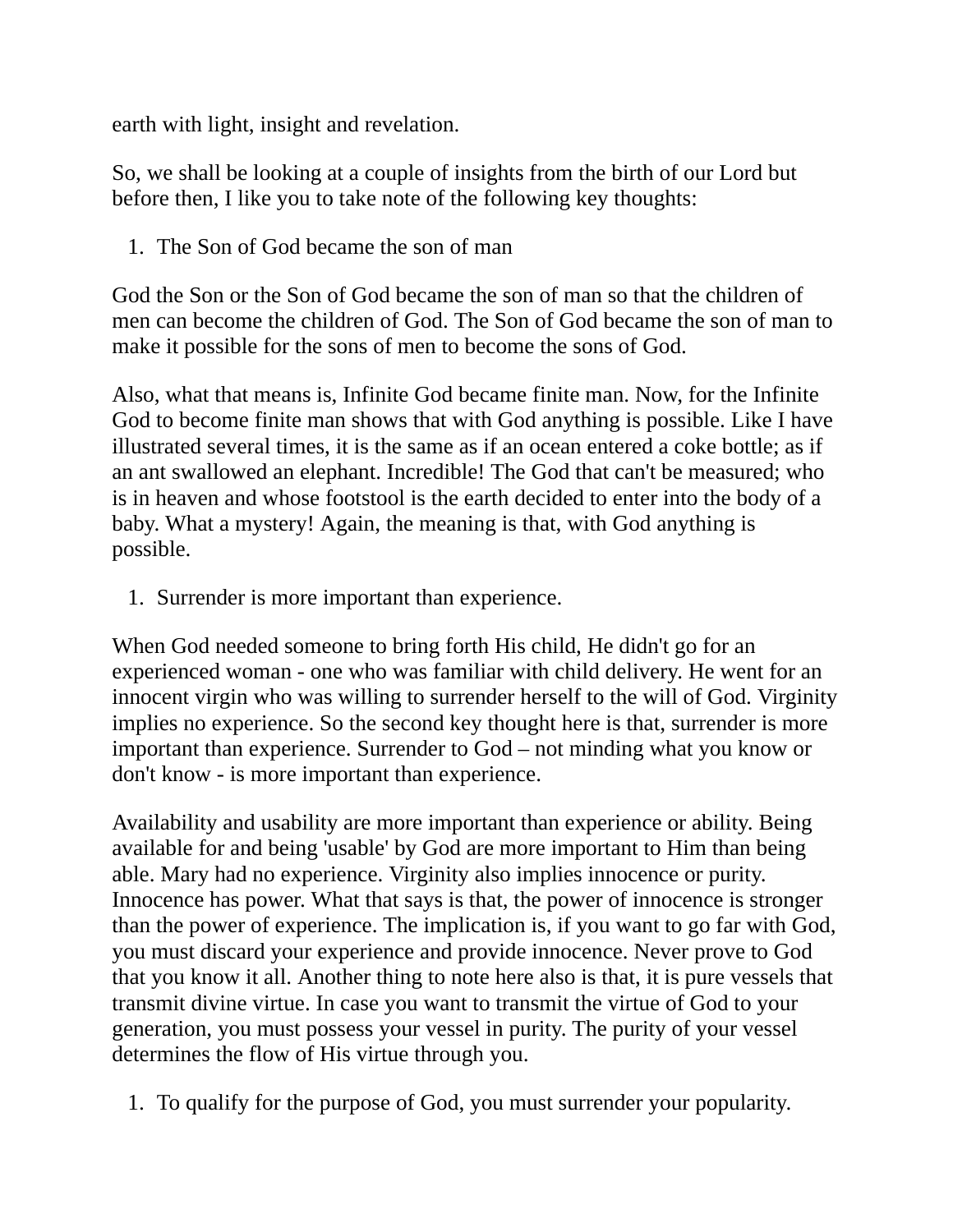In order for the son of God to be born, God went to an unpopular village to make use of an unpopular carpenter. That God literally went for a poor carpenter - an unknown carpenter to bring forth his son Jesus Christ into the world means that, He identifies with those who can never take His glory for themselves. In other words, to qualify for the purpose of God, you must surrender your popularity. That is our third key thought.

If God is going to do major things with your life, then you must come to the point where you will not take the glory. The question is, do you want to go far with God in life? Then, there would be the need for you to surrender whatever you can boast about. Those who struggle to make a name for themselves never go far with God. Think about it: God didn't go to the house of a Monarch or that of a popular millionaire to have His Son born. He went to a poor village, to the house of an unpopular man. What does that say to you? It says: to qualify for the purpose of God, you must surrender your popularity.

1. With God, no level is too low to start in life.

Did you notice that the Master Jesus (the King of kings and Lord of lords) was born in a lowly manger where animals were raised? The lowest of all places any mortal man can be born because there was no room in the inn. What does that say? It says, with God, no level is too low to start from in life. That is our fourth key thought.

If the King of kings and the Lord of lords could start from a manger, then congratulations because it doesn't matter where you are right now and where you are starting from in life, there is a future.

Who gave birth to you is not as important as what was born inside of you. How you came into the world is not as important as what you become in the world. Where you are coming from is not as important as where you are going. So with God, no level is too low for anybody to start from in life. The truth is that, man's extremity is God's opportunity according to a wise man. Man's adversity is God's opportunity. When you are down to nothing, God is up to something. The way up is down.

Please understand that God is always attracted to the deficient and the depleted. Show me a person who is deficient and depleted; who is nothing in himself and who also is empty of everything; God is attracted to such a person. But for the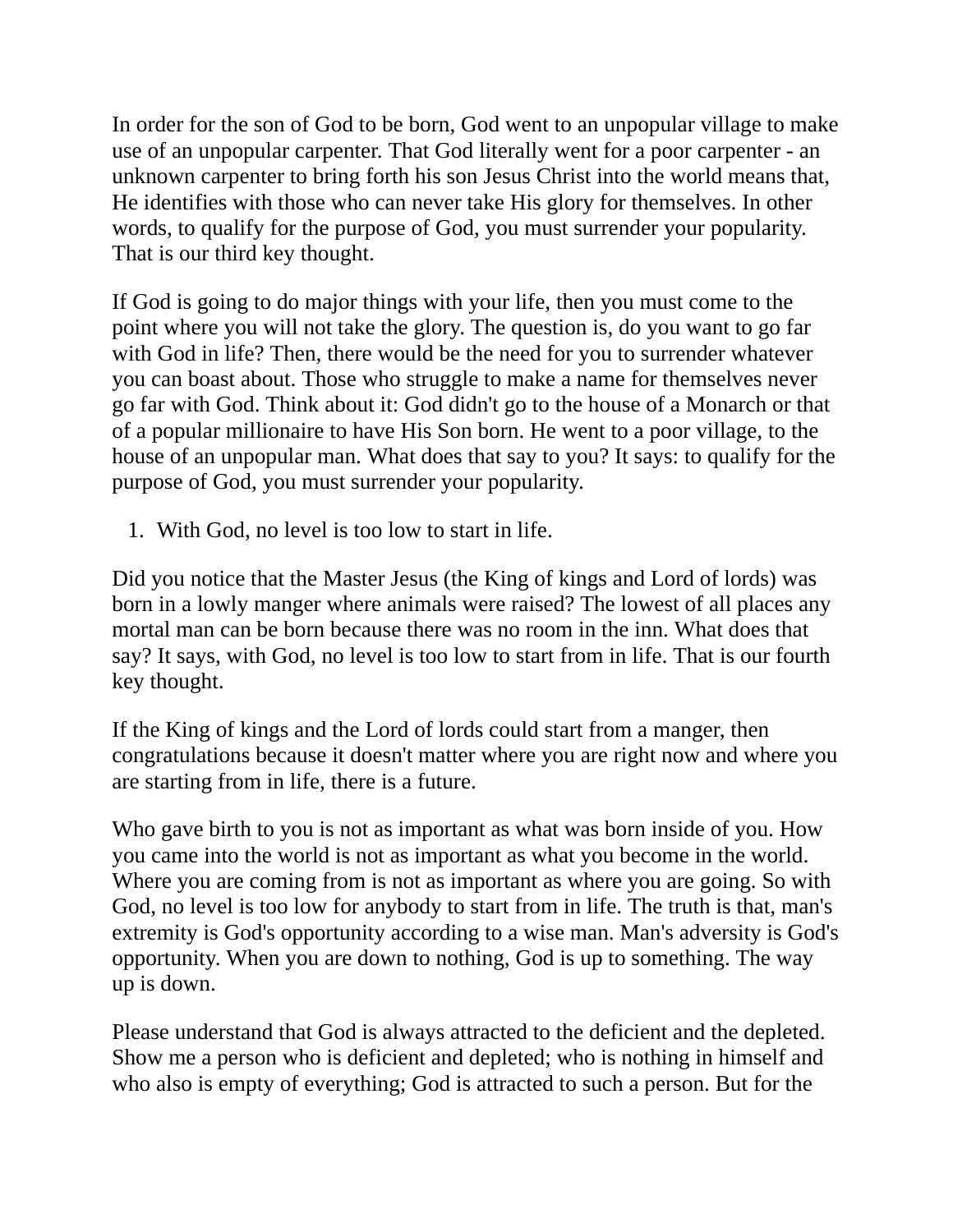man that is full of himself and full of his achievements, God is distant.

1. God is revealed to the fervent; not the slothful.

Scriptures make it clear that our Saviour was born at night. The bible said, where we read (Luke 2:8-10), that the shepherds were keeping watch over their flock at night, when the angel came to announce that the King of kings had been born. The question is: why was He born in the night? He was born in the night so that those who sleep can sleep and those who are awake can see. What that says to us is that God is revealed to the fervent; not the slothful.

Men and women who must experience God in their lives must be people that are awake spiritually; people who are alert spiritually. Those who slumber the slumber of prayerlessness and slothfulness never experience God. God's programme is always revealed to the diligent.

Show me a man or a woman who is diligent with life, diligent with duty, and I will show you a person that will partner with God in His purpose. What is clear is that the angel didn't go to shepherds that were sleeping. He didn't go to people that were lazying about. He went to shepherds on duty - and you know that God always does that. When it was time to call somebody who will deliver Israel (from captivity in Egypt), He went to the back side of the desert to get a man (Moses) who was on duty tending flocks. When He was going to call His disciples, He called those who were on duty, either fishing or mending their nets, or doing something else worthwhile. When he was going to call Gideon, He found him on duty, threshing wheat by the wine press. God's purpose is revealed to diligent people.

The lazier you are, the farther you will be from God's agenda. The more diligent you are, the more attracted you are to the purpose of God for your life.

In the next seven chapters, we shall turn our attention to a couple of major lights, insights and revelations that the birth of our Saviour brought to humankind:

Key thoughts

God is revealed to the fervent; not the slothful.

To qualify for the purpose of God, you must surrender your popularity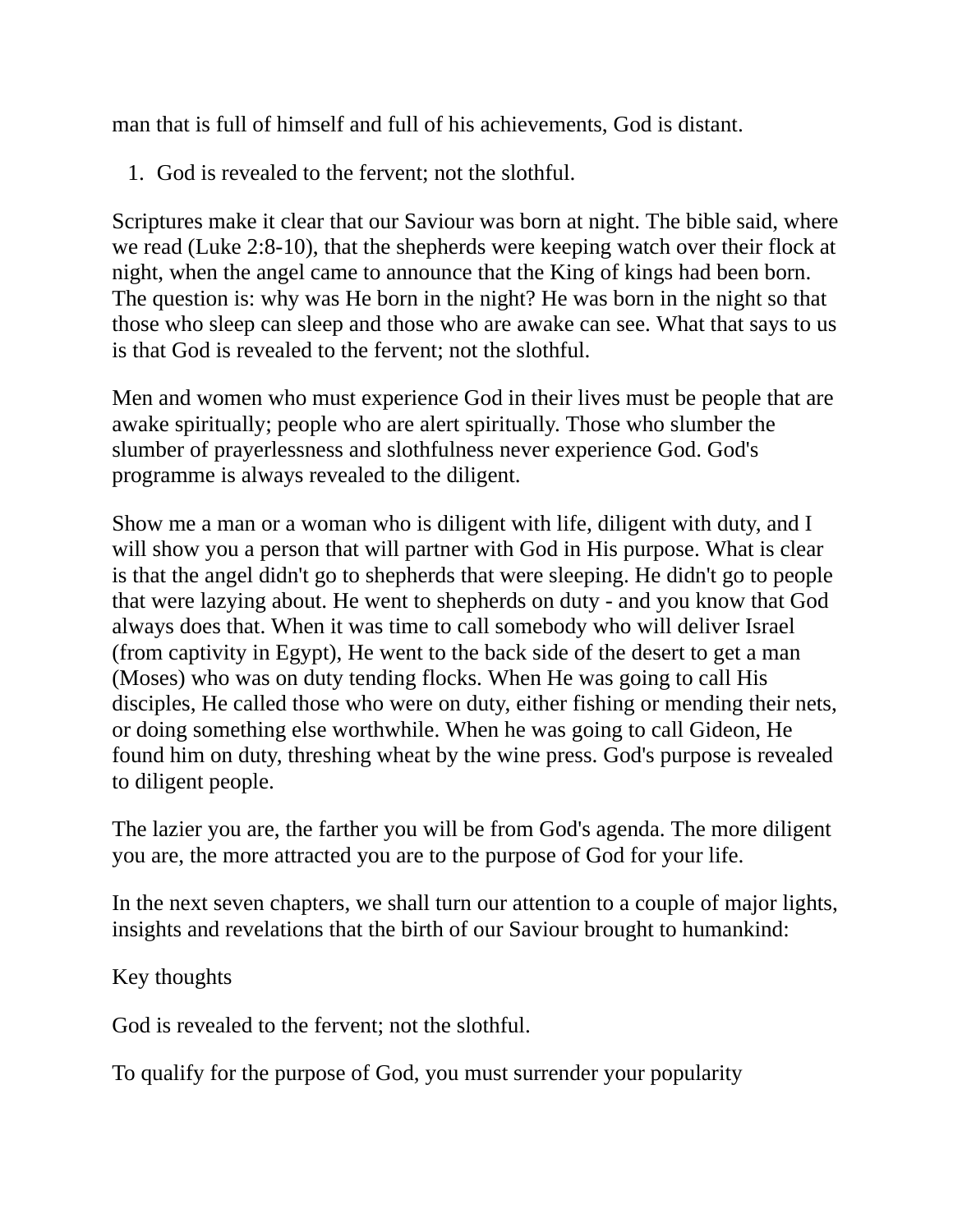With God, no level is too low to start from in life.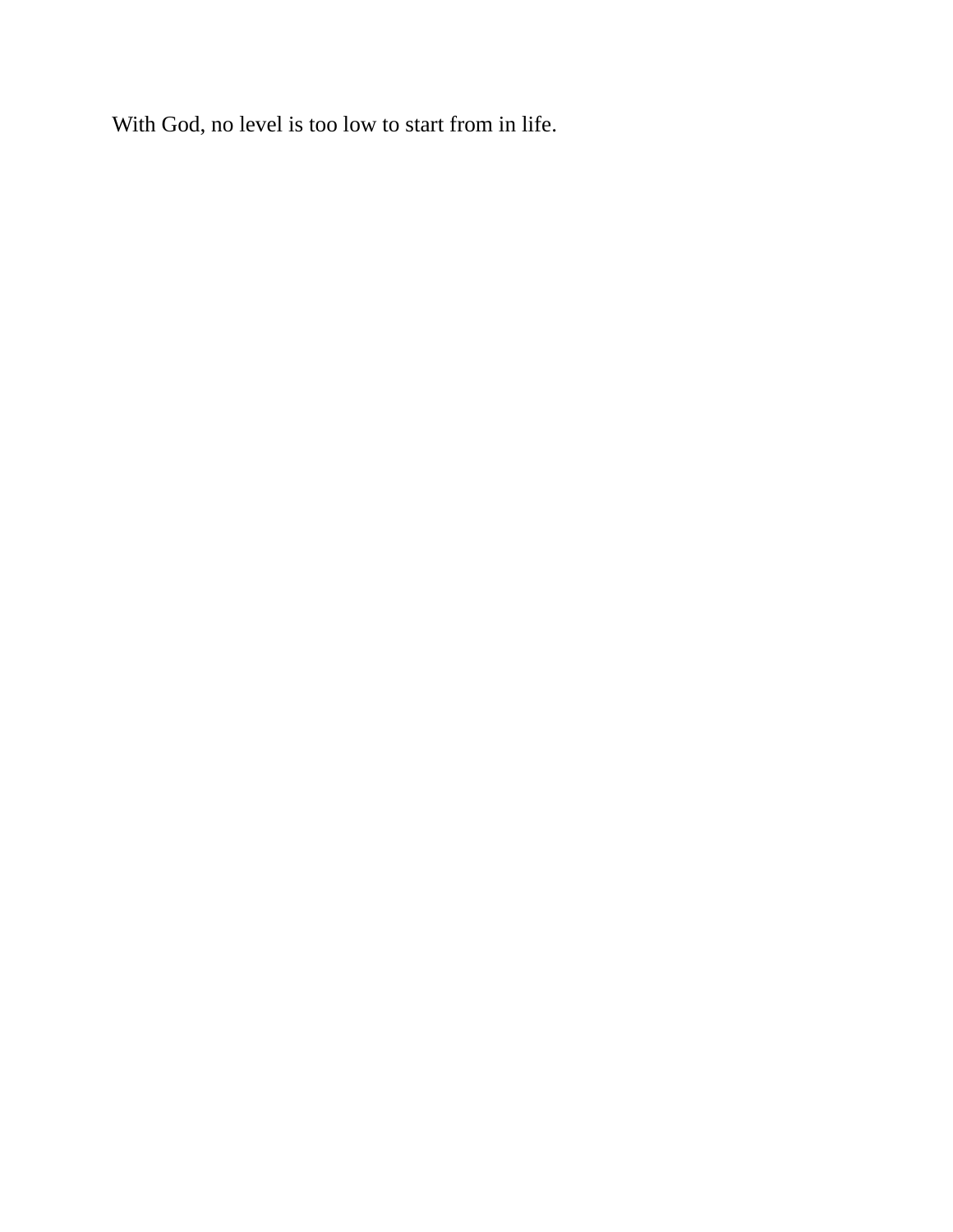# **Chapter Five**

### CHRIST CAME TO ALL (AND FOR ALL) AND SPEAKS IN THE LANGUAGE OF ALL

The bible reveals to us, two categories of people to whom God chose to announce the birth of His son. The first category comprised the wise men who were probably star gazers or astrologers from the East. They were obviously gentiles who had no dealings with God. The second category consisted of the Jewish shepherds who were watching over their flock at night. That is, God went to two extremes of the world. He went to the gentiles and went to the Jews. He went to the religious and went to the ungodly or pagans to reveal that something significant just happened in the world. What that says to you is that Christ came to all (and for all) and speaks in the language of all. This is the first major light or insight brought to us by Christ's birth. He came for both the Jews and the gentile; the religious and the irreligious; the wise and the ignorant; the whites and the blacks; the high and the low. All classes of human beings are included in God's package of redemption. Please understand today and forever that Jesus Christ does not belong to the Jews more than He does to the gentiles.

Christianity does not belong to the white more than it does to the black. Some people call Christianity the white man's religion and that is the lie of the devil to send humanity to the flames of hell. If God had wanted His redemption plan to be limited to the Jews, He would have revealed the birth of His Son only to the Jewish shepherds but he went across the boundaries of Israel. He went into the far east to maybe China, India or even the middle east to reveal to one extreme of people (the wise men), after He had revealed the same to another extreme of people in Israel (the shepherds). The aim is to show the world that He, the same Lord over all is rich unto all that call upon Him (Rom. 10:12). In summary, it is vital to note again that God does not belong to the Jew more than He does to the gentile, neither does He belong to the Greek more than He does to the Barbarian. He does not belong to the white more than He does to the black; neither does He belong to the male more than He does to the female. He does not belong to the old more than He does to the young. Jesus belongs equally to everybody. Get connected now!

It is very easy to see from our reference passages also that God speaks in the language of all. To the astrologers, He spoke the language of the stars (that is, He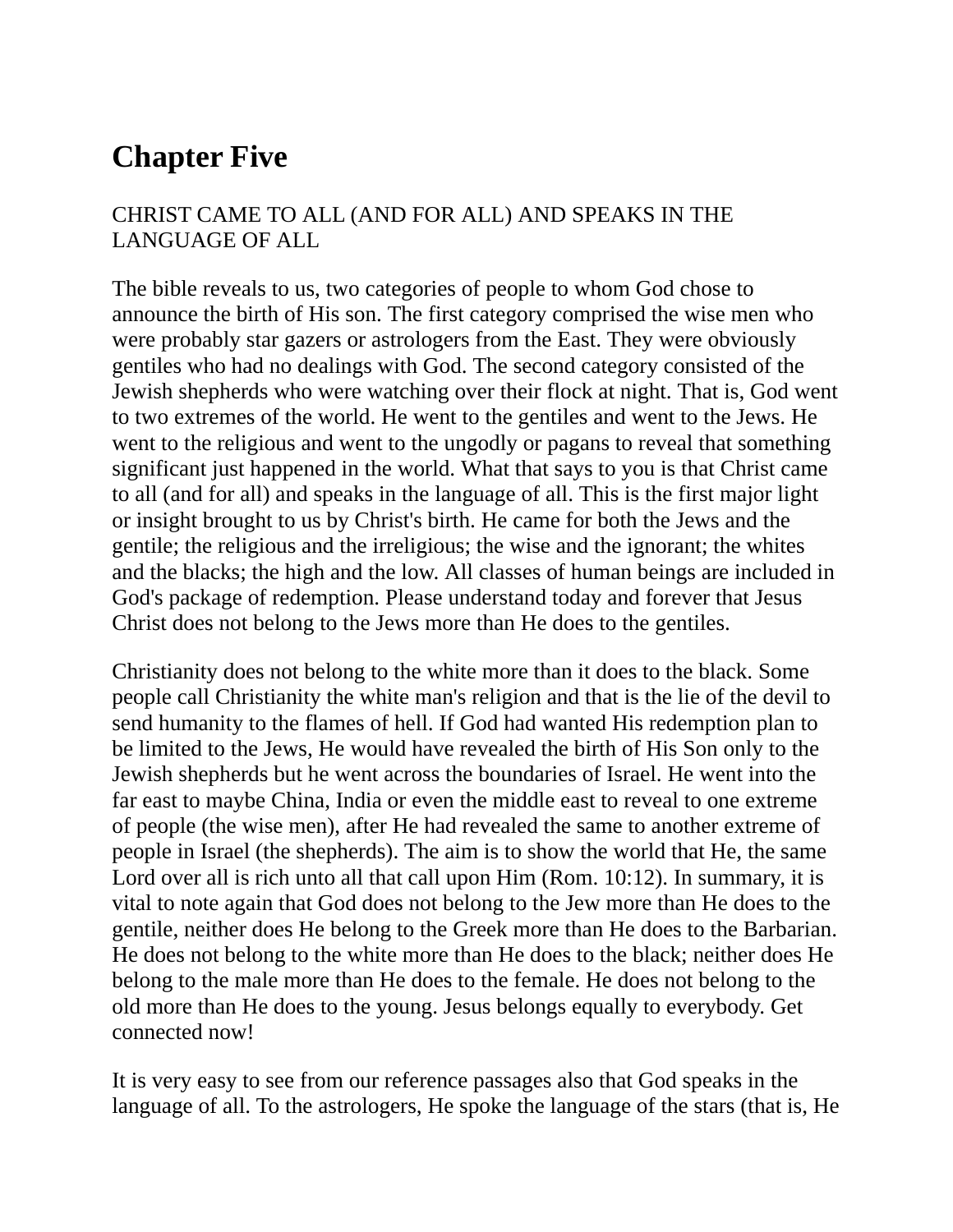spoke through a star) – the language they understood. He used what they were familiar with to communicate with and to them. Conversely, He used an angel to communicate to the Jewish shepherds because they were familiar with the ministry of angels. As a Jew, one must know about angels and angelic visitation.

He did not use the angel to speak to the wise men, neither did he use the star to speak to the shepherds. The shepherds will not understand the language of the stars; neither will the wise men understand the language of the angels. He spoke to everybody in the language each understood. What does that say to you? That God has a unique way of dealing with everybody. God has a unique way of relating with everybody. Every child of God has a unique pattern of dealing with God. The meaning of that to you is, never struggle (to achieve by all means) the same kind of experiences that someone else has with God.

Never struggle! For example, somebody may say, 'How I got to know who to marry was that God opened my eyes and I saw a screen, and the name of the person was written on the screen, and when I got up, I went and located my wife.' Then you are now here under severe stress and tension struggling to see a name written on the screen, in a vision in order to know who to marry. You know what? You may die a 'manchelor' (that is, a mature unmarried man – a chronic bachelor), waiting for such an experience. Someone else may say, 'I have a calling of God and God came to me in form of an angel and showed me my path of ministry,' then you decide, on hearing that, to wait for an angel to appear from heaven to reveal to you, your life's assignment.

The outcome of that may be that you have to wait in absolute frustration and futility until death. Never struggle for God to relate with you in exactly the same way that He relates with another person. I like to counsel you at this point to ask God to speak to you in the language that you understand. Ask Him to deal with you in the way that you will understand.

'Lord please don't speak to me through a star if I am a shepherd, and don't speak to me through an angel if I am a wise man; speak to me in the language that I understand.' That should be your prayer!

When I was a younger Christian before I became a pastor, I saw people who had very spectacular experiences with God. They had several experiences and could see several visions; I thought that they were superior to me because I had none of those experiences. I later realised however that there was a sensitivity I had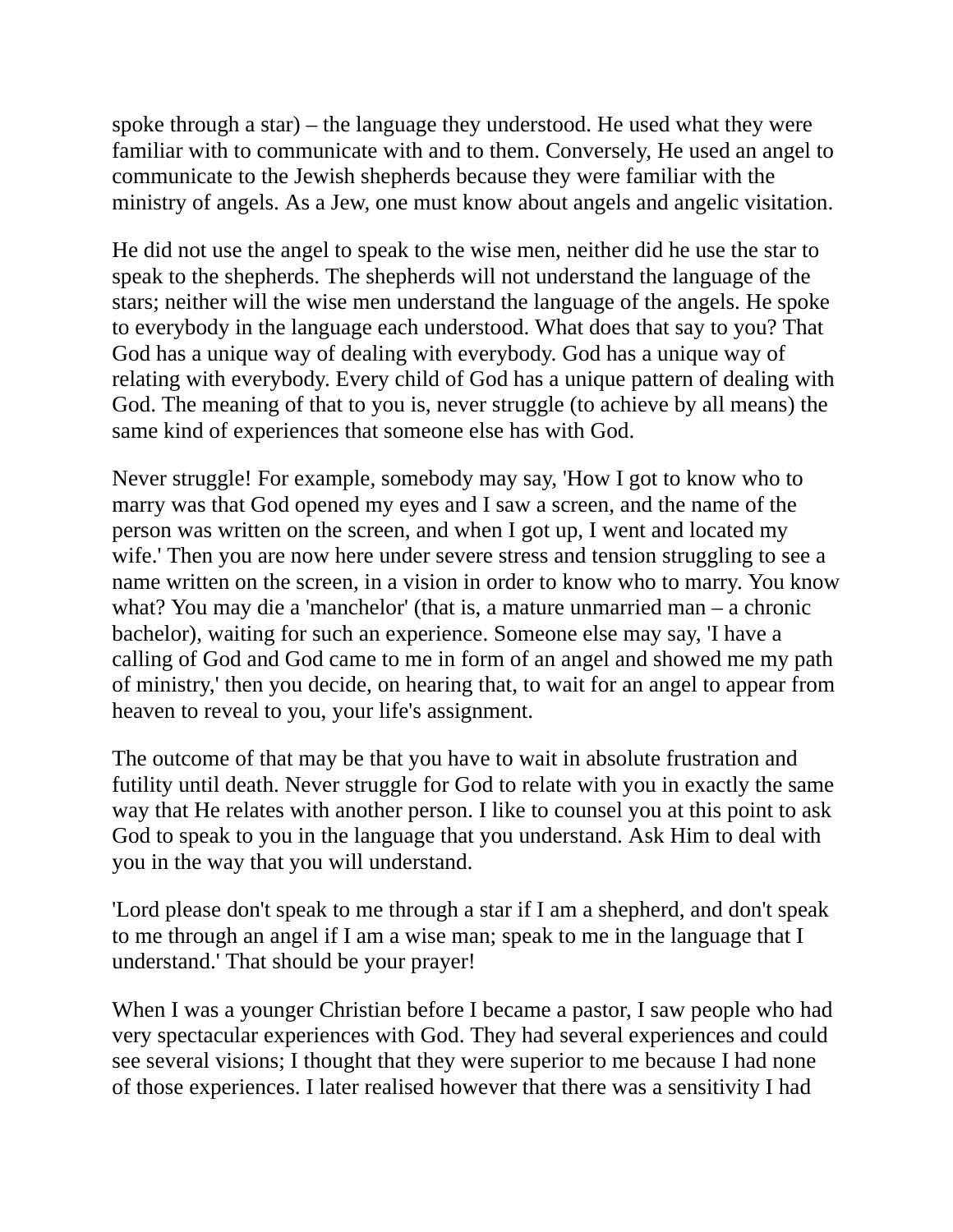that many of them didn't have. As I grew further in the Lord, I realised that God will never be forced to deal with Moses the way he dealt with Abraham. If it was Moses, God would move through the rod. For Elijah, it was the mantle. Peter ministered through his shadow and Paul manifested God through handkerchiefs and aprons. Each one after his own order; the same God but with different operations and administrations.

Do you understand? You will begin to experience rest in your life the moment you discover that God has a unique way of dealing with you. There is something He wants to do with you that is different, and it shall be done in Jesus' name!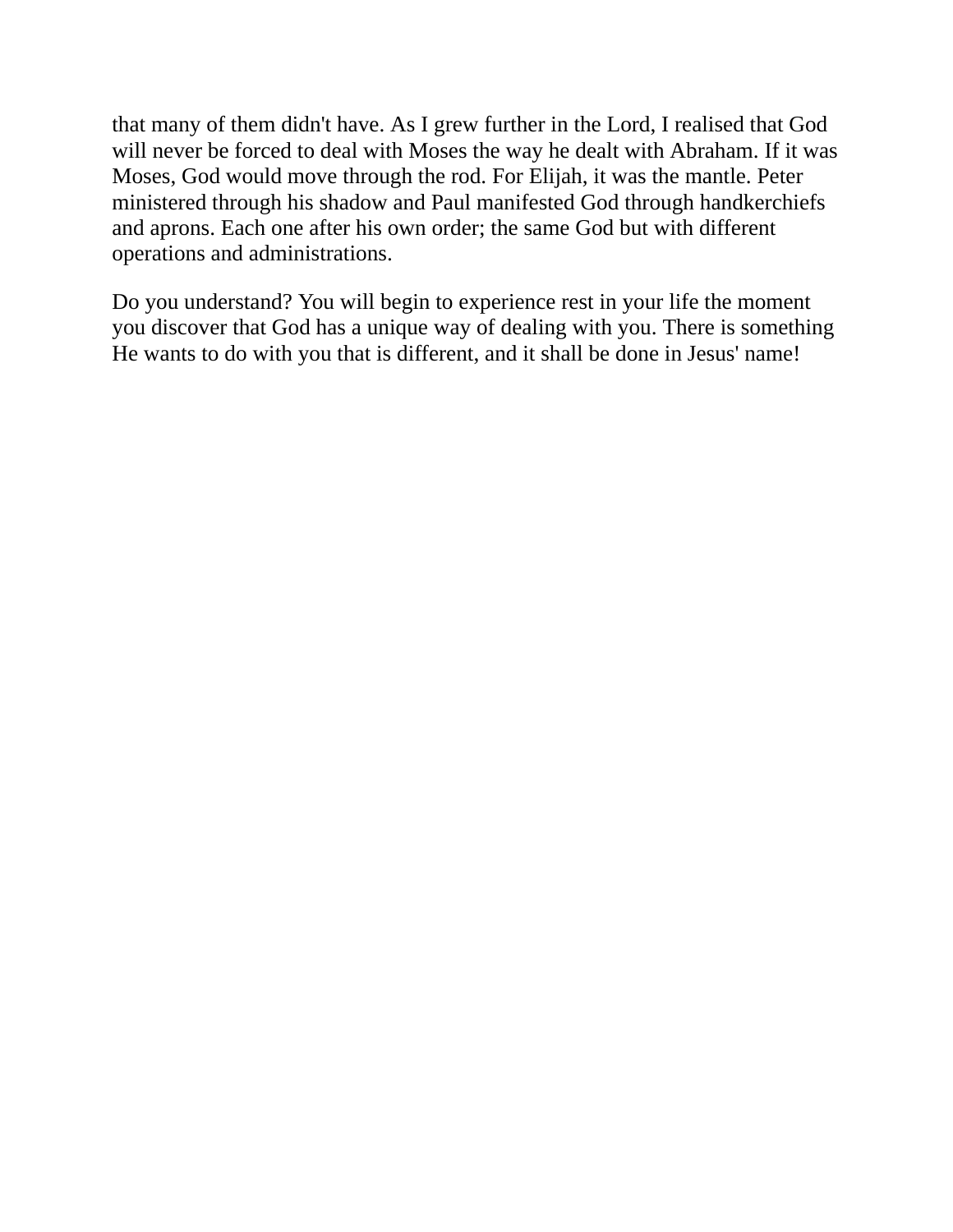# **Chapter Six**

### IT IS POSSIBLE TO BE VERY NEAR, YET VERY FAR FROM GOD.

When you study our text carefully, you will notice that the Eastern wise men travelled from very far in search of the new-born Saviour whereas the people in whose land He was born were not aware. The message is simple: it is very possible to be very near yet very far from God. It is very possible to be very near yet very far from God. What that means is that, it is possible to be in church and yet be lost. It is possible to be in church and yet be far from God. It is possible to be a church worker and still be very far from God. That is the second major light and insight that the birth of Christ brought to us—that, it is possible to be a leader in church and yet be very far from God. As a matter of fact, it is possible to be called a pastor and yet be very far from God. If you doubt me ask Isaiah who was prophesying in Isaiah chapters1, 2, 3, 4 and 5 and yet in chapter six, God was looking for whom to send. Another example is that of the old prophet in Bethel in 1Kings 13 who was on ground and yet God had to send a young prophet from Judah to come and carry out an assignment that the old prophet either failed to or could not carry out. It is possible to be near yet very far from God.

Apart from the Eastern astrologers and the Jewish shepherds, Bethlehem where Jesus was born was not aware that God the Son had arrived among them. Jerusalem was not aware; Israel was not aware that the God of Abraham (the God of their fathers) just came in the form of His son. Are you following? Even the priests in the temple were not aware. The high priest in Israel at the time was not aware. Is it not a miserable thing for God to be doing new things in your generation and you are not aware? I mean for God to be doing something wonderful in your generation and He bypasses you is a sad situation. The question to ask under such a situation is, Lord, what did I do to be so uninvolved in your agenda? The question Israel should have asked God is, Lord, what did we do that you passed us and went all the way to the East to reveal to nonbelievers what you are doing in our midst? You know it is a fact that only very few people are ever aware of the plans and programmes of God for their lives.

When you think about the fact that God actually went to stargazers and astrologers, bypassing the majority of His own people – to communicate His plans, it calls for very great concern. The question then is, why should the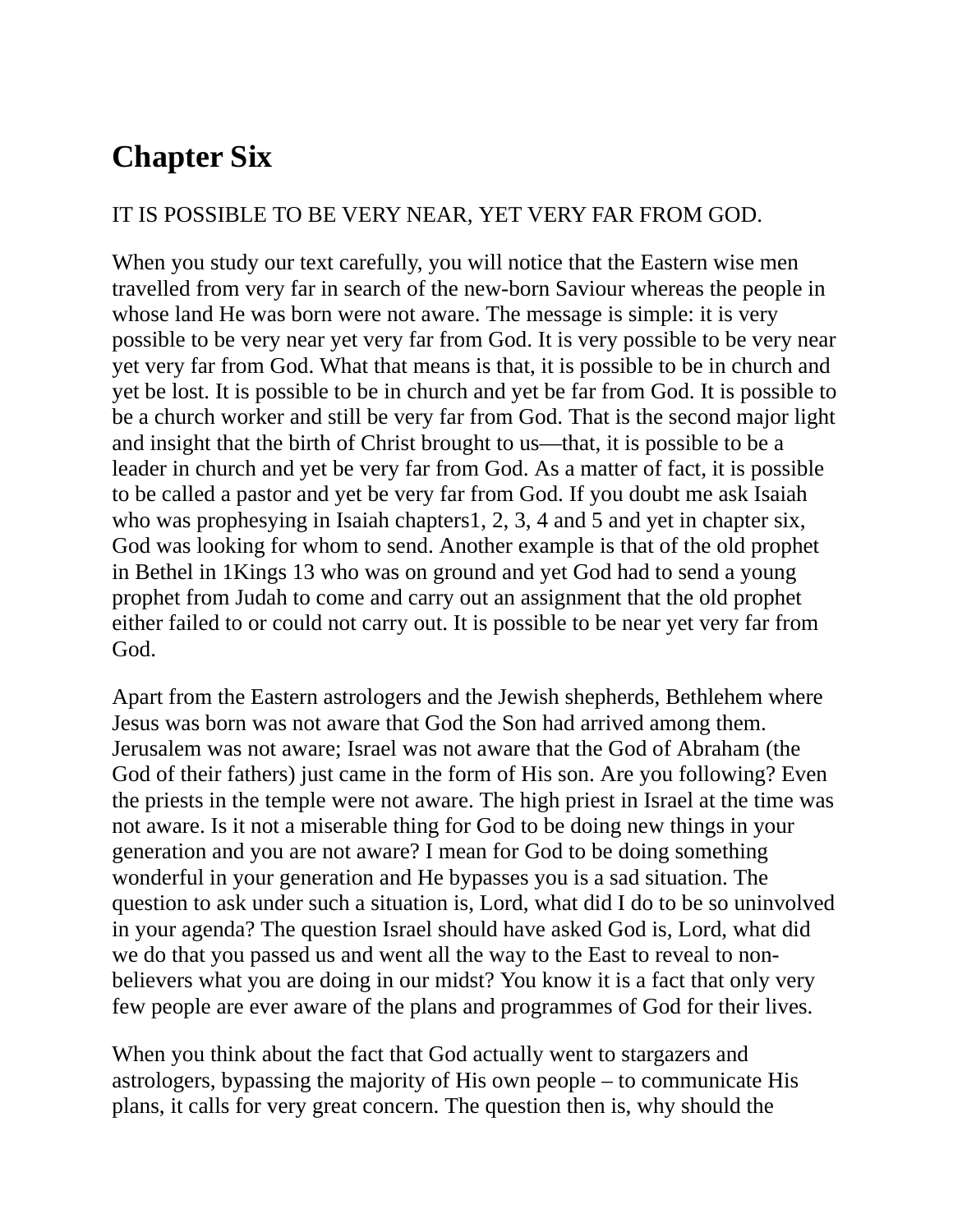sinners on the street be more in touch with divine revelations than the saints in the church? Why should a church member be more in touch with God than the pastor? The message then is, not everybody around God is with God; not everybody around God is hearing anything from God.

The point is, God has a lot of people around but He doesn't confide in them enough to tell them important things. What are you going to say to God at this moment? It should be, 'Whatever it will take you Lord, please don't bypass me. Don't let me be there Lord, and you are dealing with other people and not doing anything in my life.

There is an old song that goes,

Pass me not O gentle savior,

Hear my humble cry,

While on others Thou art calling,

Do not pass me by.

Saviour, Saviour, Saviour

Hear my humble cry.

While on others Thou art calling,

Do not pass me by.

It is possible right now for you to say Lord, I know you have great plans for my nation; I know you have great plans for my life. I know you have great plans for my family. Please reveal them to me; let me know your plan. Help me to be current. Tell me what it takes to be current with you.

You know, when you understand the time, you enter the realm of command. First Chronicles, chapter twelve and verse thirty-two reveals that the sons of Issachar were men that had understanding of the time to know what Israel was to do and as a result, their brethren were at their command. Do you want to be in command in life? Then you need to have an understanding of the times.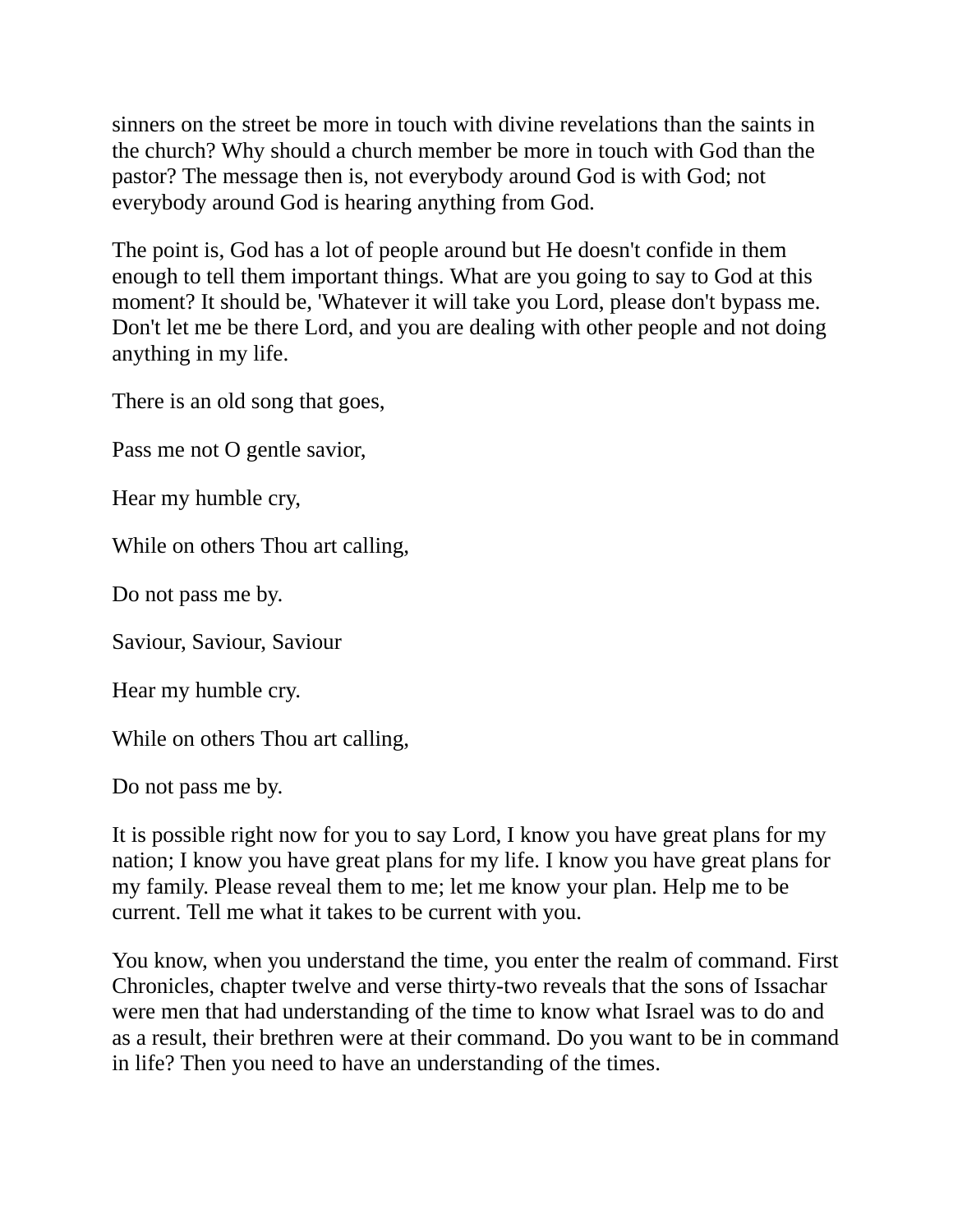From all that we have seen so far, it is clear that there were people who were around the Master Jesus but didn't know who He was. There were people in Mary and Joseph's neighbourhood who didn't know who they were dealing with. There were probably people who played with the Master Jesus who didn't really know who He was.

The message then is, get into a closer, intimate relationship with the Master. Go beyond ordinary church attendance to experiencing the person for whom you came to church. Go beyond just having your name on the church register to coming to a point where you have a personal experience with the One you are calling your Lord and saviour.

Your prayer right now should be, 'Father, open my eyes to know what you are doing in my generation at this time. Lord, help me never to be left behind; never to be left behind in light. Lord, help me never to come to church and yet not know you; help me Lord, not to be so near yet so far. Lord, let me not to be lost in church; make me one of your close confidants: draw me closer to you Lord, in the name of Jesus Christ.

Key thoughts

It is very possible to be very near yet very far from God.

The message then is, not everybody around God is with God; not everybody around God is hearing anything from God.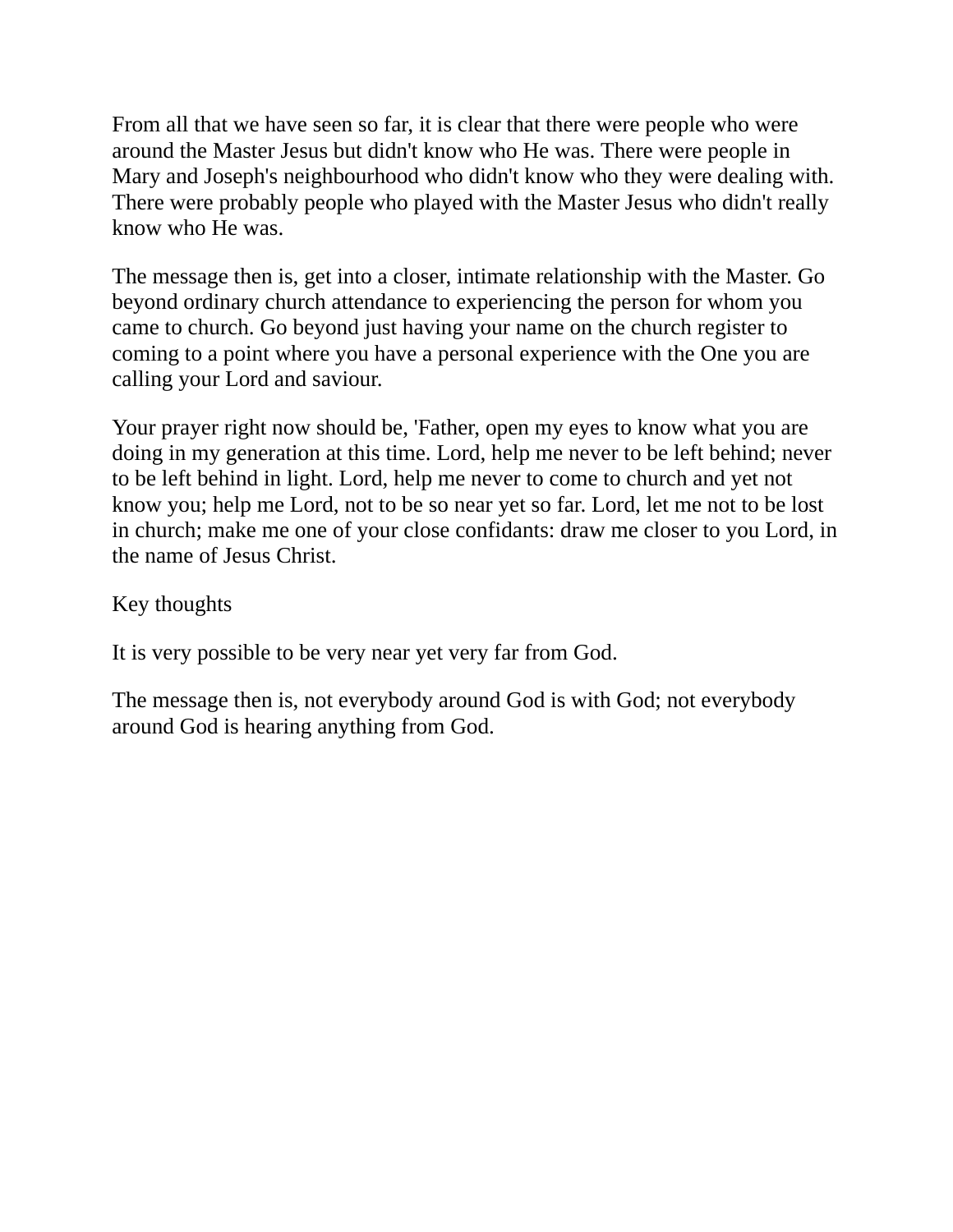# **Chapter Seven**

### RELATIONSHIP WITH GOD IS THE MOST AUTHENTIC MEASURE OF WISDOM.

Those who came to seek the Master from the East were referred to as wise men. What that means is, relationship with God is the most authentic measure of wisdom. To know God and to pursue him, that is wisdom. This is the third light or insight that the birth of our Master brought. It is wise men who seek Jesus. It is foolish men who seek their own ambitions. The way and manner you treat Jesus measures your wisdom. What you do with the king of kings and Lord of lords is a measure of your wisdom. Your prayer life is a confirmation of your wisdom. Your degree of seriousness in the study of your bible diagnoses your wisdom. The intensity of your spiritual life confirms whether you are wise or foolish. To know God and to pursue Him equals wisdom. Do you understand? Strong relationship with God is a confirmation of high level wisdom. The reverse is also true. A very poor relationship with God is a confirmation of low level wisdom. Please don't forget as long as you are alive that your wisdom is confirmed by the intensity of your pursuit of God.

You know that education is not synonymous with wisdom. Hence, an educated man is not necessarily a wise man. To be educated and not know God makes a person an educated fool. Similarly, an intelligent man is not necessarily a wise man. Anyone who is intelligent but does not know or pursue God is an intelligent fool. Being rich does not imply wisdom. A rich man who does not know God is a rich fool. (Luke 12:20). In addition, to be powerful outside of God makes a person a powerful fool. It is foolish powerfulness. Are you getting anything?

Furthermore, the action of the wise men (in our text) reveals that knowing about God alone is not what constitutes wisdom, but the pursuit of God, paying the price, leaving all behind and going the whole length to know him more and more. That is wisdom. You see, when the wise men saw the star, they didn't remain at home. They got up in search of the new born King, gave it all it took until they located the place. They took off without knowing where they were going or how long it would take them to be back. That was reckless rascality but it paid off in the end. So, you can confirm your wisdom by the price you are willing to pay to go after God; to serve him; to love him and to live for him. The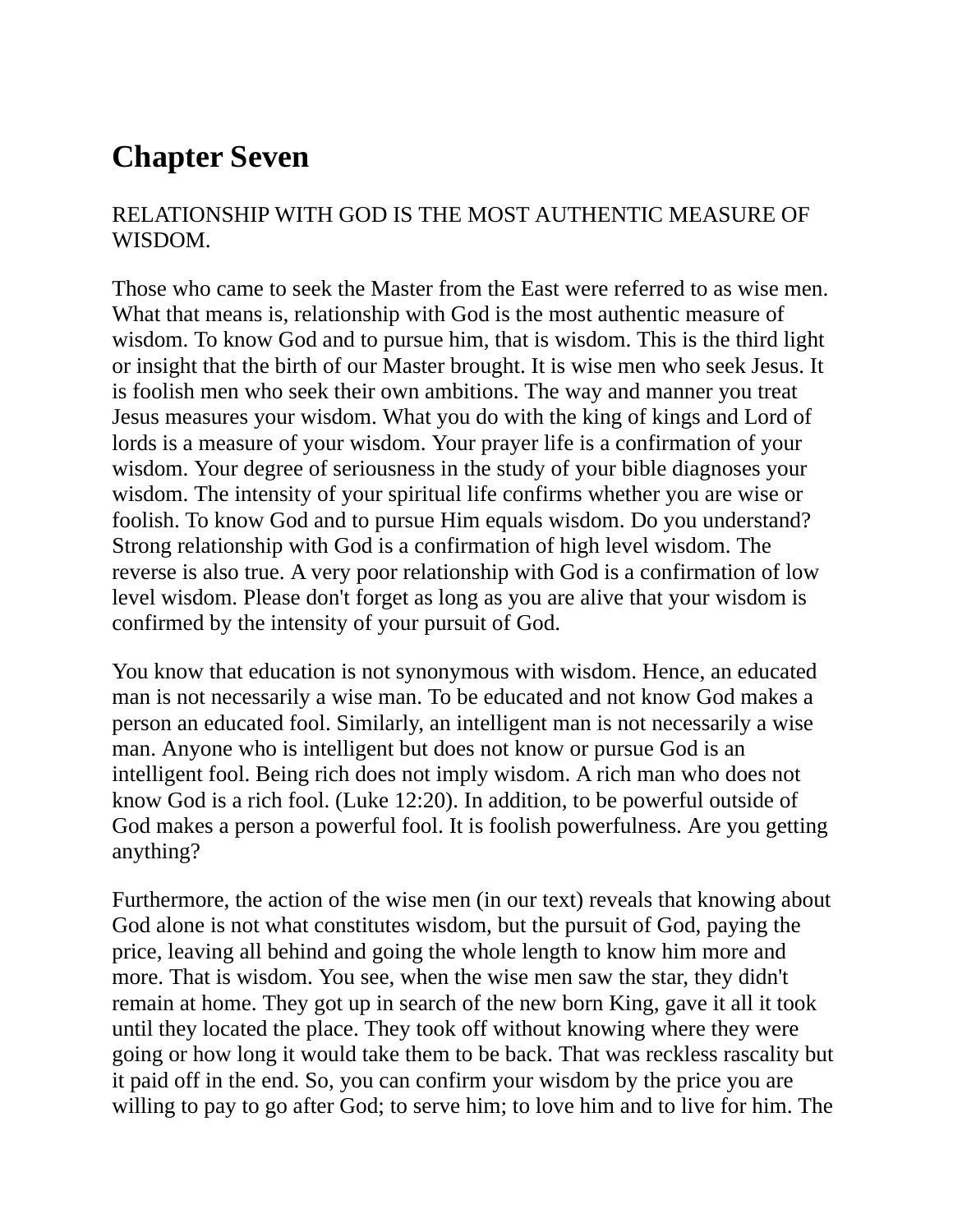question right now is; how far are you ready to go with God? What cost are you ready to pay? That is what really validates your wisdom. Please understand, that the knowledge of scriptures alone does not confirm wisdom. There are people who are very vast in scriptures, but there is not a dime of sacrifice they are willing to offer for the course of God. Their relationship with God never cost them anything. They have never left their comfort zones to go for God.

The message of His birth is, be wise and pursue God. Join the company of the wise. Do not build on that which does not last. Join the company of the wise today and history will remember you both in time and in eternity for good--and that you didn't live a foolish life.

Make this confession now:

I refuse to be a fool. I refuse to pursue mundane things. I refuse to pursue things that won't last. I refuse to pursue things that can't stand the test of time. I am a wise person. I am pursuing the right things, In Jesus name.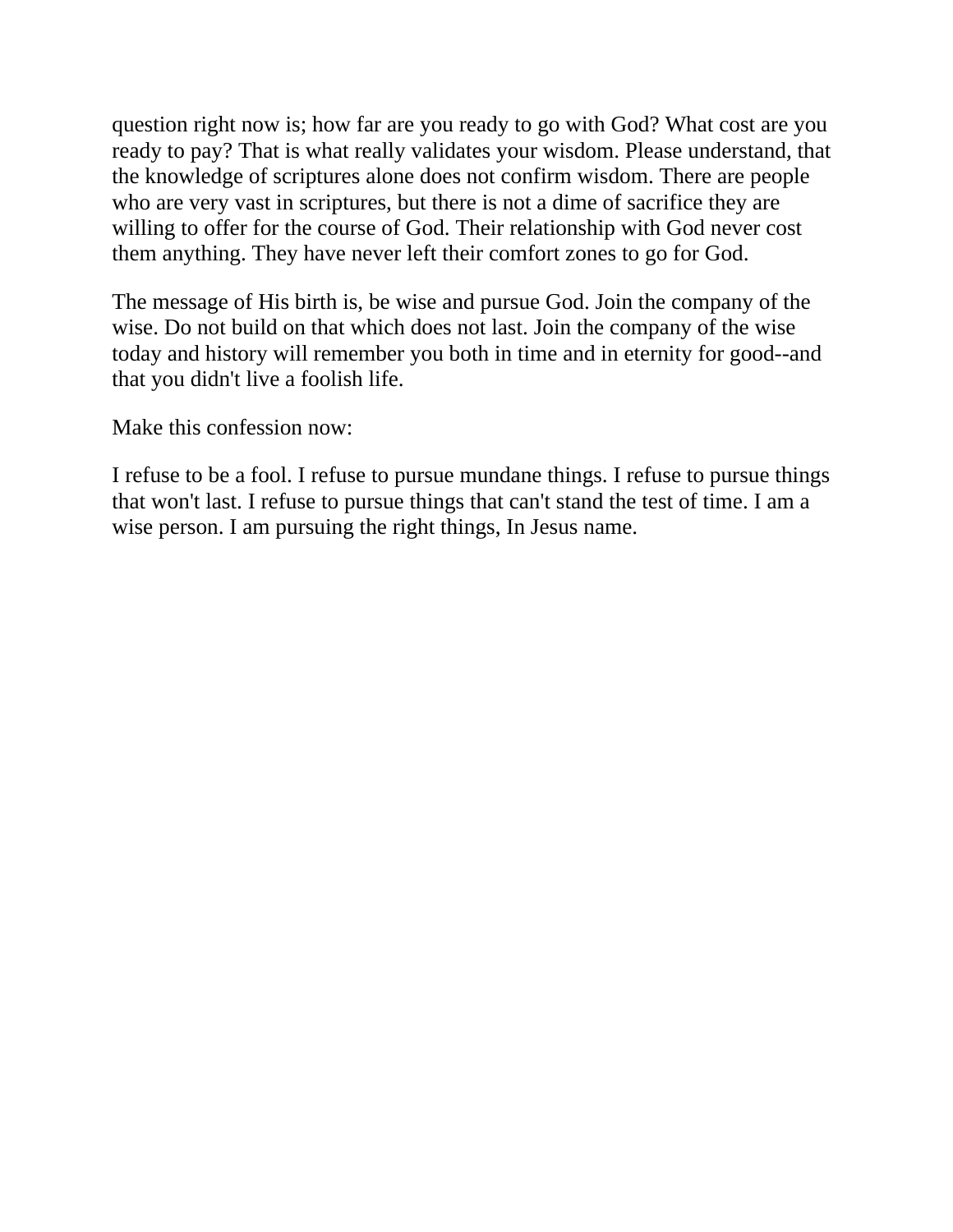# **Chapter Eight**

### NEVER ATTEMPT TO FINISH, IN THE ENERGY OF THE FLESH, WHAT WAS STARTED IN THE POWER OF THE SPIRIT

After the wise men saw the star, they began the struggle to look for where the child was. They were probably asking questions for direction until they arrived at the house of Herod, and the wicked Herod said, 'Go and look for the child and If you find Him, let me know so I can also go and worship Him.' They were literally moving in confusion up to that point, but something very mysterious happened. The moment they got out of the house of Herod, the star went before them.

When they had heard the king, they departed; and, lo, the star, which they saw in the east, went before them, till it came and stood over where the young child was. When they saw the star, they rejoiced with exceeding great joy. (Matt. 2:9- 10).

It appears to me like the star disappeared when they were struggling in their strength. It seems like there are certain steps people take in life that cause divine direction to disappear. The fourth light or insight of His birth to you is: never attempt to finish in the energy of the flesh what was started in the power of the spirit. Again, never attempt to finish in the energy of the flesh what was started in the power of the spirit. Never try to finish what God started. The one who revealed the star must be allowed to direct your steps. Don't only believe him to be the alpha, also believe him to be the omega. Allow him to 'omega' what he 'alphaed'. Allow him to perfect what he initiated. Allow him to end what he began. Your prayer to God right now should be:

Finish what you started in my life oh Lord!

Many times people find themselves in the midst of frustration. They ask questions like, 'Didn't God show me something? Did God not give me a revelation? Why is it not coming to pass?' 'Why is it that what God showed me is not happening? The answer is simple; they are trying to complete what God started, and He has never given any man the power to complete what He starts. He is 'obadaciuos' and 'agidigbacious' (massive) enough to finish anything He started. He said, 'My glory will I give to no man. I don't want anybody to beat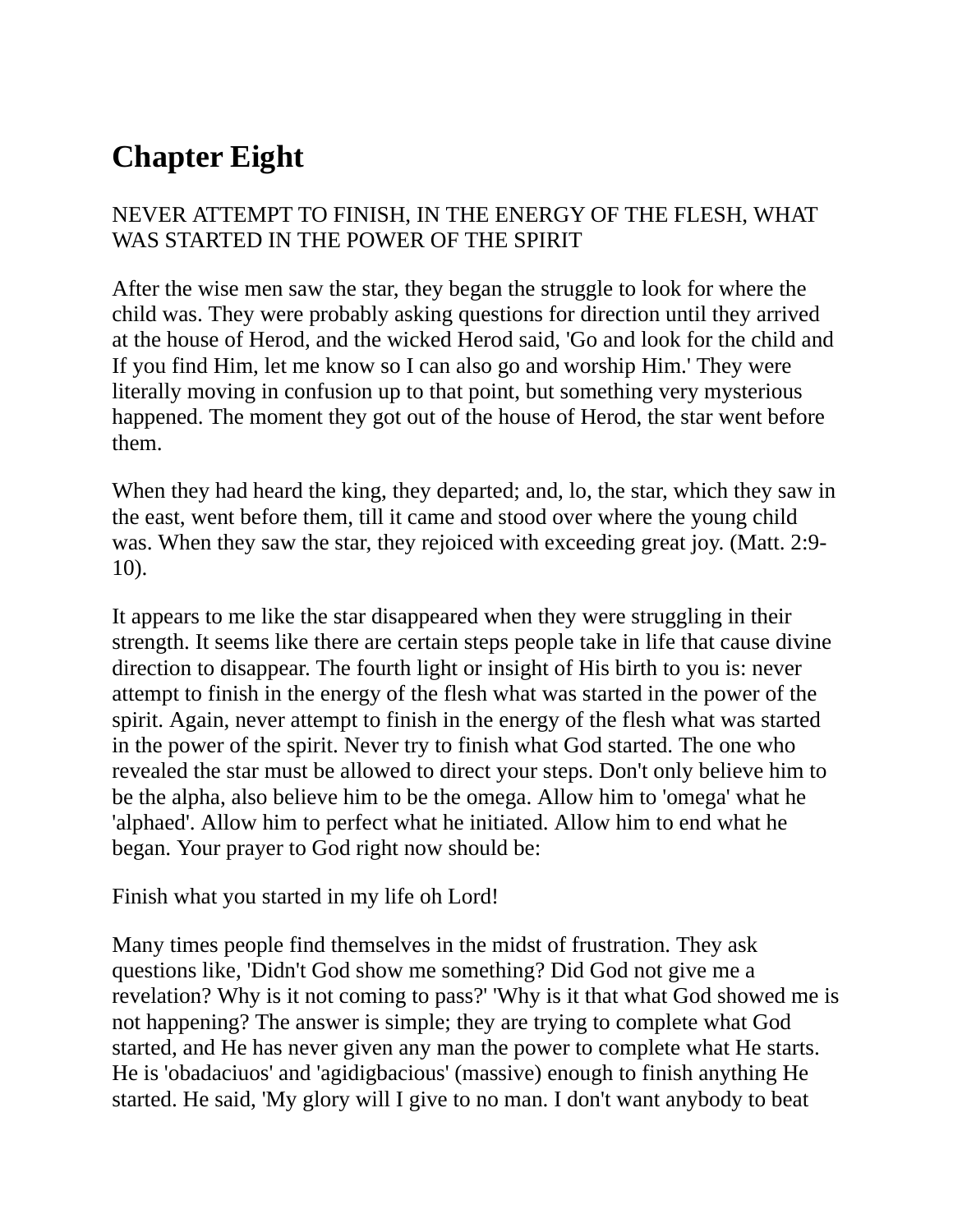their chest and say I did it. If I started it, allow me to finish it.' Many times we are impatient with God, so we rush to complete what He started. Many times we are over excited, 'Oh! The revelation is so powerful', we say and then rush out to try and work it out in our own strength - and the outcome is absolute frustration.

Please, understand that the star that came did not only come to bring revelation, it also came to give direction. The star came first to bring a revelation, and what was the revelation? A King has been born, God the Son has just arrived in His world. It brought that revelation, but many people stop with the revelation, they don't press on for the second assignment of the star which is to offer direction. The star was also meant to lead the wise men to where the child was. However, they took the revelation and ran with it, and experienced so much frustration because they didn't have the direction.

For a clearer picture, see this scenario: God comes to a young man and says, 'I have an anointing for you. It is an apostolic anointing with an evangelistic dimension in healings, signs and wonders. I am going to be sending you to the nation of India to spark up a revolution there and destroy the three hundred and thirty million deities there by my power.' The next day, he goes to the Indian Embassy seeking visa to India. What? Next thing, his visa application is rejected.

Why? He failed to realise that what he had was a revelation. The direction was yet to come. God just told him what He wanted to do with him. He hadn't shown him the steps. He was too much in a hurry to understand that probably he was to embark on a lengthy fast, read certain biographies or autobiographies of great men of impact, go through certain trainings for ministry *etc.* He was so much in a hurry, that he got revelation without direction. And where there is revelation without direction, what you have is frustration. Revelation minus direction equals frustration, but revelation plus direction equals celebration.

After they got out of Herod's house and saw the star, they rejoiced with exceeding great joy. They did not ask any questions again until they reached where the baby was by the direction of the star. From this moment, your days of confusion and frustration are over.

In conclusion, know that whenever you surrender your agenda, you connect His assistance. He is saying to you, 'You have been struggling so much, you have been trying so hard to see what man can do for you. If you surrender your own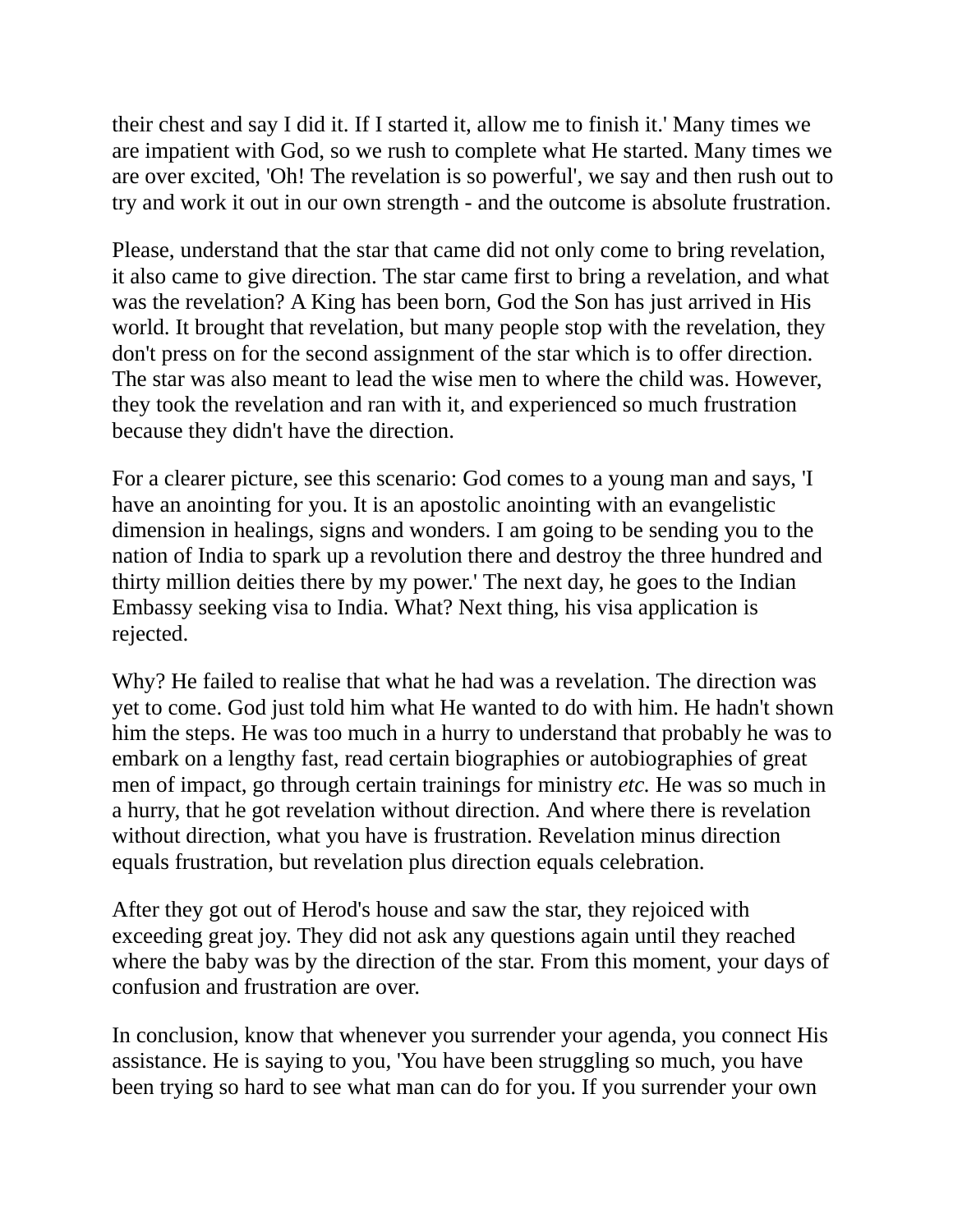agenda, your own way of doing it, then you will be set for my assistance.' I see you step into the realm of divine assistance today, in Jesus' name.

Key thoughts

Never attempt to finish in the energy of the flesh what was started in the power of the spirit.

And where there is revelation without direction, what you have is frustration.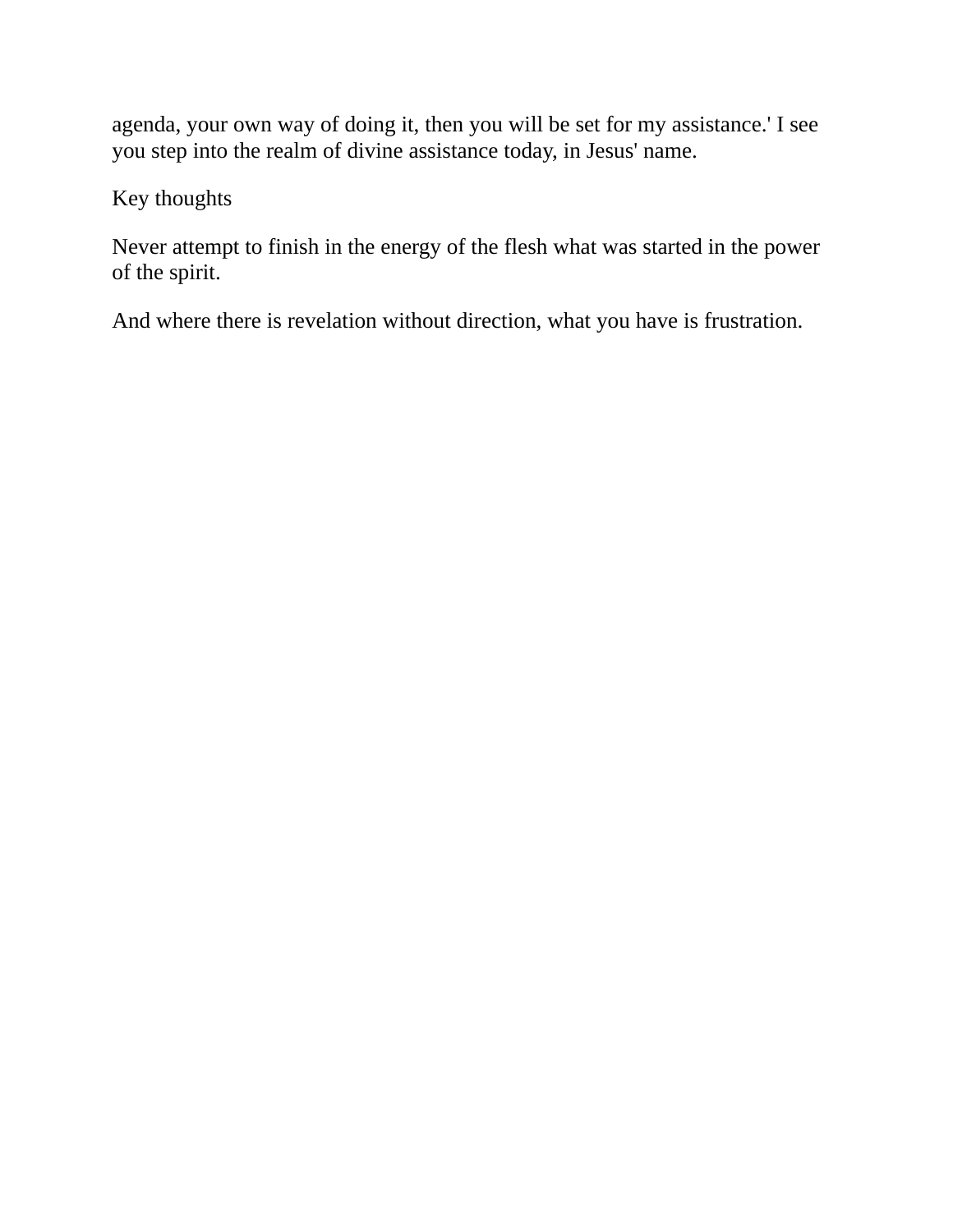# **Chapter Nine**

### GOD NEVER ABANDONS HIS PEOPLE HALF WAY

God never abandons His people half way. He does not have abandoned projects. He who revealed the star will also reveal the end. He who brought Israel out of Egypt will take Israel into Canaan. He doesn't bring people out to leave them midway. He didn't show the wise men the stars to leave them stranded on the way. That was why the star re-appeared again. Please understand that nobody goes all the way with God and ends empty handed. When the wise men saw the star, they left their wives, children, family, businesses, pursuit of money *etc.* and began to look for where the King that was born was. Along the line, it looked like they missed their direction but God showed up at the end to link them to their destination. Beloved, nobody who believes in God ever ends in shame. Shame is never the portion of men and women who pursue God. No sir! I believe the relatives of this people may have been waiting to see them return unaccomplished. I could imagine what transpired when friends and relatives asked them (the wise men):

Relatives: 'Where are you going?'

Wise men: 'We are looking for a star.'

Relatives: 'What star?'

Wise men: 'A star we saw indicating the birth of a great King.'

Relatives: 'When will you come back?'

Wise men: 'We don't know'

Relatives: 'Where particularly are you going?'

Wise men: 'We don't know.'

Relatives: 'How long will it take?'

Wise men: 'We don't know.'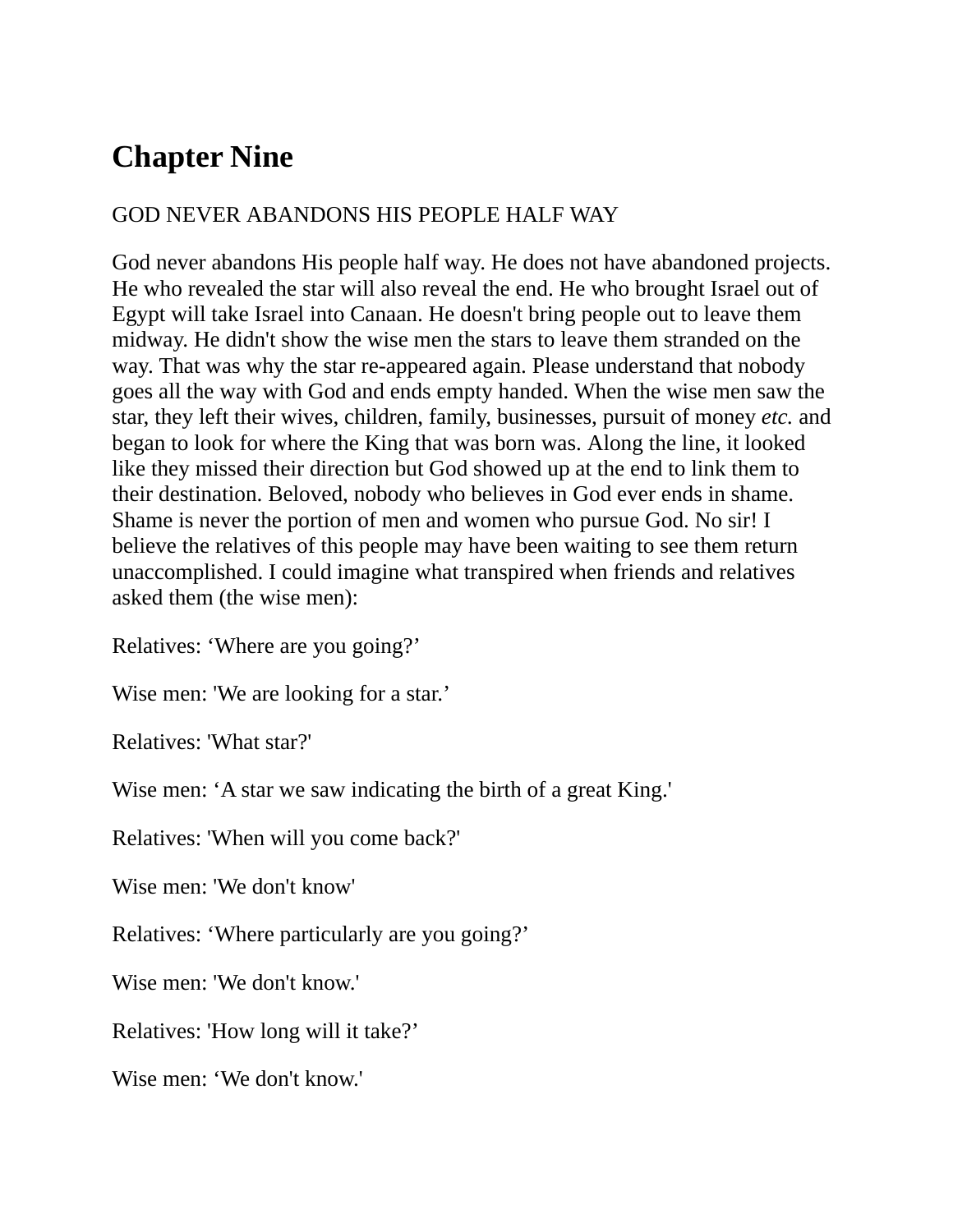I believe that their relatives (and friends) may have thought that something was wrong with those men and must have been waiting to see the outcome of such madness. Now, when they (the wise men) came to Bethlehem, the situation was not helped. The people of the land where the king was born were not aware. They searched in vain to locate the new born King and nobody was willing or ready to assist them – including the king of the land. You know there are times when a person may be so passionate about God and yet nobody is interested. I mean times when the things that excite you about God do not excite anybody. That was the point the wise men were. The matter was in fact worsened by the fact that at a point, even the star they saw at first couldn't be located anymore.

So there are times when even your original spiritual bearing may seem to be lost. The revelation and encounter that drove you into the pursuit of God may appear very faint. What do you do? What do you do when people can't understand your passion for God? What do you do when people are indifferent concerning what excites you? What do you do when it seems like you can't even trace God yourself anymore? What do you do when people are waiting to see you come back empty handed in your pursuit of God? The answer is, go forward! Keep moving! Don't look back. Don't look down in depression. Don't hang around with those who are hanging around. Just keep on moving. Victory is ahead. Victory is in the front, just ahead of you. The bible says in Hosea 6:1-3,

Come, and let us return unto the LORD: for he hath torn, and he will heal us; he hath smitten, and he will bind us up. After two days will he revive us: in the third day he will raise us up, and we shall live in his sight. Then shall we know, if we follow on to know the LORD: his going forth is prepared as the morning; and he shall come unto us as the rain, as the latter and former rain unto the earth.

Has God called you? Have you received a revelation from God? Have you seen a promise from the scripture? Is there something God spoke to you by prophecy? Does it look like it is not yet coming to pass? Don't go back, don't look back, don't hang around, move forward! Move forward!! Keep on moving even when people don't understand you! Keep on moving even when people are not willing to go with you! Keep on moving even when you cannot understand everything yourself! Just keep on moving!

Do you remember the blind man that they brought to Jesus at the pool of Siloam? He (Jesus) took mud and blocked his eyes further (it was referred to as anointing), and said to him, 'Go and wash at the pool and come back and you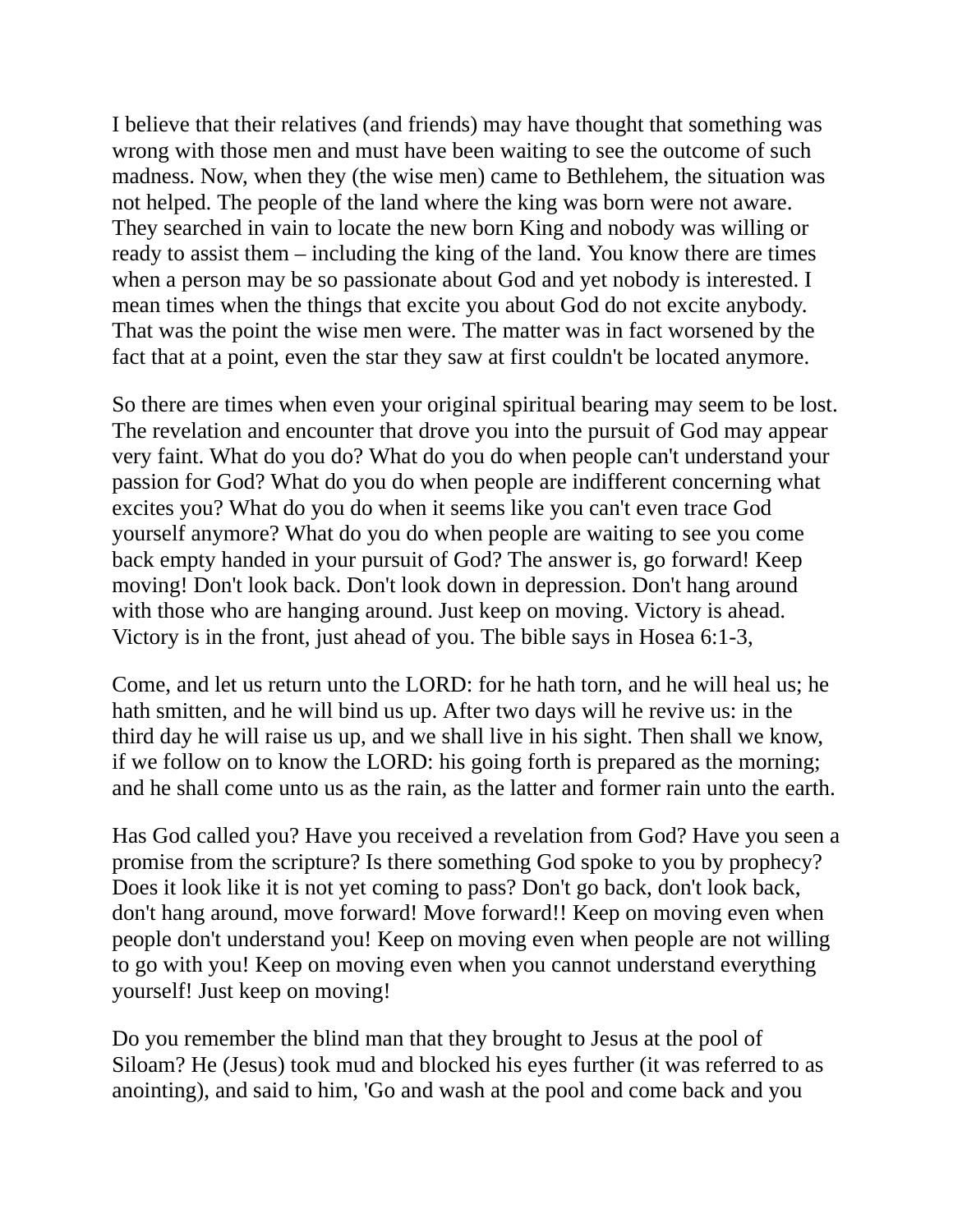will see.' (John 9:1-11). The response of the ordinary man would be, 'Me? I should go and wash? If I had eyes to see and move, would I come to you for healing?' Instead of asking such questions, he went, and the bible didn't record that somebody led him. He went and washed and came back, seeing. He moved even when he neither understood the action nor the instruction of the Master. He moved because vision is higher than sight. What the eyes of your heart sees is superior to what the physical see.

Please do not forget that God never abandons His people halfway, but to prevail with God, you must persist with Him. To prevail with God is to persist with God. Breakthrough is tied to persistence. In your spiritual activities: prayer life, study of the word *etc.* your breakthrough is tied to your persistence. Persist and prevail!

Key thoughts

The prosperity of your soul and spirit determines your life's welfare.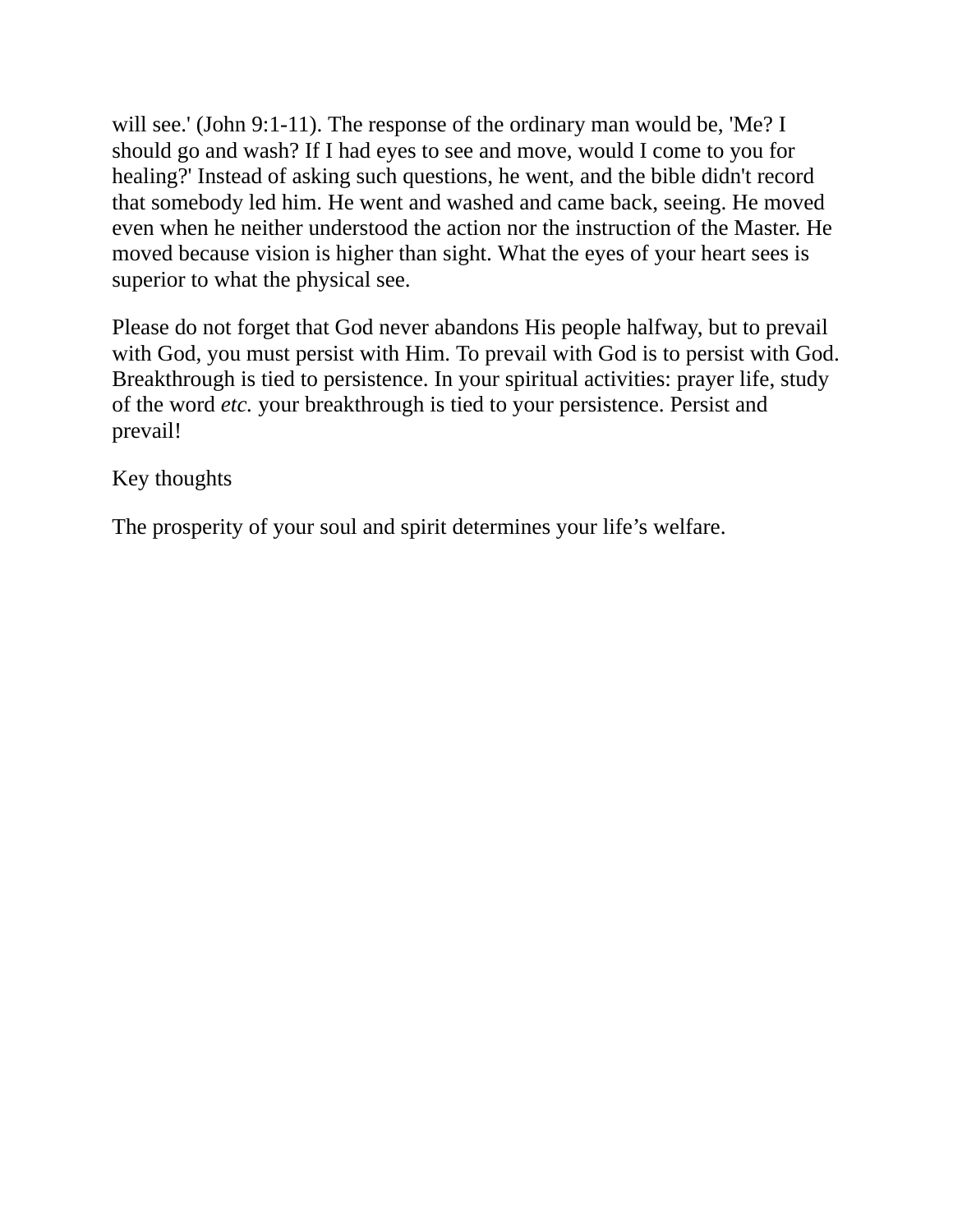# **Chapter Ten**

### SPIRITUAL BEHAVIOUR IS A FUNCTION OF SPIRITUAL REVELATION

When the wise men came, they saw the baby and the mother and what did they do? Do you remember what they did? They fell down and worshipped Him. What! Mature adults from a very distant land lying on the floor; worshipping a baby? Can I please ask you a sincere question? When you see a mature adult today lay prostrate before a baby; a breast feeding baby, worshipping him and the baby is not talking or responding, what would you say happened to the man? Madness, right?

You know, the wise men didn't even care about the mother or the father of the baby. Their only interest was the baby who they came to worship because only they knew what they saw. Do you know the meaning of that? Spiritual behavior is a function of spiritual revelation. The reason we don't behave alike is because we haven't seen alike. Spiritual behavior is a product of spiritual revelation. Revelation is the fuel for reverence. Deep revelation brings deep reverence. Deep revelation will produce unusual, abnormal, un-understandable behavior.

When you see me, you may feel that I am a radical for God. The reason you feel like that is that you haven't seen what I have seen otherwise you too will be equally 'radicalised.' Imagine these mature adults (the wise men) arriving and bowing down before a child – worshipping Him. That could only be a product of deep revelation. You see, the deeper your revelation, the less your concern for human opinion. What people feel about your church going or worship of God becomes immaterial because they haven't seen what you saw. The deeper your revelation of God, the less will be (or the lower) your carefulness in behavior. A point will come where people may actually think that you have gone mad. They may begin to reason among themselves, 'Is he not an educated man? What has happened to this gentle man?' What happened to this educated man?' The answer is, he saw something! Personally, I am naturally a gentle man so much so that in my sixth year in medical school, I won the Gentle Man of the year award of my set. However, when it comes to spiritual matters, I lose gentility especially on issues dealing with the devil. I lose all gentility!

Now, why is it that people are very concerned about what others think of them? - Very careful about people approving them; about human opinion; about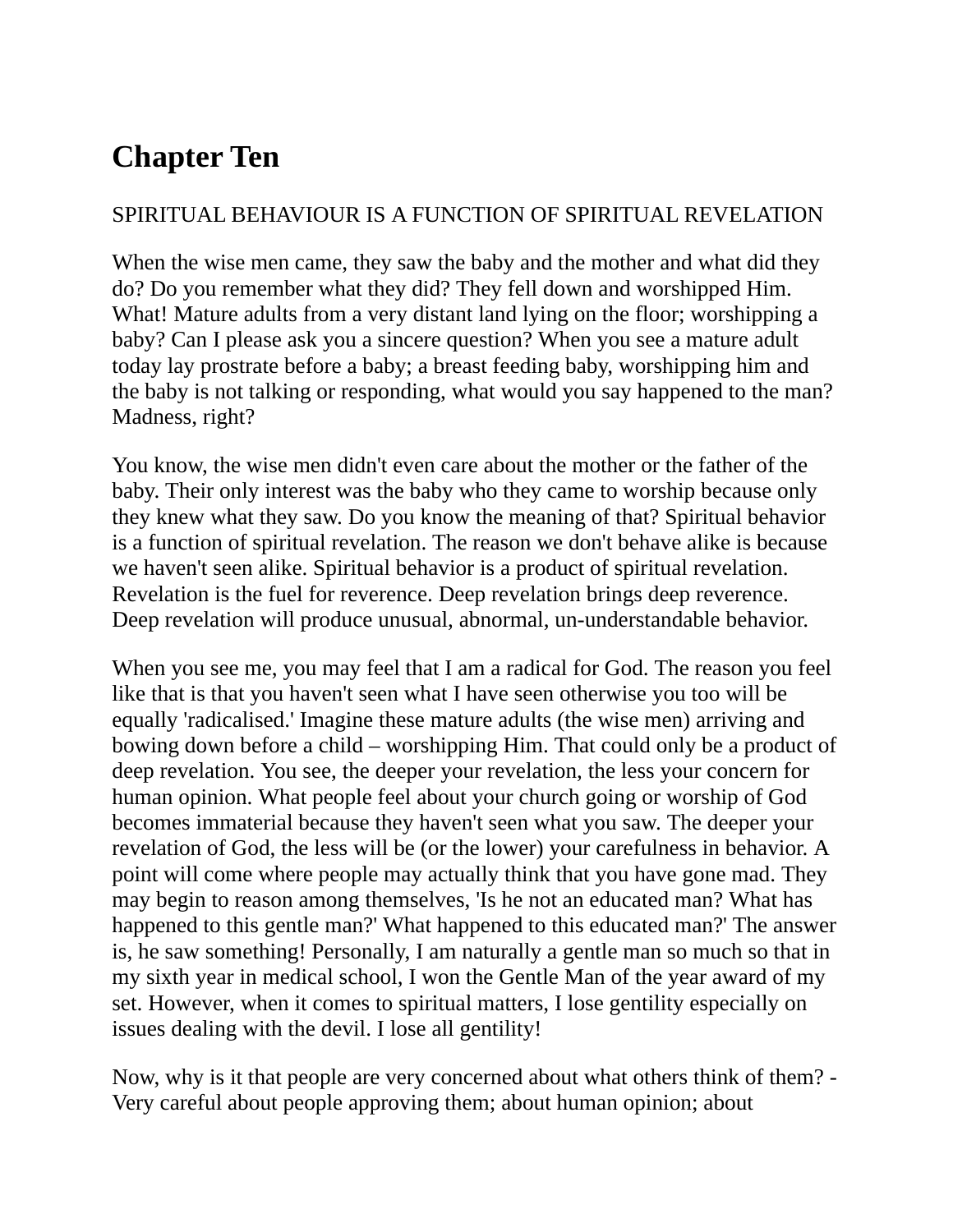convenience; *etc.* Why are people so concerned and careful about what people feel or don't feel about their spiritual convictions and actions? It is because they haven't seen anything. Beloved, it is time for you to ask God to reveal Himself to you. Ask Him to show you what He showed people like Paul the apostle. Ask Him to show you what He showed a person like Isaiah and many of the prophets of old. Then you will lose every trace of gentility and act in a way that will cause people to wonder. What the wise men saw uprooted them from their native land and nothing could stop them until they located the child. They lay prostrate before the baby in worship the moment their search ended. They saw a child and called Him the king of the Jews. All that was the product of what they saw before they left their land. Will you at this point again ask God to help you to see things that will move you to the realm of the unusual? Will you ask Him to deliver you from every trace of fleshly limitations? Do so!

You know one day, the army of the Midianites surrounded Elisha and were about to hit him. His amour bearer or Personal Assistant was shaking like a leaf shaken by the east wind. He said, 'Alas! My master we are surrounded.' He was shaking but his master was calm. After he shook like that for a while he said, 'Master, are you not troubled that people have surrounded us?' (Emphasis Mine). Elisha however said, 'Lord, open his eyes to see what I see. Open his eyes; let him see.' (2Kings 6:18 paraphrased). The bible says that God opened the eyes of Gehazi, and he saw the mountain surrounded by horses and horse men of fire. Many times, you shake when you hear some news or dreamt a dream only because you haven't really seen something you need to see. I prophesy upon your eyes today, they are opened. From this moment they cease to be ordinary eyes; they become supernatural eyes. They will see what others can't see in the name of Jesus Christ. It is a new day for you! May your spiritual behaviour change. May you arrive at a realm where your behavior will begin to command your results in Jesus' name.

Many times, in the course of deep worship, you may notice someone stand aloof, uninvolved, apathetic. I mean the kind of worship where others are either prostrate on the floor, kneeling or even weeping. What could be wrong with the indifferent individual? The answer is lack of insight, revelation and understanding regarding the Almightiness of God. The summary so far is, behavior is a product of revelation.

Key thoughts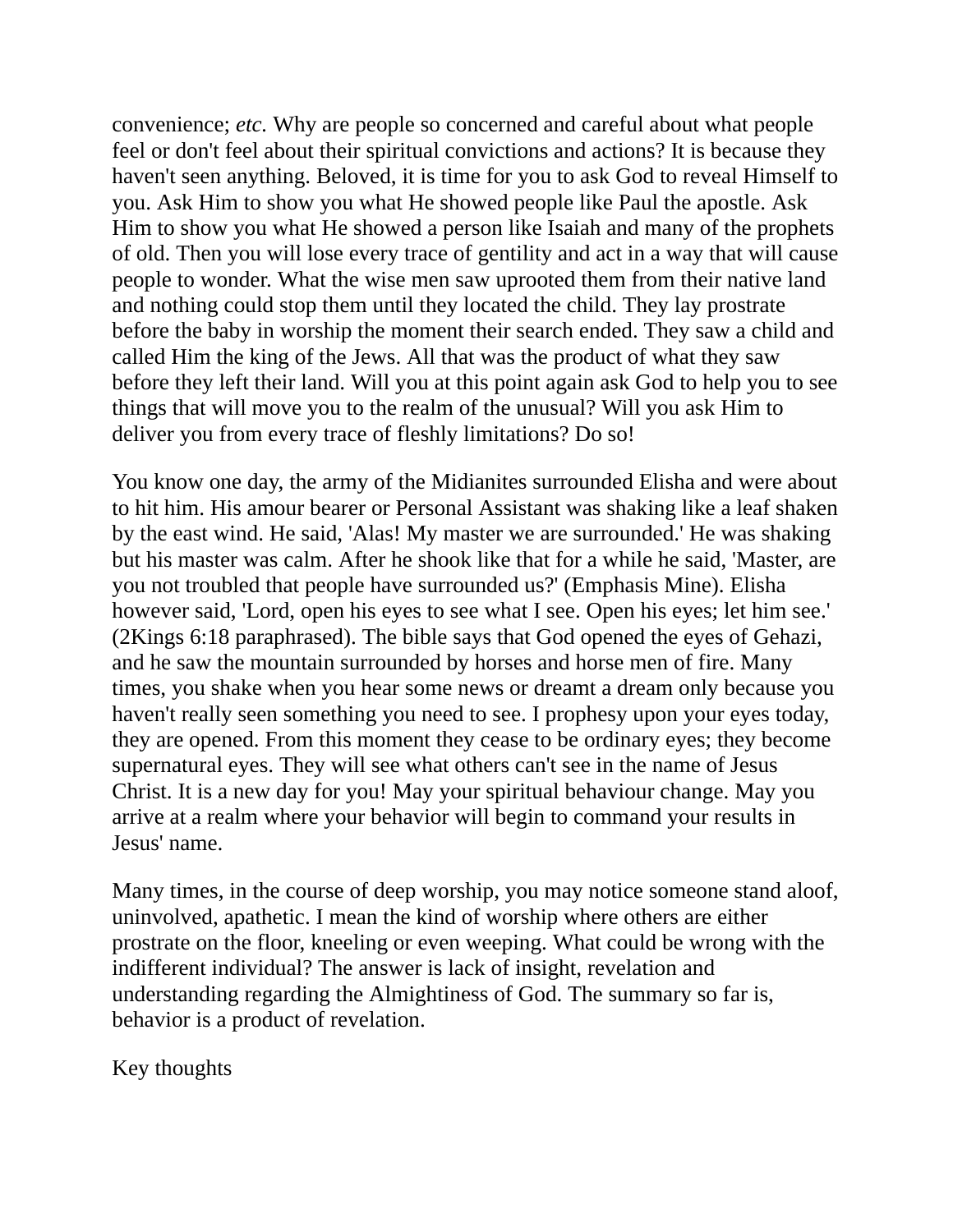Vision is higher than sight.

To prevail with God, you must persist with Him. To prevail with God is to persist with God. Breakthrough is tied to persistence.

Your level of sacrifice determines your level of success in life.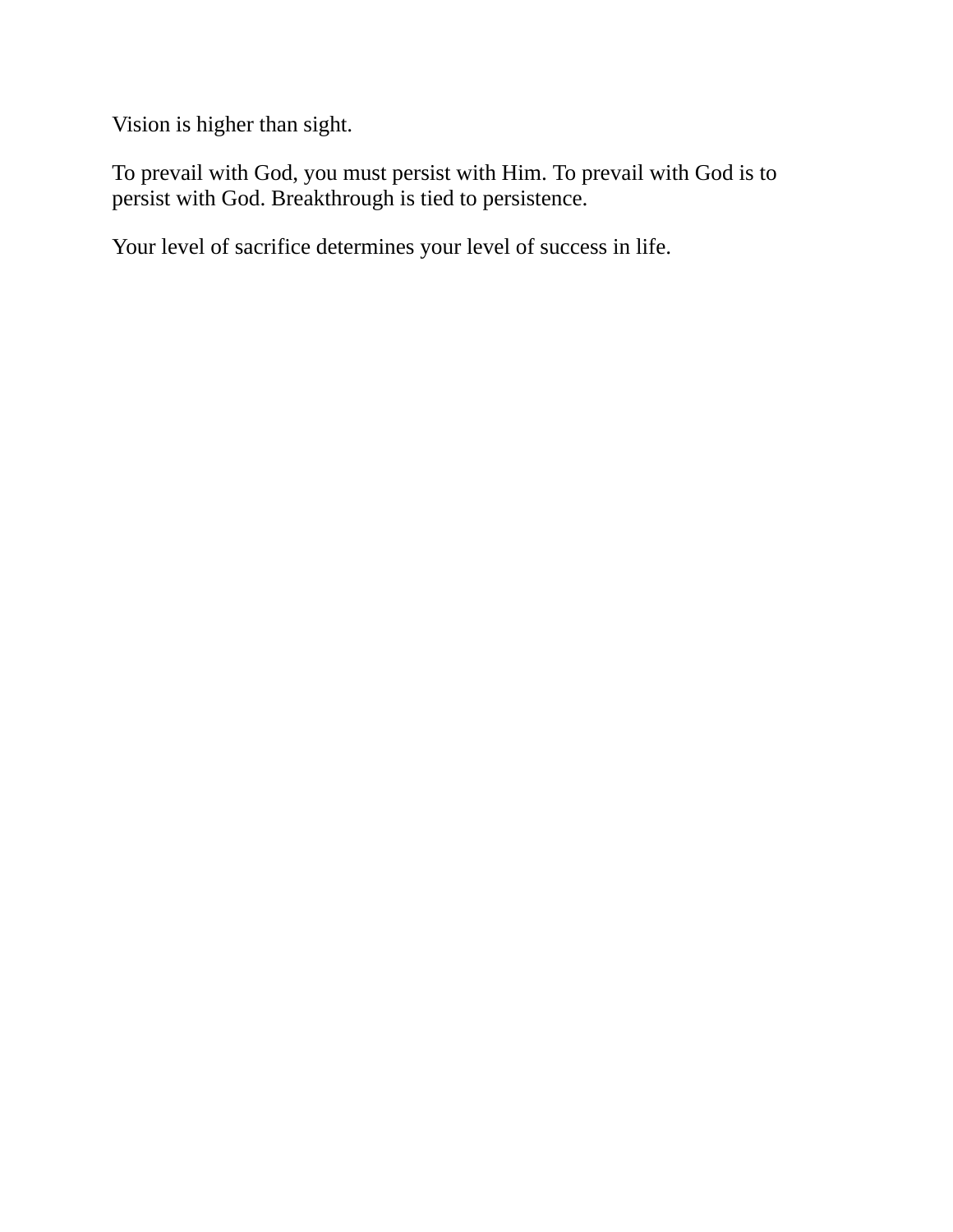# **Chapter Eleven**

### THE SURRENDER OF SELF MUST OCCUR BEFORE THE SURRENDER OF THINGS

You will notice that when the wisemen located the new born king, they fell down and worshipped him before they opened their treasures and brought out things. Before they ever gave the gold, the myrrh and the frankincense, they bowed before Him. That says that the surrender of self is before the surrender of things. The surrender of self is superior to the surrender of things. God is more interested in who you are than in what you have. Before He takes anything from your hands, He wants to have your heart. He is more interested in your heart than in your things. You know, there are many people today who are busy giving God several things. They give God their time and energy in kingdom service, always busy in church with one assignment or the other. They give God their financial resources towards one project or the other (and that is not bad), but they never give God their lives. Never! I have seen an usher before, who abandoned his wife and children in the village, came to the city of Abuja, took another lady as his wife but was still functioning in church as an usher. I also heard of a whole family – father, mother, children in the ushering department of a church whose family business was that of stealing church money, returning home and determining how much they made that day.

A whole family on the way to hell! You see, people can give God many things but not themselves. God does not really own such people. In their lives, He doesn't have the final say; there is no instruction of His that they obey. He does not have the stamp of finality on their lives. Paul the apostle once said, 'Let no man trouble me, for I bear in my body the brand marks of Jesus.' (Gal. 6:17 paraphrased).

You know, when you see a shoe made in Italy, the name is there. When you see one made in the US, the name is there as well. When you see an African you know he's an African; when you see a woman, you know she's a woman. Paul, the apostle was saying in essence, On my body is written; "made for Christ". There is a mark on my body that makes me unmistaken.

You can't see me and think I am an unbeliever. I have been marked for God: made for God, by God, in God The fact is, when God owns you, everyone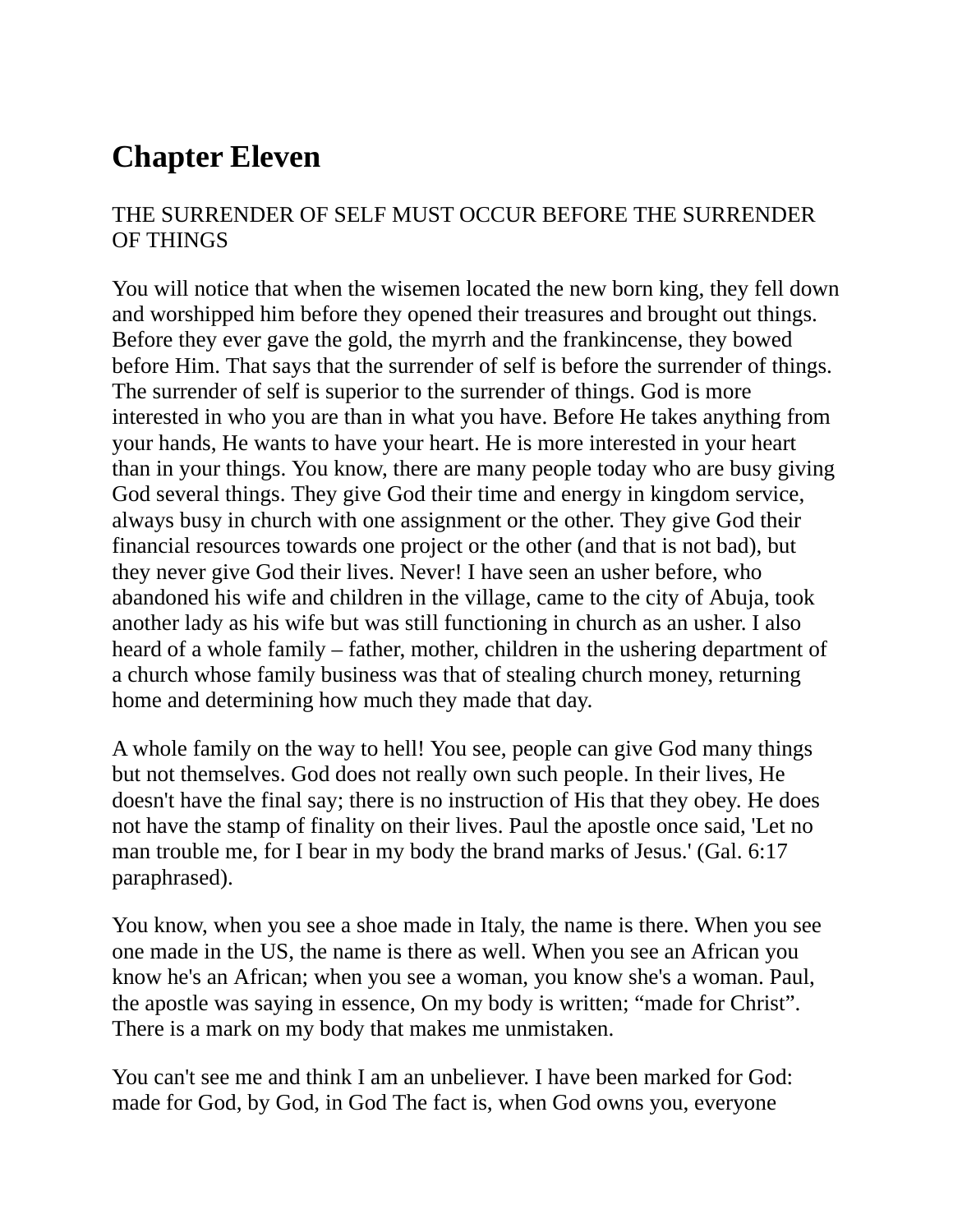including your enemies can see the mark. Your boss in the office can see the mark. Both those who love you and those who hate you have at least one point of agreement and that is: 'This one belongs to God.' Sadly however, the case is not true of many Christians today. There are many whose friends cannot confirm who they are. Worse still, there are many others whose wives or husbands can't even confirm who they are. Many bosses can't verify the Christian identity of their 'Christian' subordinates. You know in ancient times, slaves were often labeled using the initials of their owners such that when they got into the city, everyone could tell to whom the slave belonged. I believe it was that kind of mark Paul the apostle was referring to. I believe it was the same principle the wise men operated – the first thing they did was to give themselves and then their things followed.

In summary, God is saying, before your things, I need you. Hand Me your life, give Me your heart, let Me brand you. Understand that until your life is surrendered to God, your gift is not acceptable to Him You can ask Cain. God never accepted his gift. You see, human beings can be confused by human actions but God can never be. God can never be confused by sacrifice, offerings or any other effort that is devoid of total surrender of life. He can never be confused and He can never be compromised. He is saying, 'It doesn't matter what you give me, if you haven't given me yourself, it means nothing.' As we proceed to the next insight, please do not forget that the surrender of self is superior to the surrender of things. That is the seventh light we see from Christmas.

### Key thoughts

When lessons are not learnt, negative life cycles are repeated. When lessons are not learnt, life becomes a burden.

Your spirituality determines your sensitivity and your sensitivity determines your opportunity.

It is when you give your best that you live at your best.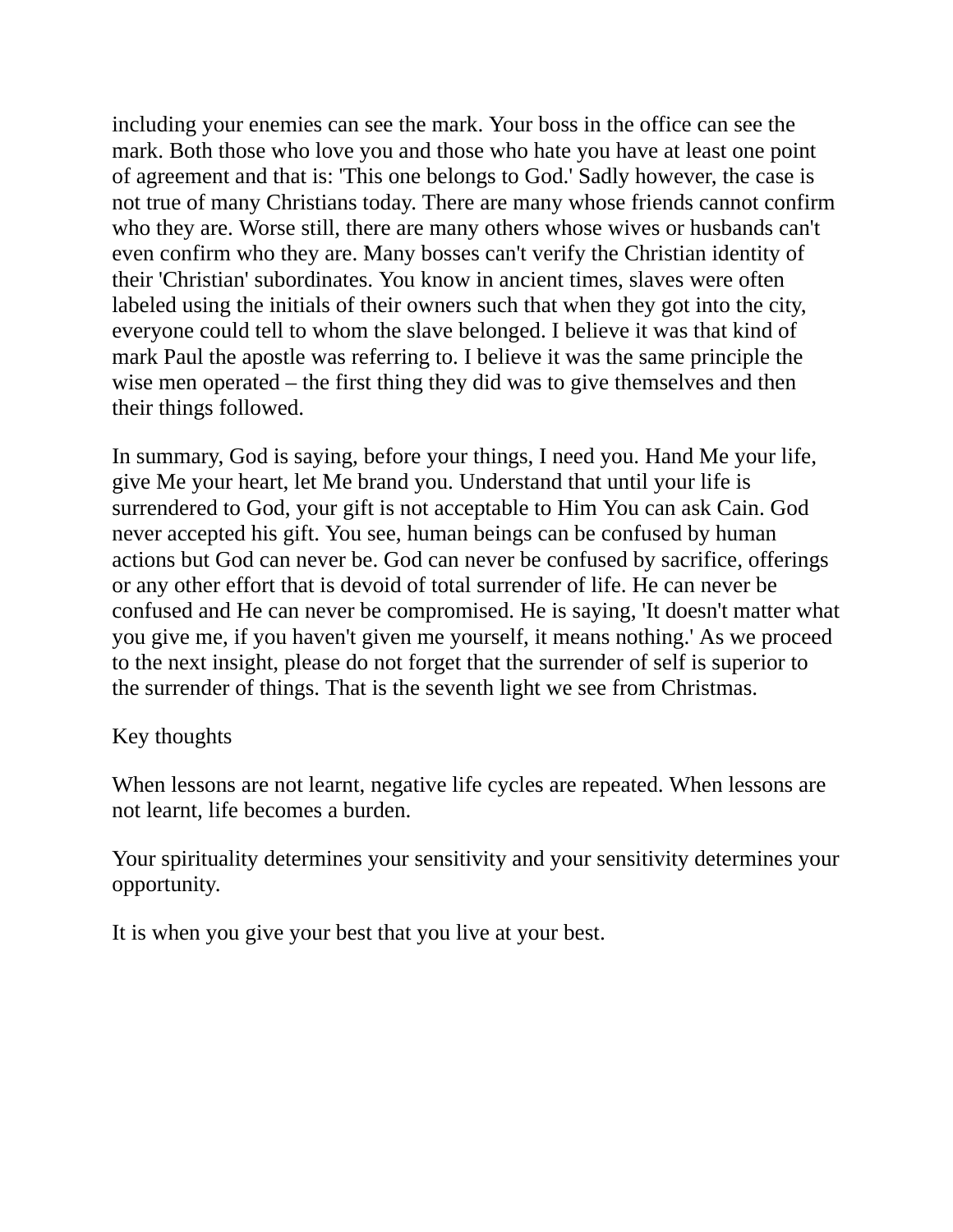# **Chapter Twelve**

### TO RECOGNISE HIM AS LORD IS TO RELEASE TO HIM YOUR BEST

The bible says that the wise men opened their treasures. The real worship of God makes you to have nothing to hide; nothing to cover; nothing to conceal; nothing to withhold from Him. They opened their treasures. The meaning is, to recognise Him as Lord is to give Him your best. So when He is your Lord, you open up for Him and to Him your life. That is, the innermost parts of your life; the things you will never share with any mortal human being; things nobody ever knows or has heard from you; He will hear them from your mouth. The wise men gave their best: the gold, the frankincense and the myrrh. Please note that, God is not looking for the rest from you but the best of you. If you will not give Him the best, don't give at all. God always goes for the very best. For example, when He wanted a womb to bring His Son to the world, what kind of womb did He go for? A virgin womb! When He rode to Jerusalem in His triumphant entry, what kind of donkey did He go for? It was a donkey that no man had ever sat on (Mark 11:2). He didn't get a second hand donkey.

Even in His burial, the tomb of Joseph of Arimathaea where He was laid was a tomb in which no man had ever been buried (Mtt. 27:60). Please, don't give to Him whatever is second best – second best resources, energy, wisdom or talent. The sad thing is that people give the best of their intelligence to their work places and offices but never deem it fit to give the same or even more to God in the service of the Kingdom. If your church has a television ministry, educational institution, or whatever specialised arm your church operates, and you truly belong in that church and you are an expert in your field, you are duty bound to give that assignment a wisdom better than the wisdom you have ever given any secular institution under heaven. Personally, God being my witness, the energy I am giving ministry today, I never gave it to any secular endeavour. I have never given this kind of energy to anything under heaven. I study the bible more than I studied medical books, God is witness. I read through my medical books once or twice and that was enough to go in for any exam and succeed, but not so with the Bible. Beloved, God is saying, 'Give me your best. Open your treasure. Don't just take the one on the top; empty it. It is possible that you have been giving God your time, energy and resources, but has it been your best? The summary of what God is saying is, first give me your self and then give me your best. When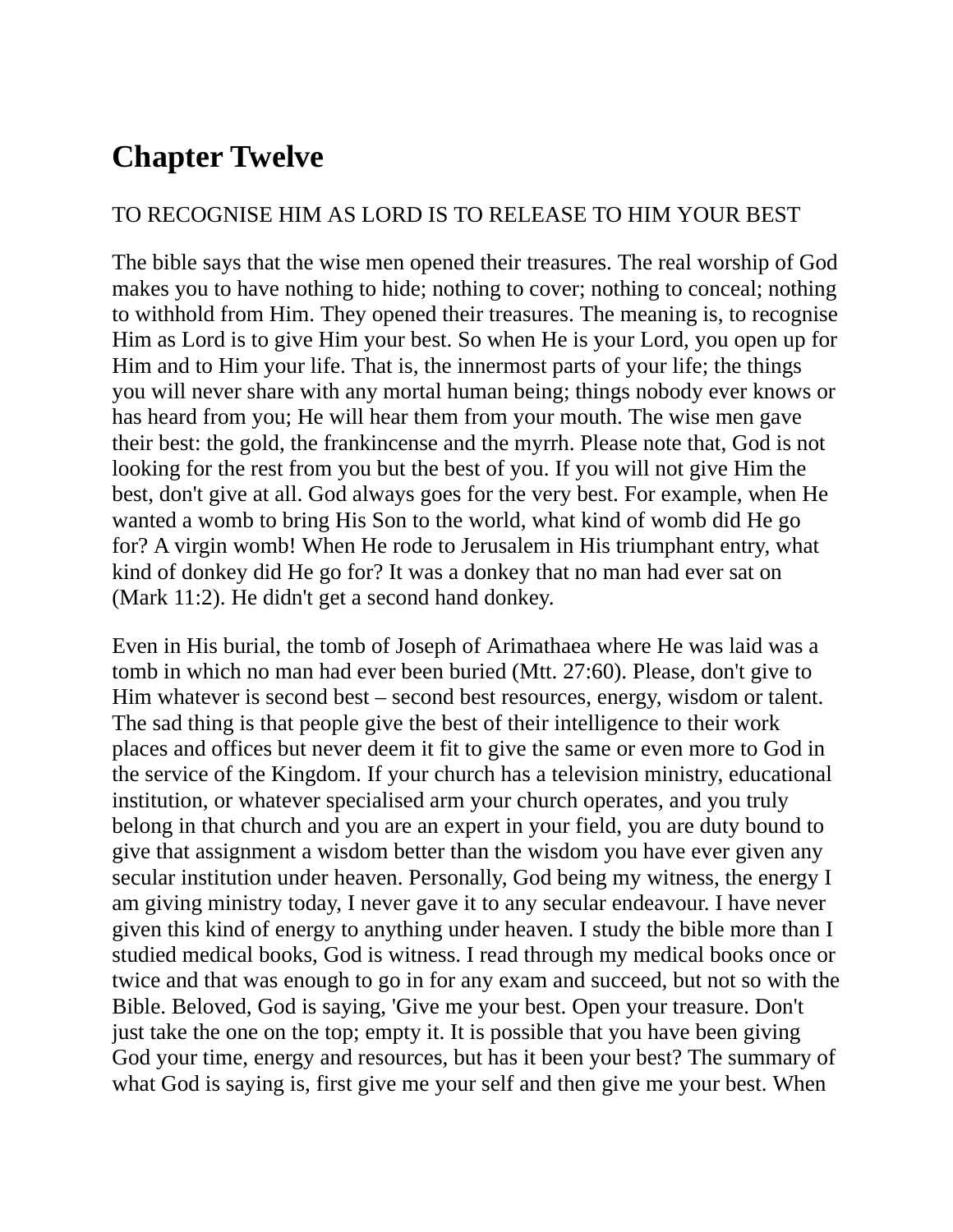you do that, He responds to you accordingly.

In conclusion, I am sure that you know the implication of those gifts: the gold, frankincense and myrrh. The gold was the symbol of His royalty and prosperity. The frankincense was what the priests used in offering incense to God. So, it was given to confirm His priesthood ministry. What about the Myrrh? Myrrh was what they used in the bible days to embalm dead bodies: it was a confirmation of His status as the sacrificial lamb who will give His life for the world. So they came to identify and celebrate Him as king, priest and sacrificial lamb. Will you celebrate him as the king of your soul? Will you celebrate Him as the High priest of your life? Will you celebrate Him as a Lamb of God that taketh away your sins? Go ahead and do so!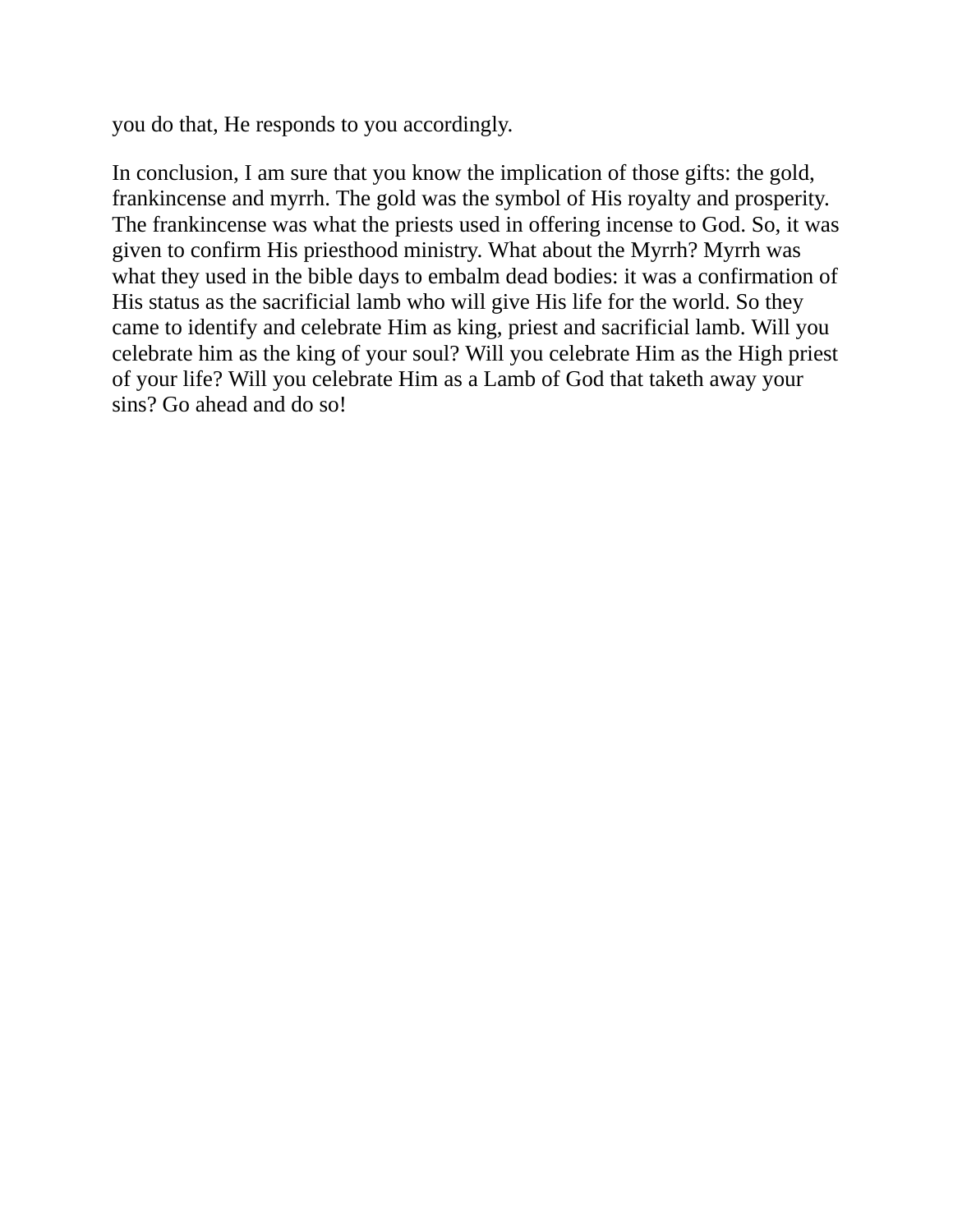# **Chapter Thirteen**

### GOD IS LOVE AND LOVE GIVES THE BEST

At this point, we shall turn our attention to the message of Christ's birth as it practically applies to our lives as children of God. 'For unto us a child is born, unto us a son is given:…' Isaiah 9:6

' For God so loved the world, that he gave his only begotten Son, that whosoever believeth in him should not perish, but have everlasting life.' Joh 3:16

The birth of Christ clearly came to communicate the love nature of God the Father. 1John 4:8 makes it even clearer that God is love: 'He that loveth not knoweth not God; for God is love.' Christ would not have come into the world but for the loving nature of our Father.

Now, how does that affect you and me? God made us in His Image and Likeness. And if His nature is love, then love is the essential nature of man. We cannot be who we are meant to be on earth until love becomes our lifestyle. We cannot reach our full potential in God and reach our destination in time and eternity until we walk in love. We cannot walk with God until we walk in love because two cannot walk together except they be agreed—Amos 3:3.

Also, it is important to note that the more we walk in love, the more like God we become. The gift of Christ came to instruct us to begin to love as God loves. The more you walk in love, the more like God you become and the more victory we will experience on the earth.

### WALKING IN LOVE MAKES YOU 'UNMOLESTABLE!'

Furthermore, the more like God you become, the more authority you manifest on the earth. For instance, God can never be diagnosed of cancer neither can He ever be a victim of witches and wizard or of scarcity and iniquity! That means, if you can acquire God's nature (the nature of love), then you will walk in a degree of Divine nature that will cause you to be 'unmolestable' by any devil!

### LOVELESSNESS EQUALS LIFELESSNESS!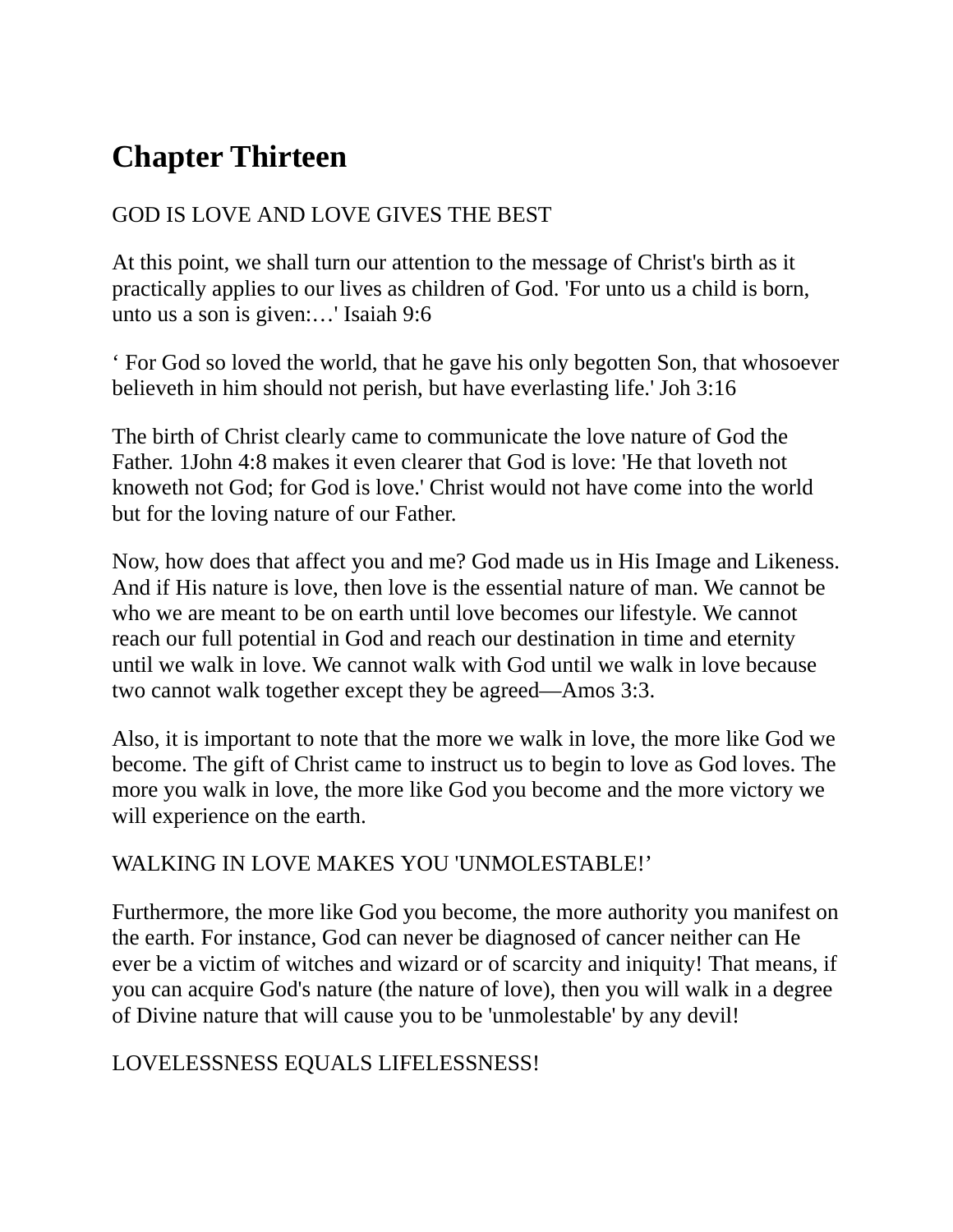Don't forget this for as long as you are alive: a loveless life is a defeated life; it is also a godless and lifeless life. Show me a person who is filled with bitterness, unforgiveness, petty jealousy and malice, and I will show you a person who is living a lifeless life. The truth is, spiritual activities are futile where love is absent! That means, prayer; fasting, church attendance, reading and quoting the Bible won't work where love is not at work! If for instance, somebody is fasting for seventy days but does not talk to his neighbour, or he comes to church anytime the church doors are open and yet he is not in talking terms with his father or mother; or if he has passed through all the Bible trainings in the world and still does not greet the next person seated by him in church. All those spiritual activities are useless, meaningless and unprofitable because he lacks love!

### THE ABSENCE OF LOVE IS THE REASON FOR FRUSTRATIONS!

1 Cor. 13:1-3

Though I speak with the tongues of men and of angels, and have not charity, I am become as sounding brass, or a tinkling cymbal.2 And though I have the gift of prophecy, and understand all mysteries, and all knowledge; and though I have all faith, so that I could remove mountains, and have not charity, I am nothing.3 And though I bestow all my goods to feed the poor, and though I give my body to be burned, and have not charity, it profiteth me nothing.

Nothing works where love is not at work. That is why many Christians suffer frustrations and are victims of so much satanic activity, but you can deliver yourself right now by walking in God's nature—love.

So, if you want your prayers, fasting, church attendance, service and sacrifices to work, then you must work them by walking in love.

I pray for you right now for the grace to love like God loves in Jesus' name!

### A LIFE OF LOVE PUTS YOU IN CHARGE OF THE EARTH!

Don't forget what we have said so far: that the birth of Christ shows us that God is love, and what that means to you is that since God made you in His image, the more you walk in love, the more like Him you become and the more victory, mastery, authority and audacity you will both experience and manifest on the earth! I believe that equation is clear enough. Let's proceed.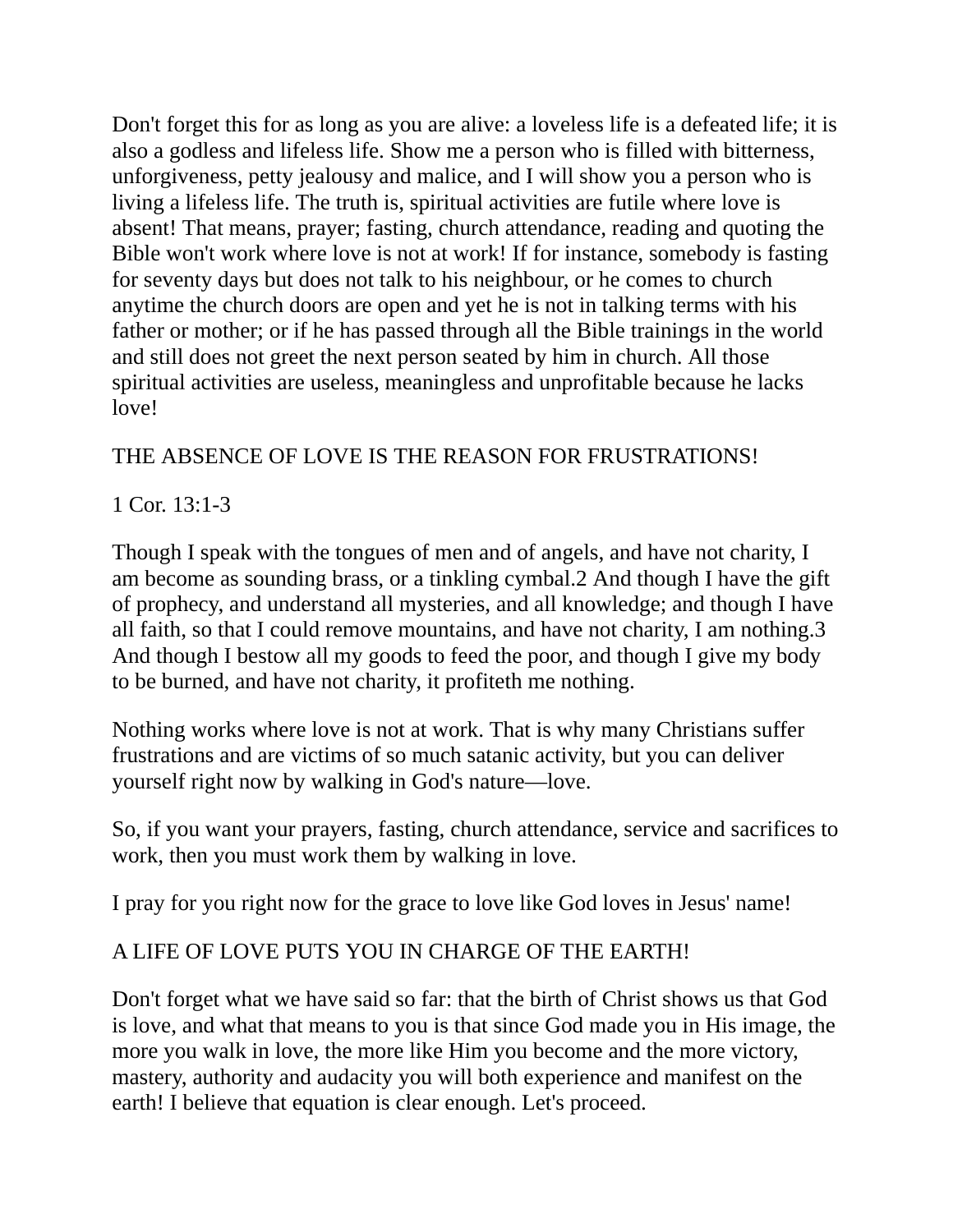### LOVE GIVES

The second message of Christ's birth to us at this point is that love gives. God is love and love gives. This was demonstrated in the fact that He so loved the world, that he gave…. (John 3:16a). It has been said over and over again that it is possible to give without loving, but it is never possible to love without giving. What that means is that someone could give you something because of an ulterior motive but nobody can truly love and not give because love gives!

### UNTIL YOUR LOVE IS EXPRESSED, RESULTS ARE NOT EXPECTED

The act of giving is what gives expression to love. Love has to be expressed for its result to be experienced; it has to be expressed in order to transform a person's life. That is why I said that until your love is expressed, results are not expected. Of what use for example is a song that was not sung? Likewise, of what use is a message that was not preached? And what is the use of an aircraft that just kept taxing on the tarmac without taking off? That is how useless love in the heart is, when it is not expressed.

### LOVE LACKS MEANING UNTIL IT IS EXPRESSED BY GIVING!

Some men claim that they love their wife and children but it has never shown in the lives of those women and children! Note this: love is nothing until it is expressed, and the expression of love is in giving! When you love, you give something. For instance, if you love the Lord, you will give Him something. Likewise, when you love a person, you will always be moved to give that person something.

### THINGS THAT YOU CAN GIVE

It is important to understand that giving is not limited to money. It includes your prayer, wise counsel, material and financial resources, *etc.* So, don't say you love when nothing is leaving your direction towards the person that you claim to love.

### LOVE GIVES THE BEST

The third message of Christ's birth to us is that love gives its best.

John 3:16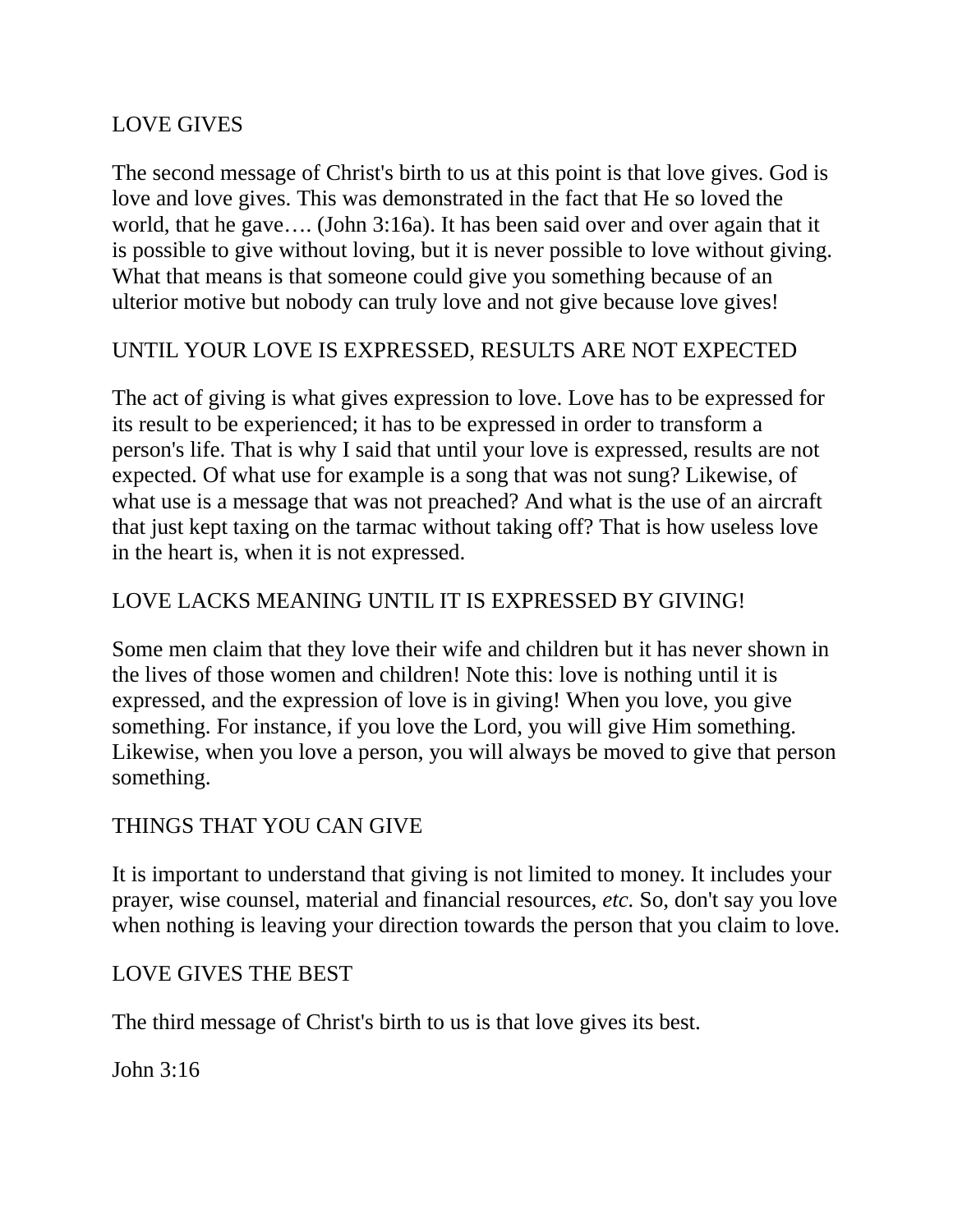1. For God so loved the world, that he gave his only begotten Son, that whosoever believeth in him should not perish, but have everlasting life.

Love does not just give, it gives the best! That is why it is one thing to give and it is another to give your best. I want you to note that it is when you give your best that you live at your best. When we give our best in our love relationship with God, our friends and loved ones, is when we live at our best.

### TO GET THE BEST, YOU MUST GIVE THE BEST!

Many have given but didn't see results because they haven't given their best. They gave their time, talents and treasures, etc, to God but it was not their best. Even in their relationships with people, they give what they can but not the best and that is why they are also yet to get the best out of their relationships.

For instance, some people say marriage is 50/50, that is, the man will love 50 percent while the woman will bring her own 50% love to make the marriage work, but it is not so because the Bible said a man—100% man—would join a woman—100% woman—and the two of them shall become one! (Gen 2:24). Therefore to say that marriage is 50/50 is wrong because it means that half and half is to come together but that is not what the scripture says.

So, a man should give his wife the best— the best of himself, his affection and resources. Likewise, the woman should give her best to her husband. When that is done, they will get the best out of their union. The same applies to parents and their children. When parents give the best of their wisdom, counsel and spirituality to their children, they will see the best out of those children.

### GIVE THE BEST; NOT THE REST

Some time ago, I wanted to give out something and somebody tried to restrain me because that thing was so good and precious and in reply, I said something like: 'That is why I want to give it out.' God told Abraham: 'Give Me your son, your only son, Isaac, the best you have.' (Gen 22:2 Paraphrased). What that means to you and me is that God desires for us to give Him the best. The question then is, when it is time to give, what do you give? Your best or the rest? I want you to note that in order for us to begin to see the best of life, we must give the best out of our lives.

Christ's birth came to tell us that love gives the best. If you are a parent, I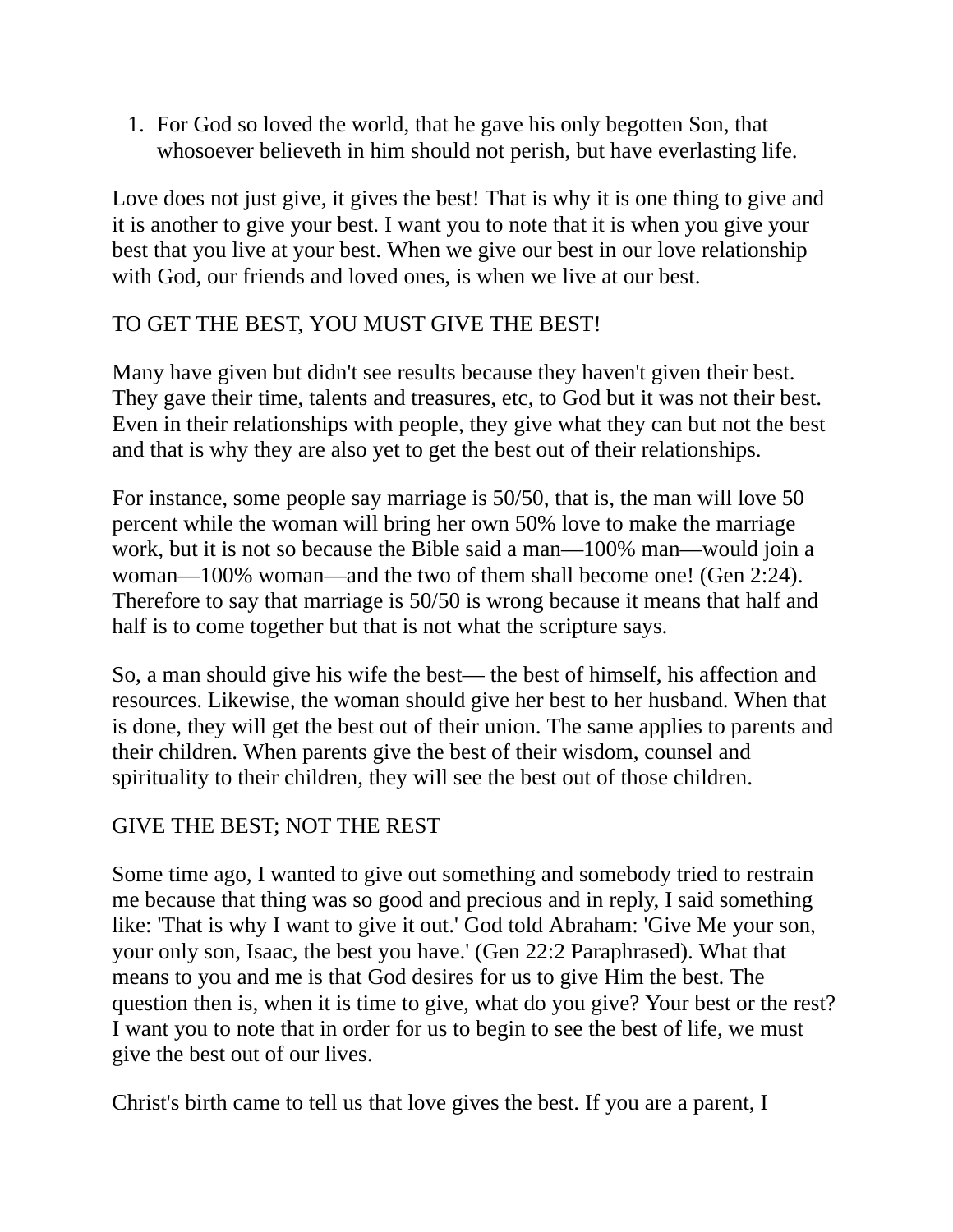challenge and admonish you to please begin to give your best to your children. Begin to give your best to your parents (or parent figures), spouse, boss at work and to your employees if you're an employer of labour.

Don't stop there; let it flow to those who look up to you and finally, come to the point where you don't know how to give anything that is not your best. That is the third message from the birth of Christ.

Key thoughts

Nothing works where love is not at work.

When it is time to give, what do you give? Your best or the rest? I want you to note that in order for us to begin to see the best of life, we must give the best out of our lives.

Don't say you love when nothing is leaving your direction towards the person that you claim to love.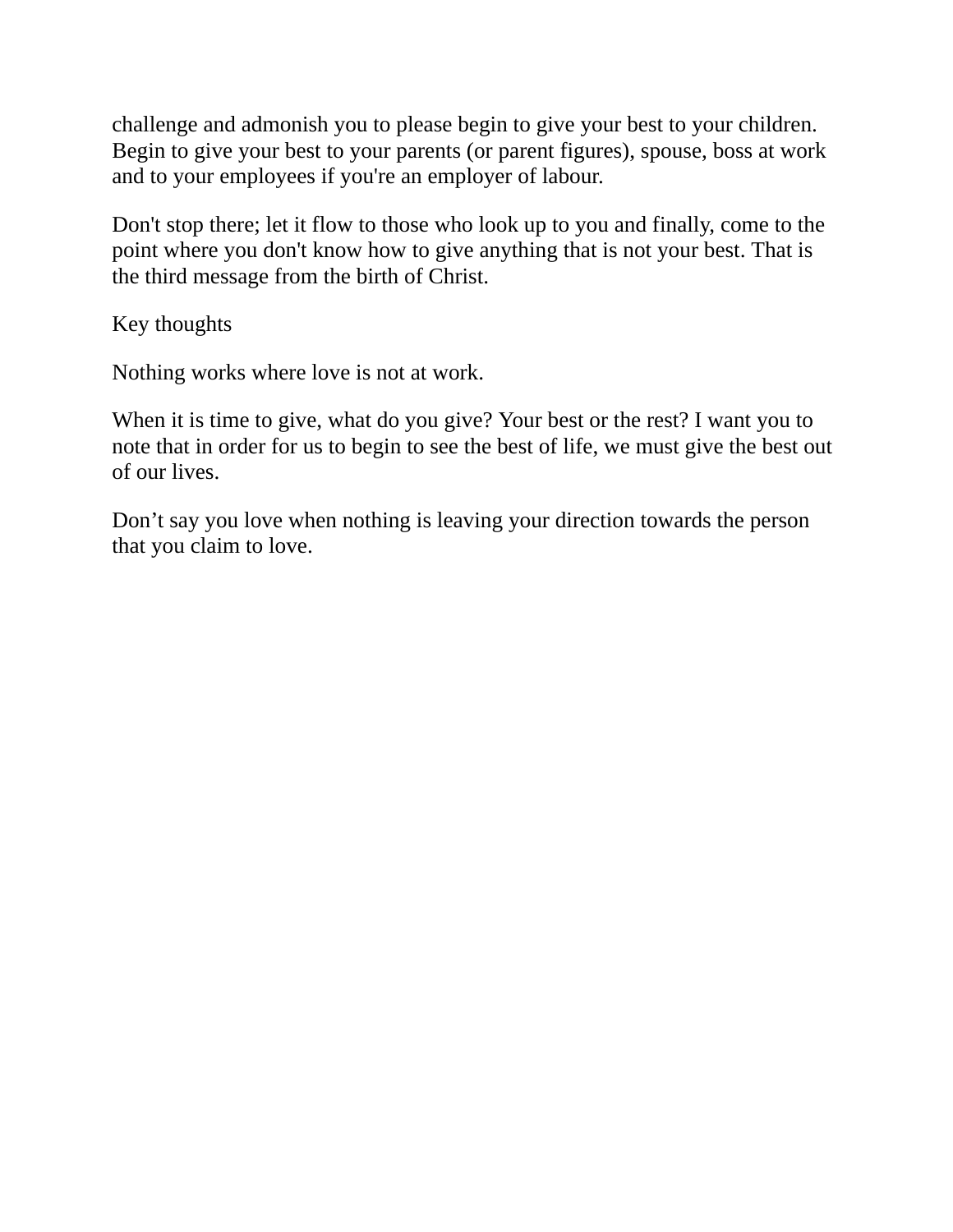# **Chapter Fourteen**

### TO GET THE MOST OUT OF LIFE, YOU MUST GIVE THE BEST TO LIFE

God gave the best to get the most. Let me explain what I mean by that. There was a time that God had only one Son (John 3:16), but He decided to release that Son to get many sons to glory.

For it became him, for whom are all things, and by whom are all things, in bringing many sons unto glory, to make the captain of their salvation perfect through sufferings (Heb. 2:10).

- … but ye have received the Spirit of adoption, whereby we cry, Abba, Father.
	- 1. The Spirit itself beareth witness with our spirit, that we are the children of God.

(Rom 8:15b-16)

So, you and I are children of God just because God decided to give His best to get the most out of humanity.

What this means to you is, if you want to see your purpose on earth come to pass, you must give out your best. Come to a point where you give out your best at all time. If God gave His best in order to achieve His purpose of reconciling man back to Him, then giving out your best is the key to achieving anything you intend to achieve in life—be it in your walk with Him or in the work of your hand.

### YOUR LEVEL OF SACRIFICE DETERMINES YOUR LEVEL OF SUCCESS IN LIFE.

Bishop David Oyedepo said: 'You can't get more out of life than you are willing to put into it.' In computer language, they say garbage in; garbage out, and so in everything you do, please note that your level of sacrifice determines your level of success in life.

THERE IS A DIRECT RELATIONSHIP BETWEEN YOUR SACRIFICE AND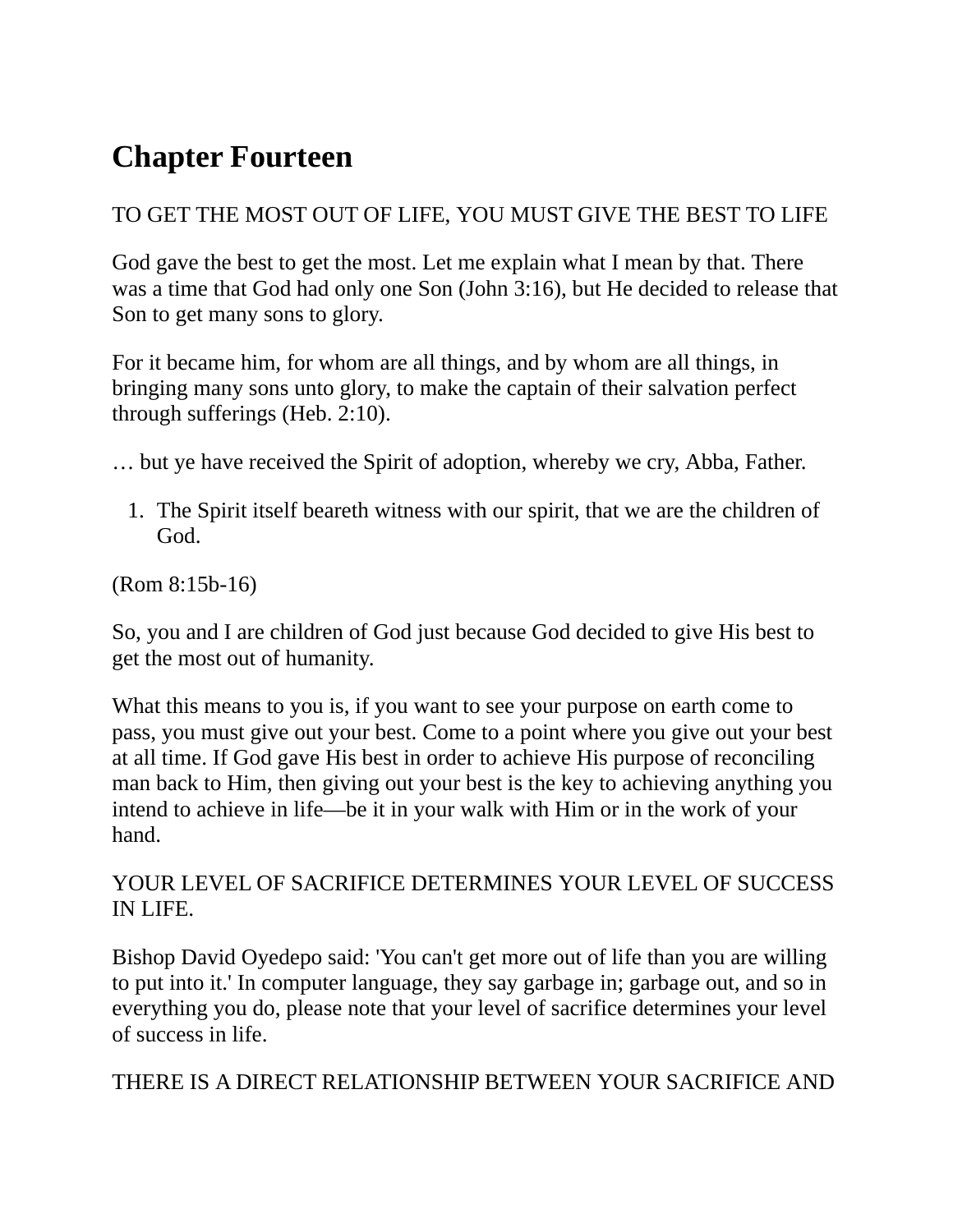### YOUR SUCCESS

There was a time in our lives when my wife and I embarked on a spiritual exercise. I was so desperate for God, for his power and Presence that I decided to embark on a long term prayer and fasting schedule and when I told my wife about it, in her customary manner, she said: 'Let's go, I'll join you,' and so, the fast started. One year came and passed and the journey was still on, until we realised that it was almost one and half years since we tasted anything before a certain time of the day. Now, that was a sacrifice, a pressure and a push to get somewhere, and thank God for His mercies, our lives and ministry have not remained the same since then. The point is, there is a direct relationship between your sacrifice and your success in life.

### SACRIFICE IS THE SECRET OF SATISFACTION

Nothing significant can be achieved in life without sacrifice because it is the secret of satisfaction and fulfillment in life. God had a plan to reconcile humanity to Himself, but it could not be achieved without sacrifice. So beloved, to get maximum satisfaction out of life, sacrifice is required.

### PEOPLE WHO TAKE THINGS EASY NEVER SEE EASE IN LIFE!

The Bible said: Woe unto them that are at ease in Zion (Amos 6:1a). What that means to you is, people who take things easy never see ease in life. A wise man, Zig Ziglar, said: 'Life is easy on those who are hard on themselves.' By implication, it means, life is hard on those who take it easy in everything. The same rule applies to spiritual matters as well. It has been confirmed that there can be no victory spiritually without warfare. That is why spiritual victory is not for lazy people.

For instance, it takes spiritual hard work to come to a point in your life where you rise above spiritual afflictions like being forced by witches to do the undesirable in the dream or being plagued by nightmares! Again, coming to a point in your life where the devil is running while you are pursuing (and not the other way round) is not attained by cheap work. It requires spiritual alertness and a very aggressive heart that is stuffed with revelation from the Word of God. Halleluiah!

So, the birth of Christ came to say that to get the most out of life, you must give the best to it. Therefore, moving to another level of success and results in your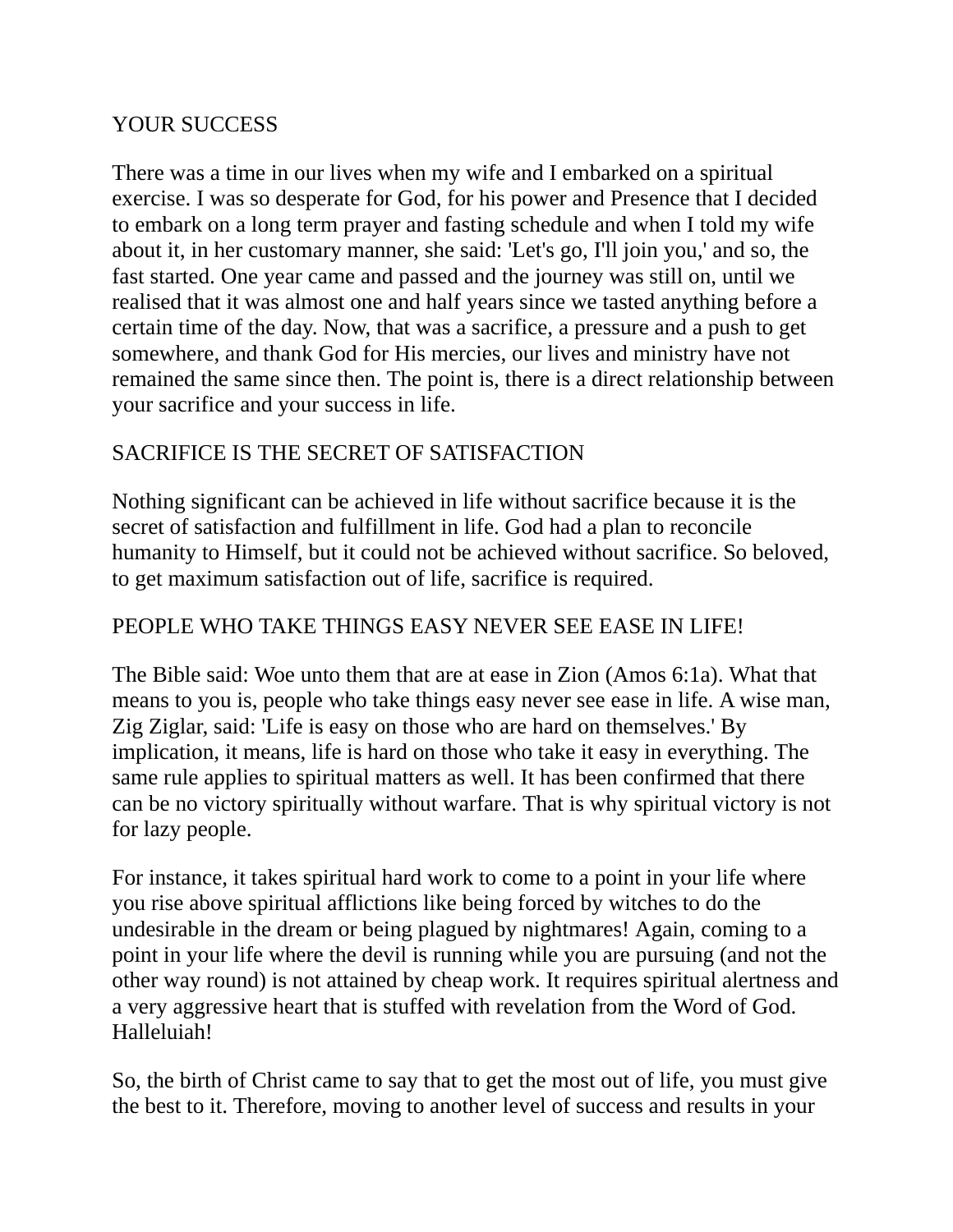life requires a new level of sacrifice.

### A HIGHER LEVEL OF SACRIFICE PRODUCES SPEEDY RELEASE OF EXPECTATION

Remember the story of Hannah? She had been going to Shiloh annually and sacrificing animals but didn't see result because her sacrifice was not costly enough. Then she told God something like: 'God, I now want to move to a higher level of sacrifice. If you give me a male child, I will give him back to you as a prophet.' (1Sam 1:11 Paraphrased). It appears to me like God replied her and said: 'Good! Now you have moved higher to another level of sacrifice, therefore, your result will be speedily released.' That change in the level of sacrifice changed Hannah's life forever.

Again, Solomon offered a thousand burnt sacrifices and the moment he did that, God appeared and said: 'What do you want?' (1Kings 3:4-5). I want to believe that he had been praying before now but nothing happened. However, immediately he offered his sacrifices, God appeared—personally! What that means to you is that sacrifice in your prayer life, study of the Word of God, personal development, etc, facilitates a speedy release of your expectations.

### SACRIFICE: THE KEY TO DISTINCTION

I heard the story of a man who was interested in playing football but was told that his physical body size was not ideal for playing the game, but he refused to give up. He decided to wake up at 2am every day and do all manner of workout till 5am. After a very short time, he attained the body size required for the game and further became a star because he was willing to sacrifice. If such a sacrifice could be put in to achieve an earthly mundane result, how much more necessary would it be for one to sacrifice and see eternal results.

### WHEN YOU GIVE LIFE ALL YOU'VE GOT, YOU'LL BECOME ALL YOU WERE CREATED TO BE!

Average people work between eight to nine hours a day, high impact people work for twelve hours and above while those at the peak of their professions put in nothing less than sixteen hours! Some people in the last category even put in up to eighteen solid hours' work per day and so they don't sleep like others do, neither do they lazy about like others. They give life everything they've got in order to become what God wants them to be! You can do likewise.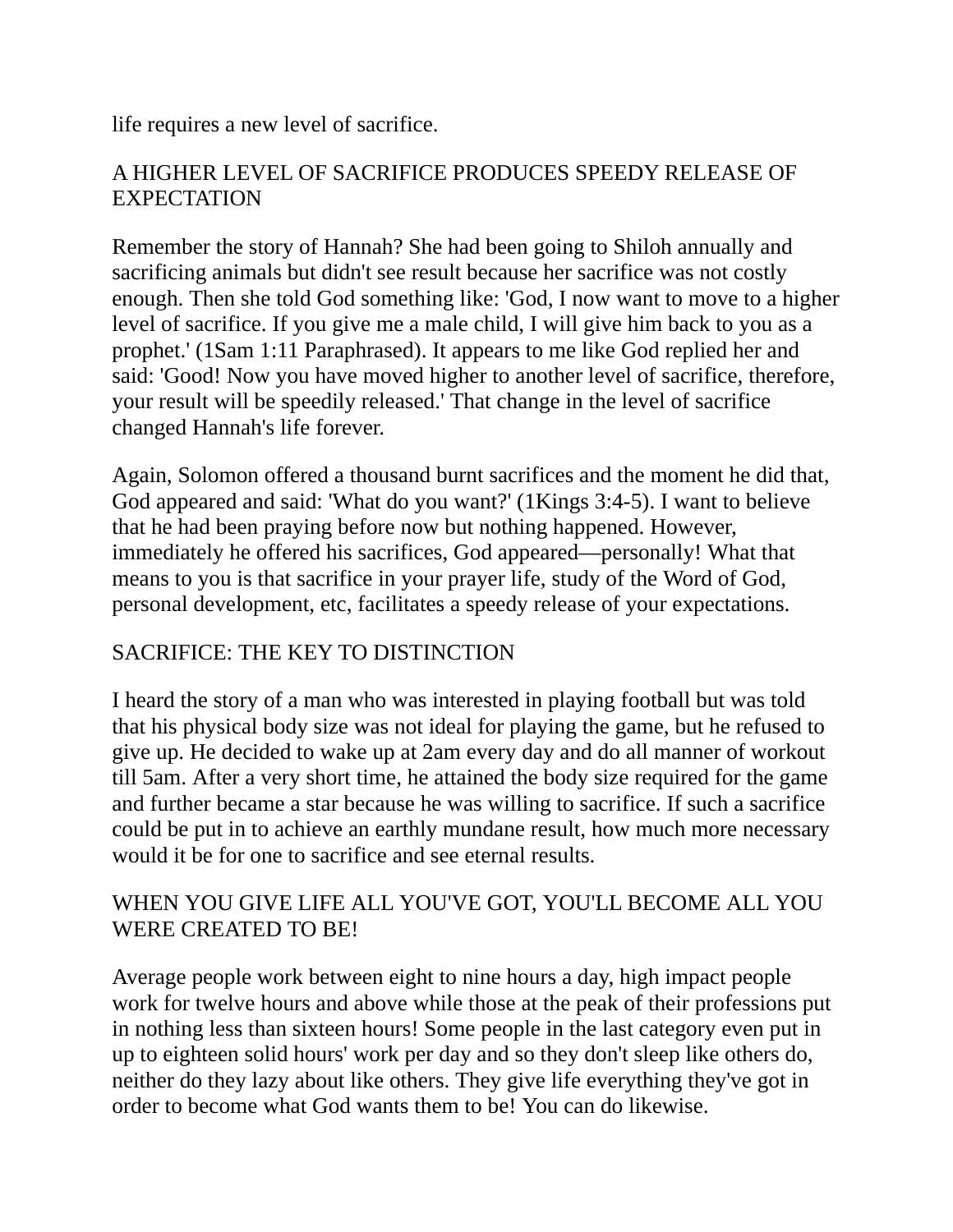### THEY GAVE THEIR BEST AND BECAME THE BEST

Let me tell you about Wilma Rudolph. She was born with bilateral pneumonia and scarlet fever; and to worsen the issue, she caught polio as an infant and became crippled! Her prognosis was so terrible that the doctors gave her only a year to live. She was a Christian and from a Christian family and so by divine intervention, she exceeded the doctor's deadline and lived beyond a year, but during her growing up years, they had to fix metal braces from her waist down to her legs because she had developed bilateral clubbed foot which made her walk crookedly.

She came from a large family of twelve and when it was time to eat, everybody ran to the dining table and she was always the last to get there. That condition also made them visit a doctor every year and when she was twelve, as they were driving to the doctor's place, she said to her mother: 'Mummy, one day I will leave this little village and go into the world and you will hear about me!' So, when they returned home, she removed the metal braces and began to force her legs to walk! Usually, polio legs appear as if they would break but she did that determinedly for one full year and instead of breaking, the muscles of her legs began to develop! The next time she went to see the doctor, he asked her what she had been doing. Scared, she began to apologise but the doctor quickly reassured her that whatever she had been doing was working and that she should keep at it, and so she continued.

She went to secondary school, still forcing her legs to walk but she wasn't about to stop daring things. She went to the basket ball coach and indicated her interest in playing the game! I believe the must have coach looked at her in amazement and said: 'Play basket ball with which leg?' Eventually, she was given the chance to play and guess what? In the course of her playing, her coach realised that there was something else that she was doing better — running! So, this previously crippled girl was introduced to field and track (running). She so excelled at it that she was chosen to go and do 100 and 200meters dash in a sports competition!

Long story made short, in 1964, she began to prepare for the Olympics. Her preparation included waking up at 5am every morning and running round the track for about eight hours! Her hard work paid off in that year's Olympic race as she became the first person and first woman in history, to win three Olympic gold medals at once! She won them from doing 100 and 200 meters dash and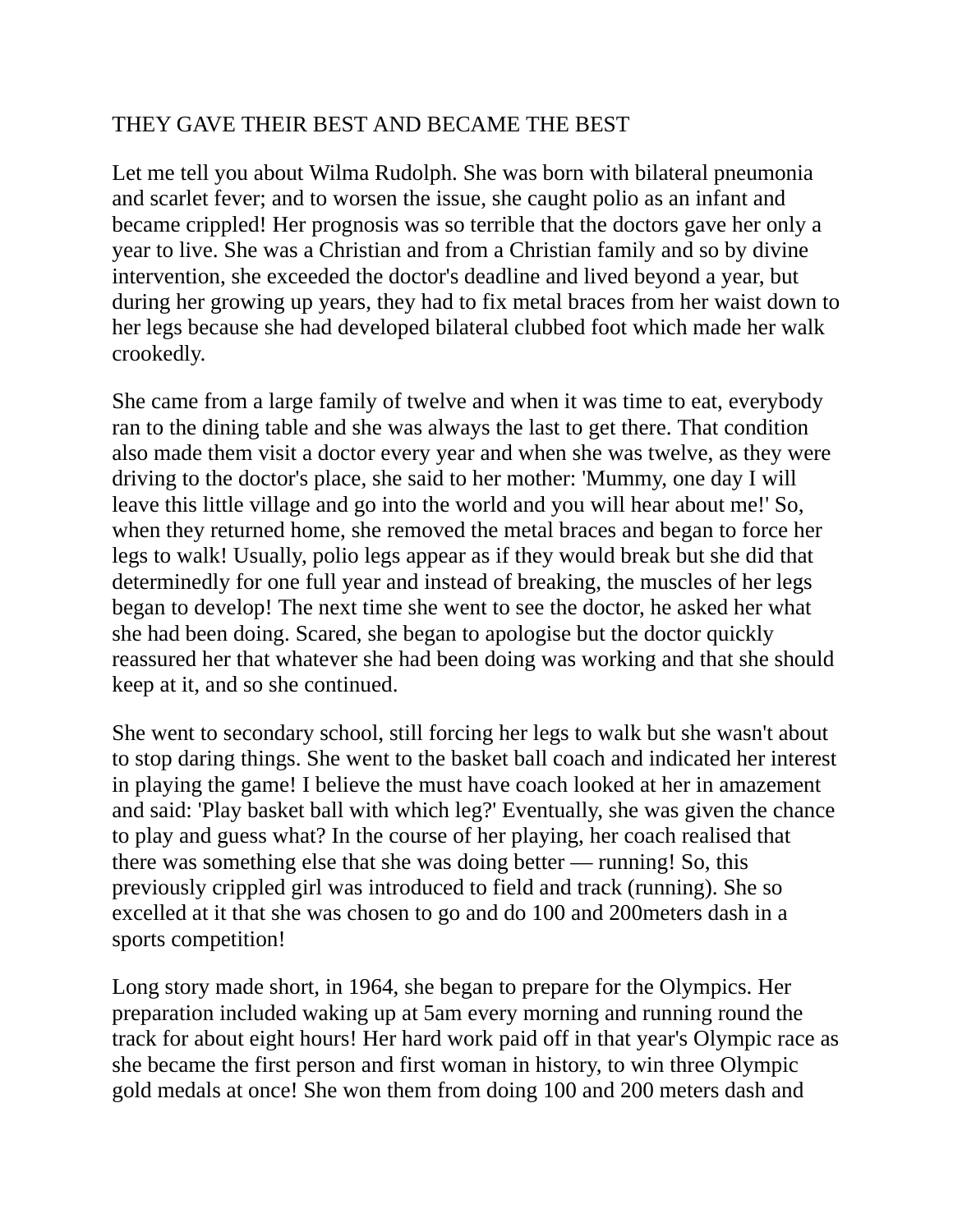then from doing 4/100 meters relay race as an anchor woman.

So, the sickly, crippled child became a renowned track and field runner because she made up her mind that she was not going to live with her former identity, and then she went ahead and sacrificed everything that was required for her to become what she wanted to be. What that says to you is, to the extent you are willing to sacrifice, to that extent you are willing to succeed.

Let me round off this chapter by telling you about Les Brown. Les Brown and his twin brother, Wesley, born on 17 February 1945, were abandoned in a story building in Liberty City, Miami-Florida in USA. Fortunately, a 38 year old single woman, Mamie Brown happened to pass by that building and probably heard the babies crying, carried and trained them as her own. It was from her that they got the 'Brown' as surname because they never knew any of their parents.

Wesley made up his mind that life was not fair and so he squandered it drinking, smoking and living a profitless life. The other one, Les Brown, made up his mind that he was going to do everything possible to become somebody despite his background. In the fifth grade, he was mistakenly declared 'educably mentally retarded' and placed back in the fourth grade and later failed the eighth grade due to his inattention to school work, his restless energy and his teachers' failure to recognize his true potential. He was referred to as 'D. T.' for 'Dumb Twin.' The label and stigma severely damaged his self-esteem for many years.

Mamie Brown's belief in her son's ability to achieve whatever he set his mind to achieving made a difference in Les' life. He said, 'Her strength and character are my greatest inspiration, always have been and always will be.'

Today, Les Brown is a recipient of The Council of Peers Award of Excellence, the highest honour of the National Speakers Association. Les Brown rose from a hip-talking morning DJ to a broadcast manager; from a community activist to a community leader; from a political commentator to a three–term state legislator in Ohio; he speaks to presidents of nations and corporations. He has preached in various conferences including T.D Jakes' conferences. Why? He made up his mind to be successful and he didn't stop there. He worked hard and sacrificed to become what he is today. That is why he says: 'When life knocks you down, make sure you land on your back because if you can look up, you can get up.' *Lesbrown.org*lesbrown.com/. In other words, to him that is joined to the living, there is hope and a living dog is better than a dead lion. Beloved, if you can look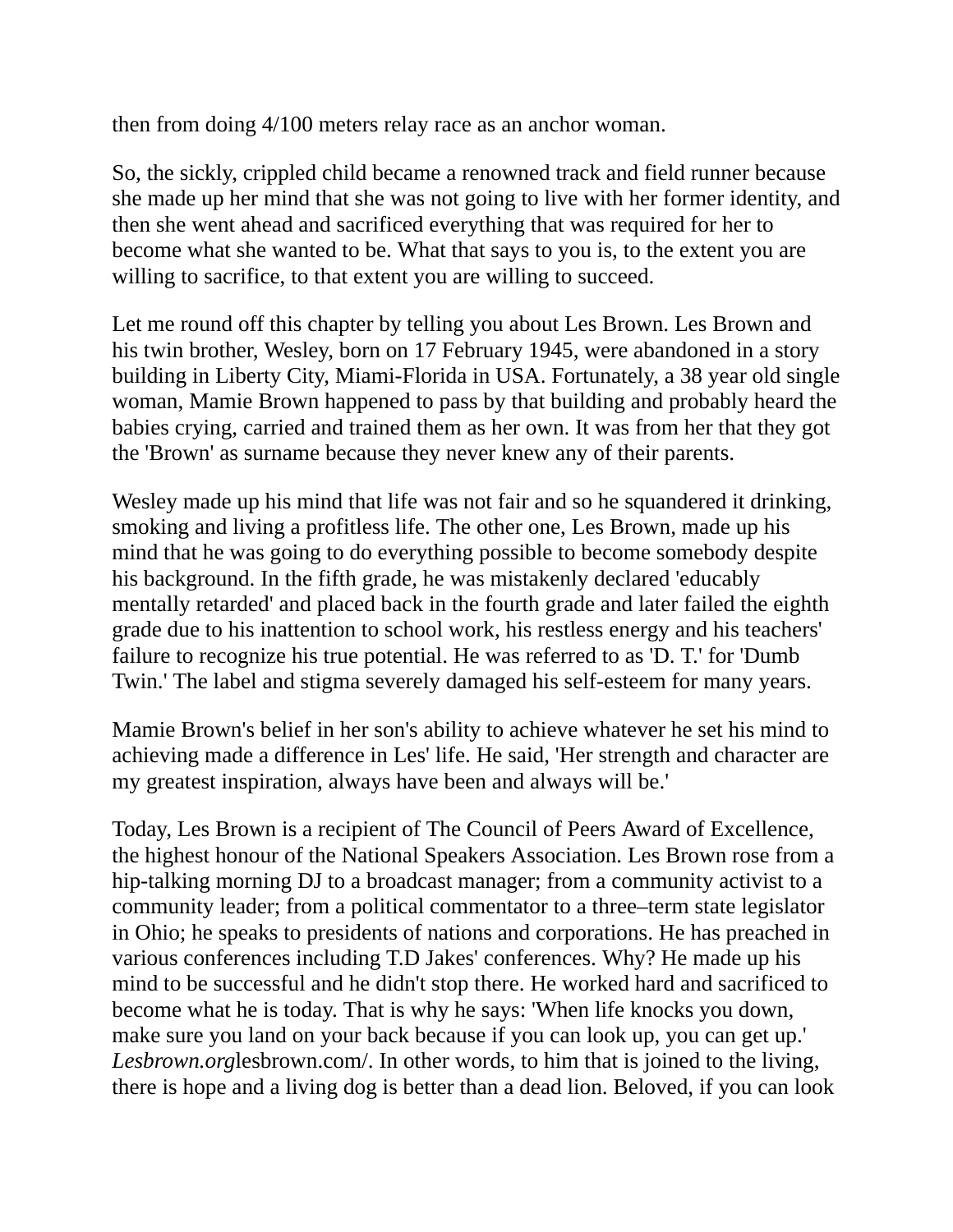up, you can get up but it is by your willingness to sacrifice.

### DEMAND MORE FROM YOURSELF!

I want you to begin to demand more from yourself than what you are currently demanding. If God could give His only begotten Son to redeem you, what have you personally sacrificed to ensure that your life's purpose comes to pass? What have you sacrificed in your relationship? What have you sacrificed in your relationship with your spouse, children and loved ones? What is your level of sacrifice? It determines the level of your success in time and eternity.

Don't forget what we have said so far, that the birth of Christ came with a message that says God is love; love gives; it gives the best, and to get the most of life, you must give the best to life.

Lift your hands and give God the praise for the insights you have just received so far.

Key thoughts

There can be no victory spiritually without warfare.

Nothing significant can be achieved in life without sacrifice because it is the secret of satisfaction and fulfillment in life.

You can't get more out of life than you are willing to put into it.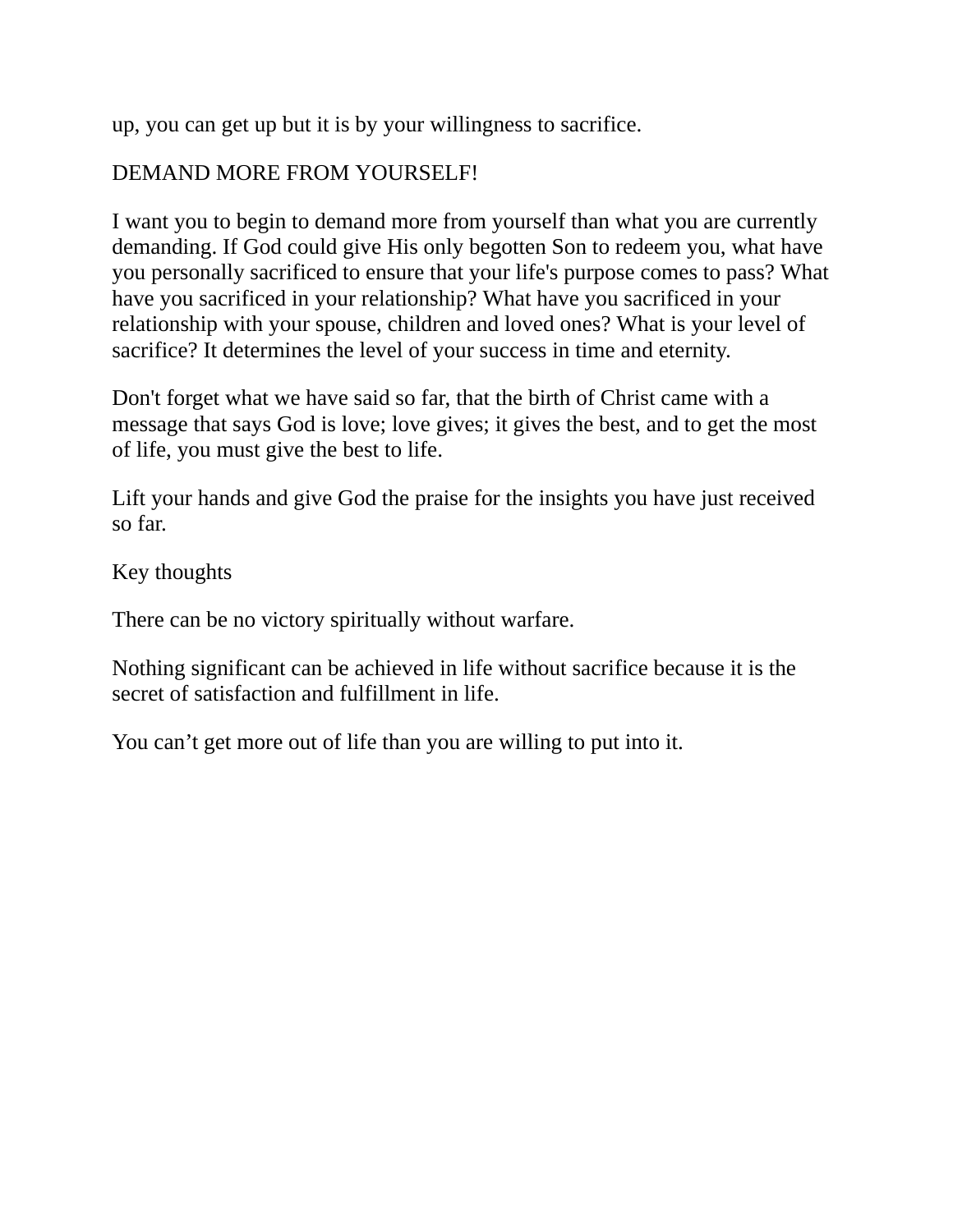# **Chapter Fifteen**

### **THE CONCLUSION OF THE MATTER**

All over the world, people celebrate Christmas – both those who know its meaning and those who don't. Many years ago, my wife and I travelled to a South-East Asian country in November and we were amazed that the city was ablaze with Christmas decorations. Now, this was basically a Buddhist nation (that is probably one percent Christian) celebrating Christmas from November! Their streets were already heavily decorated with Christmas lights without really knowing what they were celebrating!

Again, while in secondary school, one of my classmates was boasting about how much immorality he committed on a Christmas day. Why? He lacked the understanding of what Christmas is all about so in this concluding chapter, I will be sharing with you the real essence of the birth of Christ—Christmas.

Christmas is the celebration of the birthday of the One Who was perfectly God and yet became man—God the Son descended and became man so as to give man the opportunity to ascend and acquire the Divine nature. His birth made it possible for God to reach out to man and for man to reach out to God. That is why Jesus is the junction between Divinity and humanity, and it is His birth that we celebrate at Christmas.

Again, we celebrate the One Who never got a university degree and yet, countless professors have been awarded professorship for studying Him and what He said. He never wrote a book but there is no library in this world that would be able to accommodate the volumes that have been written concerning Him and His sayings. Note that it has been confirmed that the Bible is the number one best seller of all times!

We celebrate the birth of the Man Who never studied Medicine or built a hospital but has done (and is still doing) more to relieve human sufferings and afflictions than all the Neuro-surgeons, Cardiothoracic surgeons, paediatricians and orthopaedic surgeons of all generation! We are talking about Jesus the resurrected Lord!

He didn't spend much time on earth (only 33 years), but His foot marks have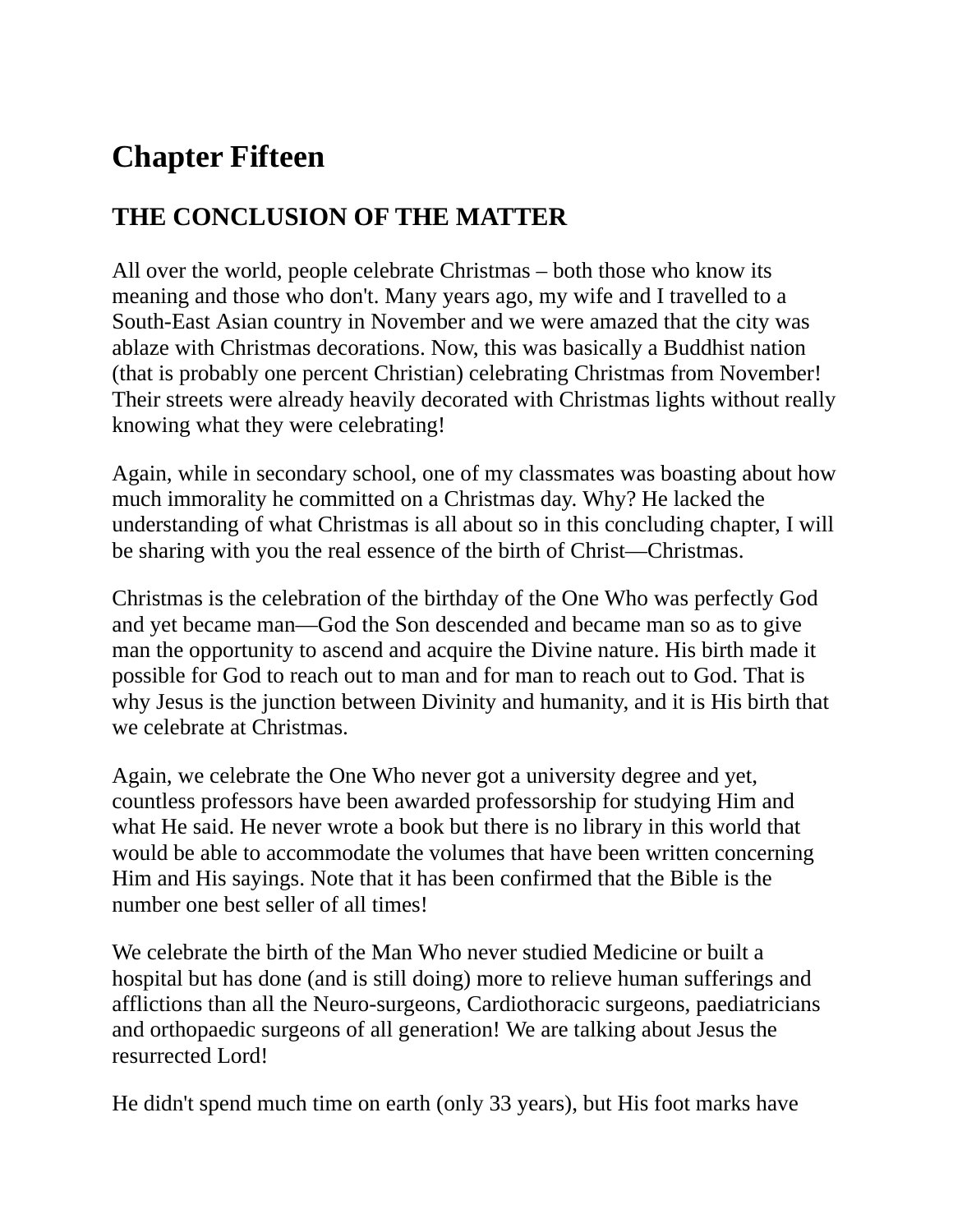remained on the sands of time and eternity and generations yet to come will never forget Him. At age twelve, He began to study aggressively for ministry which started at age thirty and lasted for only three and half years, but it was a three and half years that has spanned eternity!

### CHRISTMAS IS THE CELEBRATION OF THE ONE WHO IS FOUND IN EVERY HUMAN ENDEAVOUR

We celebrate the birthday of the Man who transverses every realm of human endeavour— in Astronomy (the study of stars, planets and galaxies), He is called the Bright and Morning Star. In Geology, He is the Rock of all ages and in Zoology, the Lamb of God that taketh away the sins of the world as well as the Lion of the tribe of Judah!

In Electricity, He is the Light of the world. In food and nutrition, He is the Bread of life and the Water of life. In Medicine, He is the Balm of Gilead and the Great Physician. In Law, He is our Advocate with the Father and the Judge that is coming to judge the whole world. In architecture and building, He is the Stone that the builders rejected that has become the Head Corner Stone! In animal husbandry, He is the Chief Shepherd. In the military workforce, He is the Captain of the host of the Lord's army and in Geography, He is the way. In Philosophy, He is the Truth while in Botany, He is the Seed of the Sower and the corn of wheat that falleth to the ground that must die!

In information technology, He is the One in Whom is hid all the treasures of wisdom and knowledge! In Accountancy, He is the One before Whom everyone must render the account of their lives. In Politics and governance, He is the King of kings, the Lord of lords and the soon coming King.

Lift your right hand and give my God and your God, sixty seconds of praise! He is worthy to be glorified and celebrated, and He alone is the reason for the season!

### CHRISTMAS IS THE CELEBRATION OF THE HUMAN LAW SUSPENDER

At Christmas, we celebrate the birthday of the One Who went into every realm of life and suspended their laws.

LAWS OF REPRODUCTIVE BIOLOGY SUSPENDED!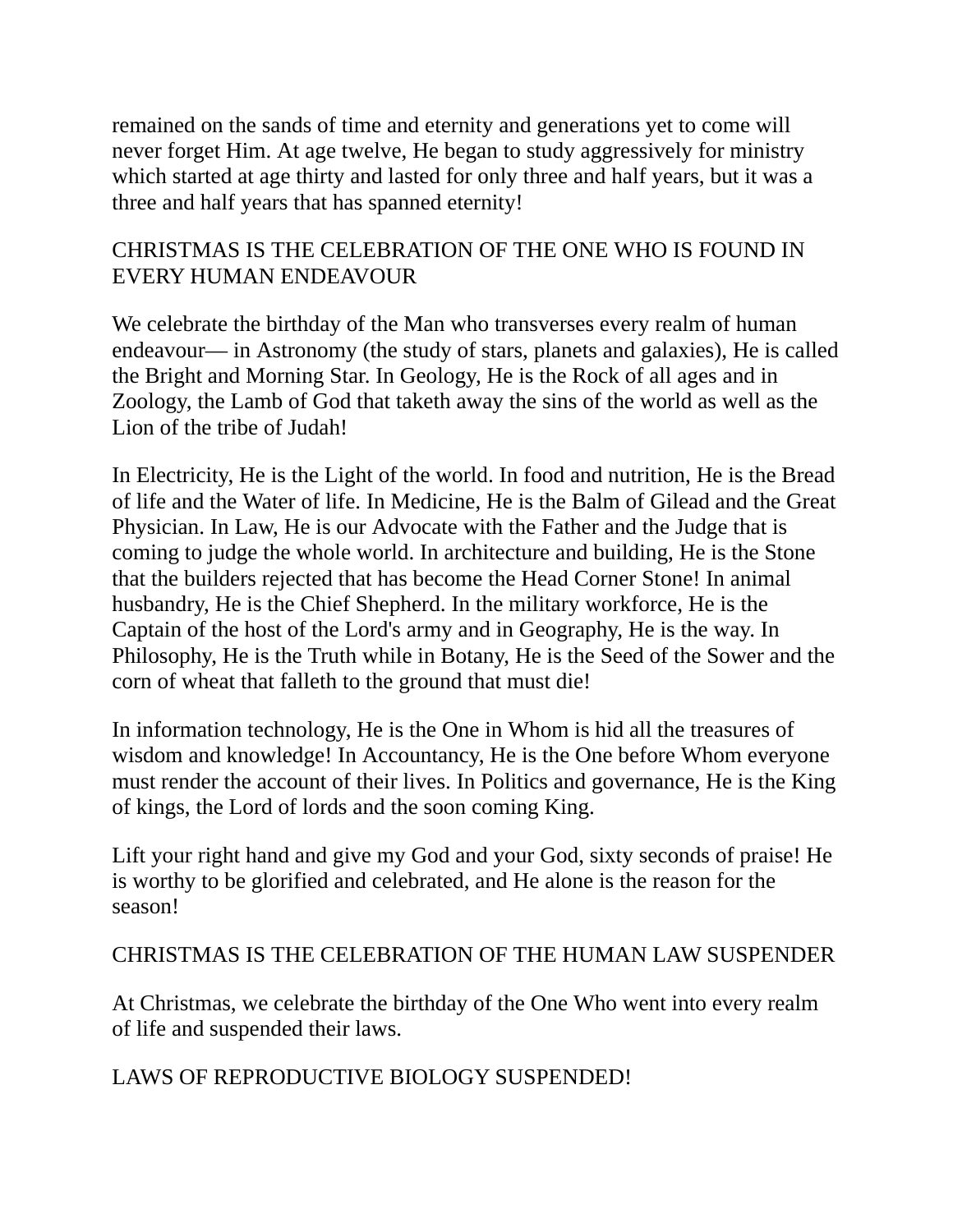He went into biology and suspended the laws of reproductive biology. The law says the male seed must meet with the female seed before a child can be conceived and delivered but it appeared as if Jesus said something like: 'I set aside that law because I Am the Master of biology!' He went ahead to be born without the meeting of a man and a woman!

### LAWS OF ENZYMATIC REACTIONS SUSPENDED!

He went into the realm of Chemistry and Pharmaceutics and suspended the laws of enzymatic reaction. He proved to the world that wine can come out of water without any enzymatic reaction and that H20 can become C6H12O6 without any chemical reaction! That is the One we celebrate at Christmas!

### LAWS OF DEMAND AND SUPPLY YEYERIZED!

He went into economics and 'yeyerized' (made useless) the laws of demand and supply. He mesmerised that law by feeding over five thousand people with five loaves and two fish! (Matt 14:19-21). Supply was not enough and yet demand was overwhelmed—that, to me, was a major messing up of the law of demand and supply!

### THE LAW OF GRAVITY HUMBLED!

He went into the realm of aeronautics and 'uselessized' (rendered useless) the laws. The Newton's law of universal gravitation and the law of gravity summarized, infer that whatever goes up must come down, but He rendered useless those laws by resurrecting and ascending to heaven against gravity! No force could pull Him down! Halleluiah! Beloved, we serve a God and Master that cannot be trapped by any law of man.

### LAWS OF FLOATATION HUMILIATED

At Christmas, we celebrate the birth of the One Who went against the laws of floatation and Archimedes principle. He did that by walking on water, which is contrary to the Archimedes principle that states that: a body immersed in a fluid is buoyed up by a force equal to the weight of the displaced fluid. This principle, also known as the law of hydrostatics, applies to both floating and submerged bodies, and to all fluids. But He walked on water and there was no displacement of an equal volume of water. He stood on it and the water had no other option but to be solid! That is the God we serve, and it is His birth that we celebrate at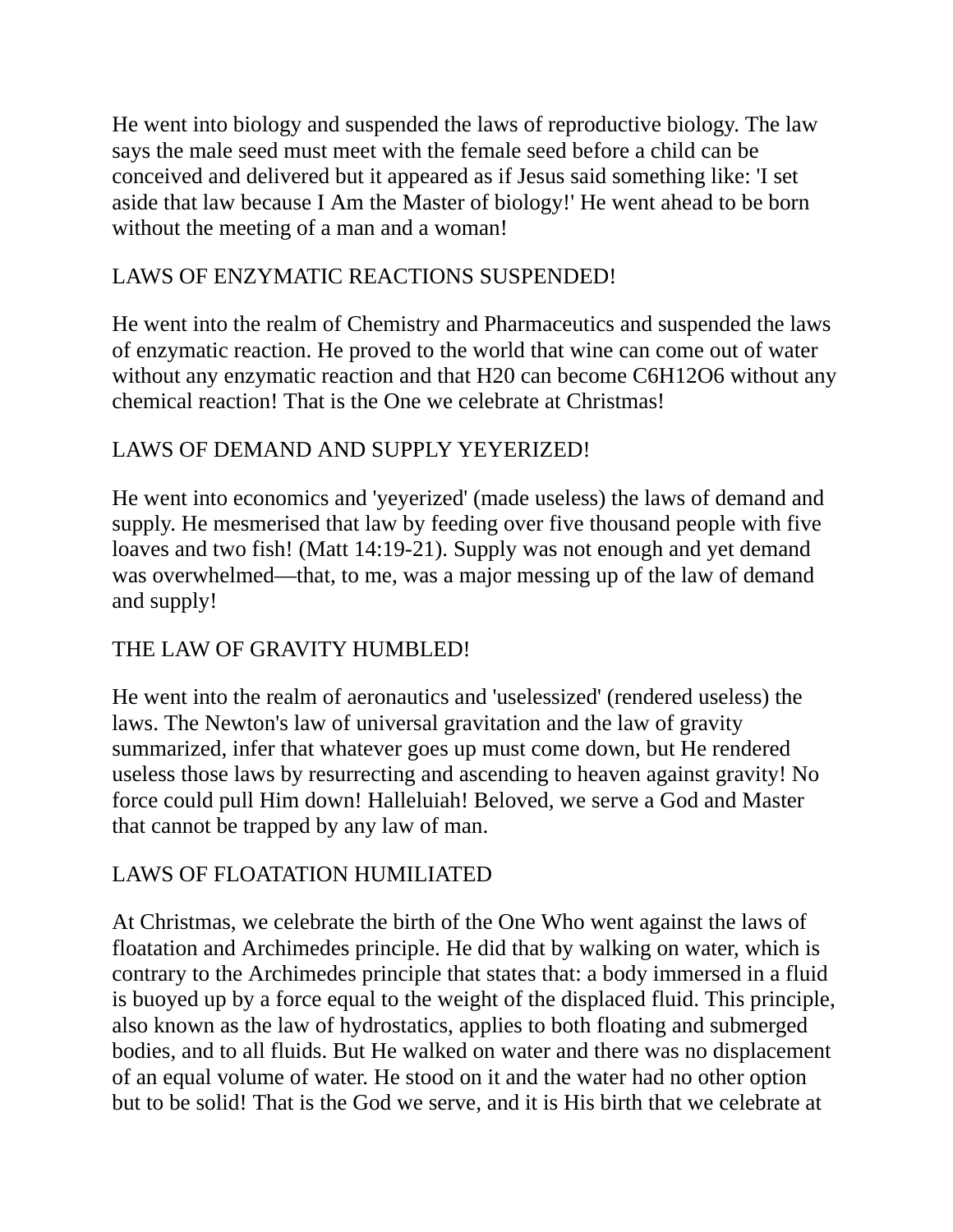### Christmas!

### WE CELEBRATE THE ONE THAT no devil CAN DO ANYTHING ABOUT!

We are talking about the One that the devil and all his agents put together can do nothing about; neither can any law on earth hold Him down! So, I have good news for you and it is the fact that Jesus is about to make a difference in your life! The Master with the master key, Who can do and undo is about to cause a positive change in your life! When men rule, He over rules and as such, there is nothing anybody can do about the change that He is about to make in your life!

### BARRICADES ARE INCONSEQUENTIAL TO HIM!

One day, when He wanted to enter a house, the door was shut and He simply passed through the wall into the house! (John 20:19,26) It looks to me like He said: 'If you close the door, I'll pass through the wall; I don't need the door because I am the Way, the Truth and the Life!'

Go ahead and surrender your life to Him in adoration. He is the reason for the seasons of our lives. He is our reason for living. 'We worship You Son of the living God, wonderful Man of Galilee; You have conquered over and over again! We love You Jesus!'

### VERY VERY IMPORTANT

Beloved, before you drop this book, I intend to address the most important issue both in time and eternity. It is the matter of the soul. It is the matter of life. It is the matter of life after death.

Please note the following:

### A: LIFE IS TERMINAL.

And as it is appointed unto men once to die, but after this the judgment: – Hebrews 9:27

Then shall the dust return to the earth as it was: and the spirit shall return unto God who gave it. Ecclesiastes 12:7

B: DEATH IS NOT THE END OF LIFE.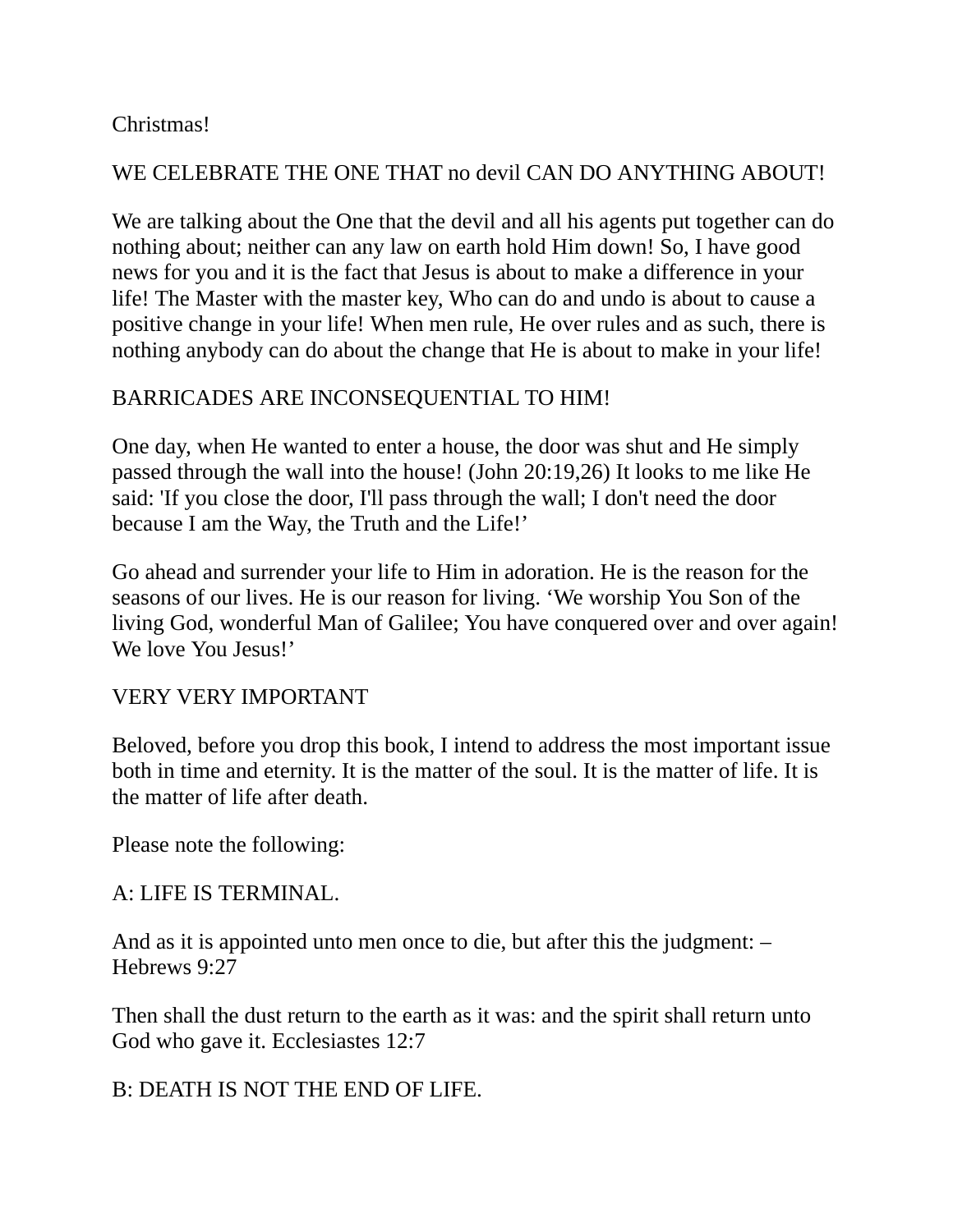Beyond death, life continues either in heaven with God or in hell with satan.

And many of them that sleep in the dust of the earth shall awake, some to everlasting life, and some to shame and everlasting contempt. Daniel 12:2

The wicked shall be turned into hell, and all the nations that forget God. Psalm 9:17

And there shall in no wise enter into it anything that defileth, neither whatsoever worketh abomination, nor maketh a lie: but they which are written in the Lamb's book of life.

Revelation 21:27

### C: HOW YOU LIVE ON EARTH DETERMINES WHERE YOU WILL END IN ETERNITY.

Let us hear the conclusion of the whole matter:

Fear God, and keep his commandments: for this is the whole duty of man. For God shall bring every work into judgment, with every secret thing, whether it be good, or whether it be evil. Ecclesiastes 12:13-14

So then every one of us shall give account of himself to God. Romans 14:12

D: WHO YOU LIVE FOR DETERMINES WHO YOU LIVE WITH IN ETERNITY.

Neither is there salvation in any other: for there is none other name under heaven given among men, whereby we must be saved. – Acts 4:12

Jesus saith unto him, I am the way, the truth, and the life: no man cometh unto the Father, but by me. – John 14:6

Beloved, in order not to end in a regrettable eternity in everlasting flames and torment, you must answer the following questions with all sincerity and accuracy:

1. Who are you living for? Who controls your life? Who directs your actions and lifestyle? Is it self, the world or Christ?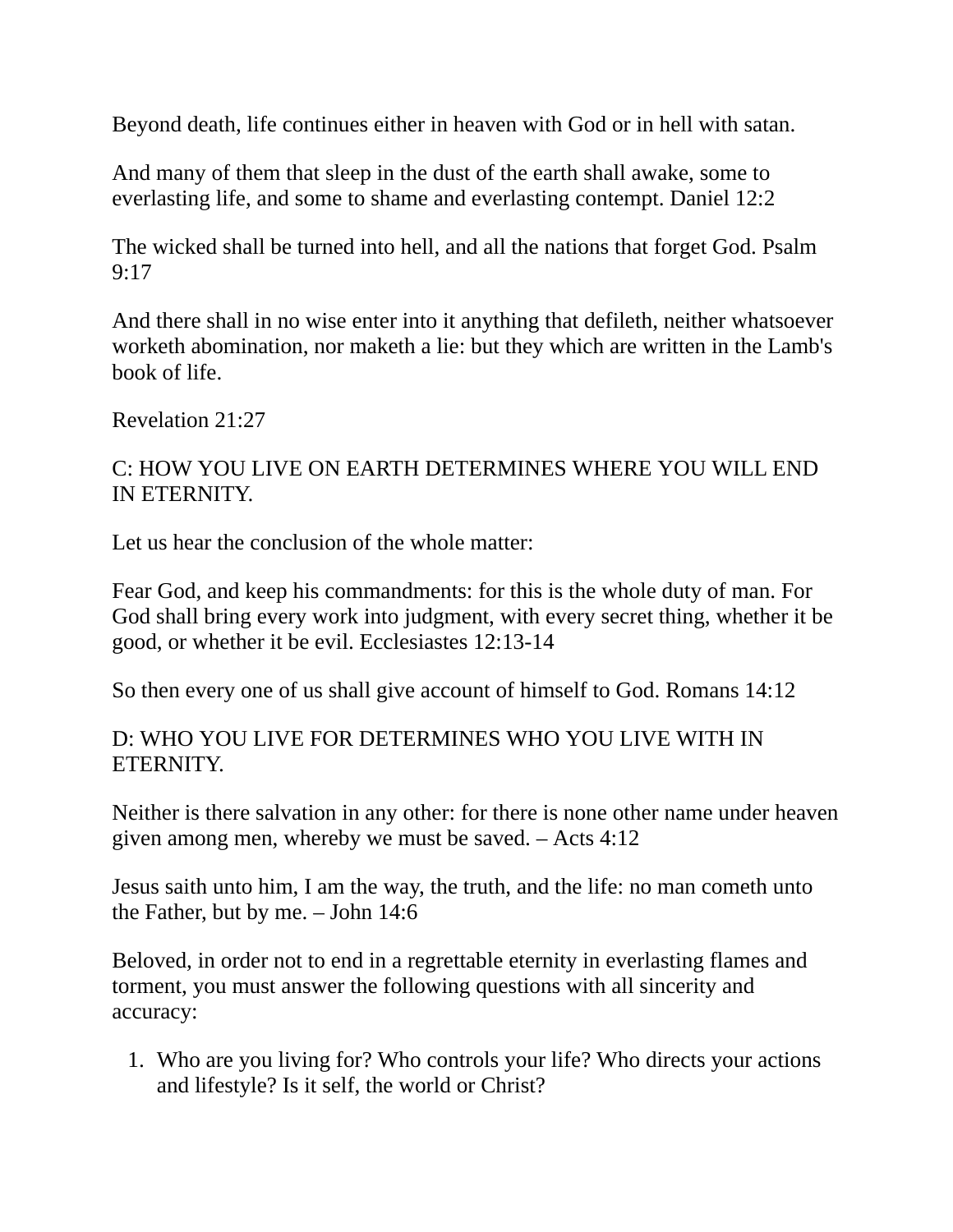For to me to live is Christ, and to die is gain. – Philippians 1:21

1. What are the controlling desires of your life? What do you desire above every other thing in life? What drives you? Is it God, worldly pleasure or self?

One thing have I desired of the Lord, that will I seek after; that I may dwell in the house of the Lord all the days of my life, to behold the beauty of the Lord, and to inquire in his temple. – Psalm 27:4

1. What is your public testimony? Do you represent Christ to your world? Are you living an exemplary Christian life to the world around you? Who do they think you are?

And when he had found him, he brought him unto Antioch. And it came to pass, that a whole year they assembled themselves with the church, and taught much people. And the disciples were called Christians first in Antioch. – Acts 11:26

.. be thou an example of the believers, in word, in conversation, in charity, in spirit, in faith, in purity.  $-1$  Timothy 4:12

1. Does God know you as His Own? Is He proud of you as His child? Can you say that He is pleased with the way you are living your life?

Nevertheless the foundation of God standeth sure, having this seal, The Lord knoweth them that are his. And, Let everyone that nameth the name of Christ depart from iniquity. – 2 Timothy2:19

And the Lord said unto Satan, Hast thou considered my servant Job, that there is none like him in the earth, a perfect and an upright man, one that feareth God, and escheweth evil? – Job 1:8

1. What are you looking forward to in eternity? Are you sure that a pleasant welcome awaits you? If you had died before this time, where do you think you deserve to be, considering your action, lifestyle and life's priorities?

For I am now ready to be offered, and the time of my departure is at hand. I have fought a good fight, I have finished my course, I have kept the faith: Henceforth there is laid up for me a crown of righteousness, which the Lord, the righteous judge, shall give me at that day: and not to me only, but unto all them also that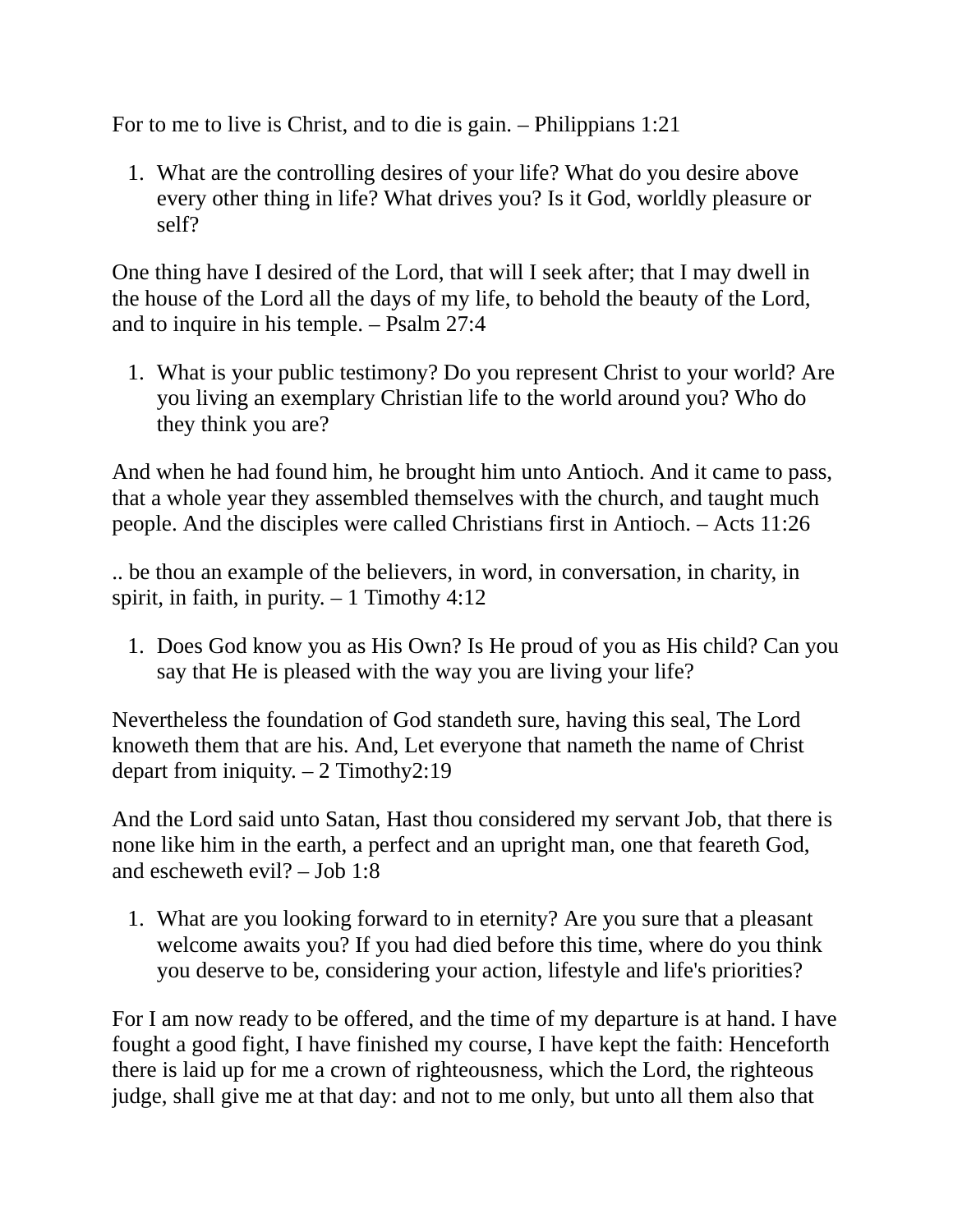love his appearing. – 2Timothy 4:6-8

Beloved, are your answers in the affirmative to all of the above questions? If not, it means you either need to surrender your life to the Lordship of Jesus Christ by accepting His sacrificial death on Calvary for you or you need to re-dedicate your life to Jesus Christ.

### IF SO, PRAY THIS PRAYER WITH ME:

Lord Jesus, I come before You today to surrender my life completely to You. I have lived a self-centered life that is far separated from God. I have had priorities that are not eternity-centered. I have always lived in rebellion, disobedience and sin up till now.

Lord, I am sorry for the way that I have lived and I ask for Your forgiveness and mercy. Lord, please cleanse my sins by Your Blood and take Your place of leadership and rulership in my life. Fill my heart Lord with the right desires and priorities. Deliver me from the vanity and fantasies of this world. Give me the grace to say no to sin and compromise. Give me the grace to live in righteousness and represent You well to my world.

Help me escape the tragedy of eternity in hell. Help me Lord to make Heaven at the end of my journey on earth. Help me Lord to live both in the consciousness of Your Presence and of eternity. Continuously reveal to me everything that would make me unworthy of Heaven.

Thank You Lord for hearing and answering me in Jesus' Name, I pray. Amen.

If you prayed this prayer, please do the following:

i. Send to us, your name, phone number and contact address by email: mailto:info@dunamisgospel.org or by phone: +234 803 3200 320.

ii. Become serious with God by identifying with a righteousness and eternityconscious church.

iii. Study your Bible daily to receive the Word from God.

iv. Speak to God daily in prayer and let Him know your feelings and challenges.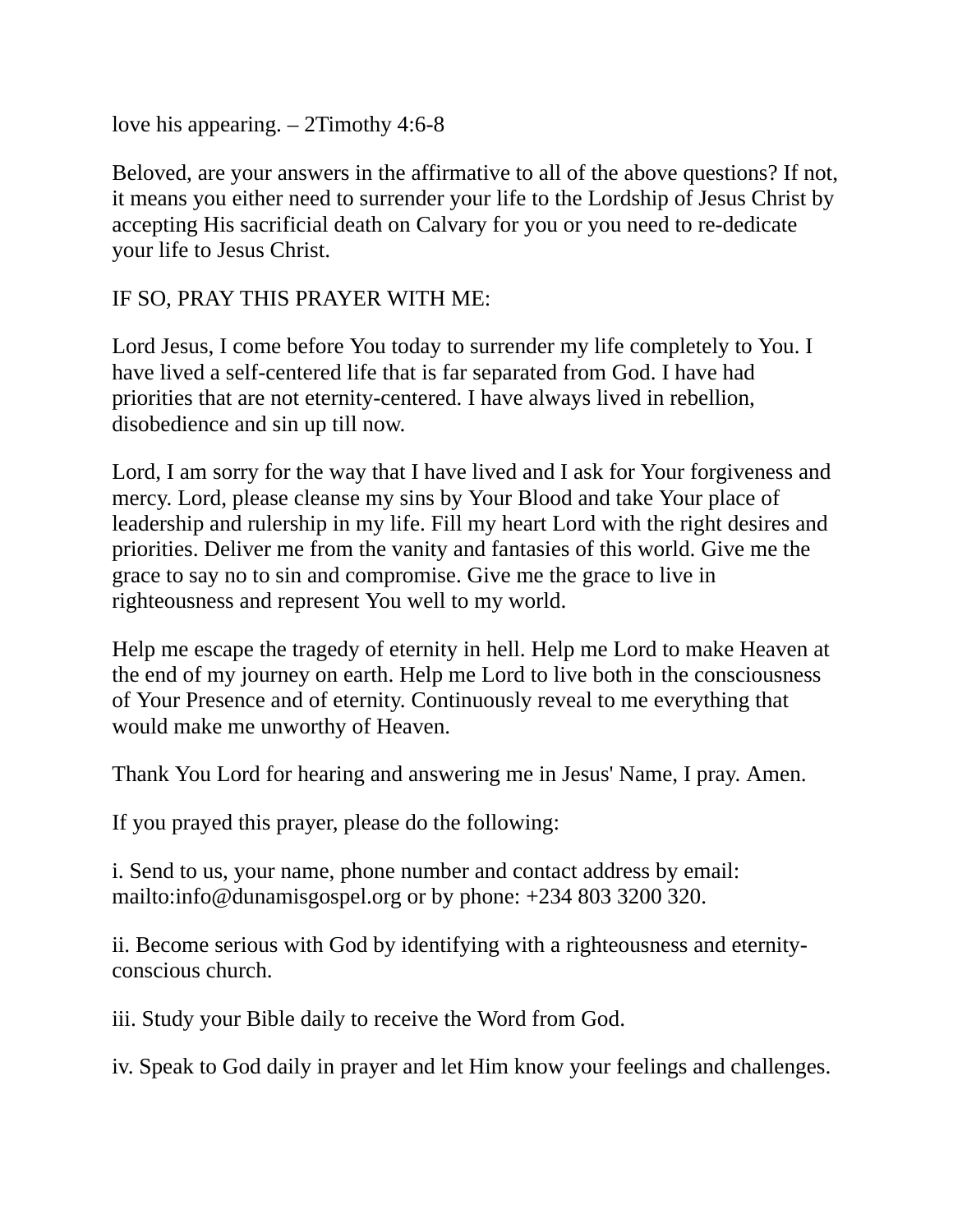v. Disconnect from every wrong association. Don't follow them to hell if they won't follow you to Heaven.

vi. Speak to others about God. Share your testimony of transformed life. Be instrumental in assisting someone to escape hell.

vii. Repent promptly. Do not sleep over unconfessed sins. Apply the Blood over your soul for cleansing continuously. Live eternity-ready.

The Lord bless you.

IF YOU HAVE BEEN INSPIRED AND BLESSED BY THIS BOOK WE WILL LIKE TO HEAR FROM YOU.

Connect with Dr. Paul and his ministry via:

Website: http://www.Dunamisgospel.org

Facebook: http://www.facebook.com/DrPastorPaulEnenche

Twitter: http://www.twitter.com/DrPaulEnenche

YouTube: http://www.youtube.com/DrPastorPaulEnenche

### ABOUT THE AUTHOR

Dr Pastor Paul Enenche is a trained Medical Doctor, called of God into full time ministry, with a heavy Apostolic and Prophetic mantle for the restoration of human lives and dignities. His ministrations are characterized by deep undiluted insights from the Word of God, accurate Word of Knowledge and the demonstration of the power of God in Supernatural healings, miracles, signs and wonders. His ministry is geared towards causing our generation to:

- 1. Experience God's Person and Presence in our lives,
- 2. Realize our true purpose for existence,
- 3. Comprehend our full potential in life,
- 4. Discover God's life-changing and life-lifting principles,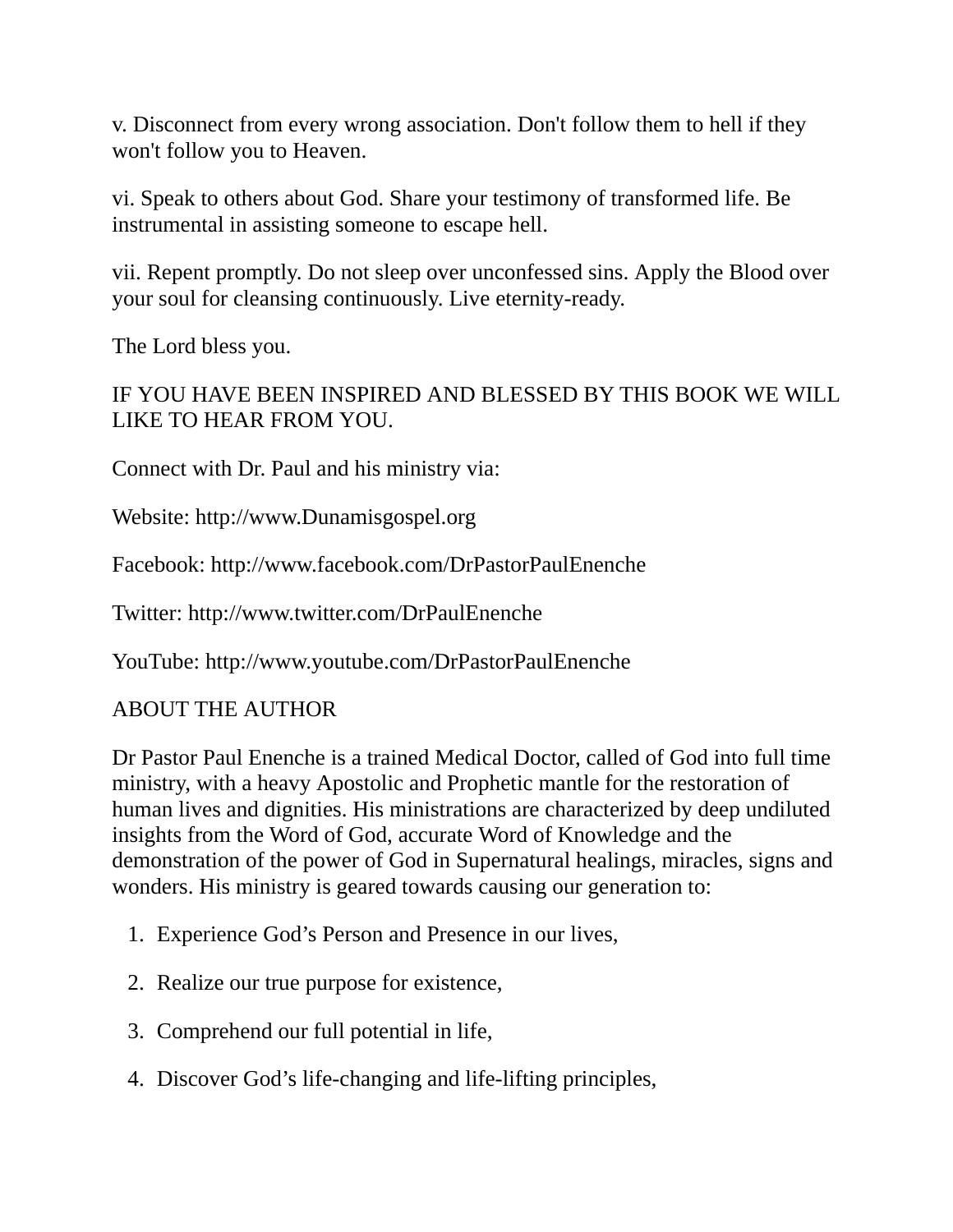- 5. Connect with God's power to overcome the negative forces of life and above all, to
- 6. End our journey with God in eternity in Heaven and to escape the torments of hell.

He is the Senior Pastor of Dunamis International Gospel Centre, with the headquarters situated beside the Old Federal Secretariat, Area 1, Abuja— the Federal Capital Territory of Nigeria. They currently run five services every Sunday and two over-flooded services every Wednesday evening, among other services. His passion is to see that the earth be filled with the knowledge of the glory of the Lord as the waters cover the sea. As a result, his ministry is involved in aggressive spread of the Gospel via every possible media— the Commission's Television Station— Dunamis TV, their 24/7 Web-TV and Web-Radio broadcast as well as campus revival meetings, crusades and aggressive church plantings.

He is married to Dr Becky, a beautiful, intelligent, submissive, supportive and hardworking Medical Doctor, also called of God into full time ministry. And together, they have four blessed children.

### OTHER TITLES BY DR. PAUL ENENCHE

Career and workplace wisdom

21 foolish things people do

30 secrets to the top

Who are you?

Thou art my battle axe

15 kingdom strategies for survival

10 principal secrets of principal people

Be wise and rise

22 laws f life (volume 1)